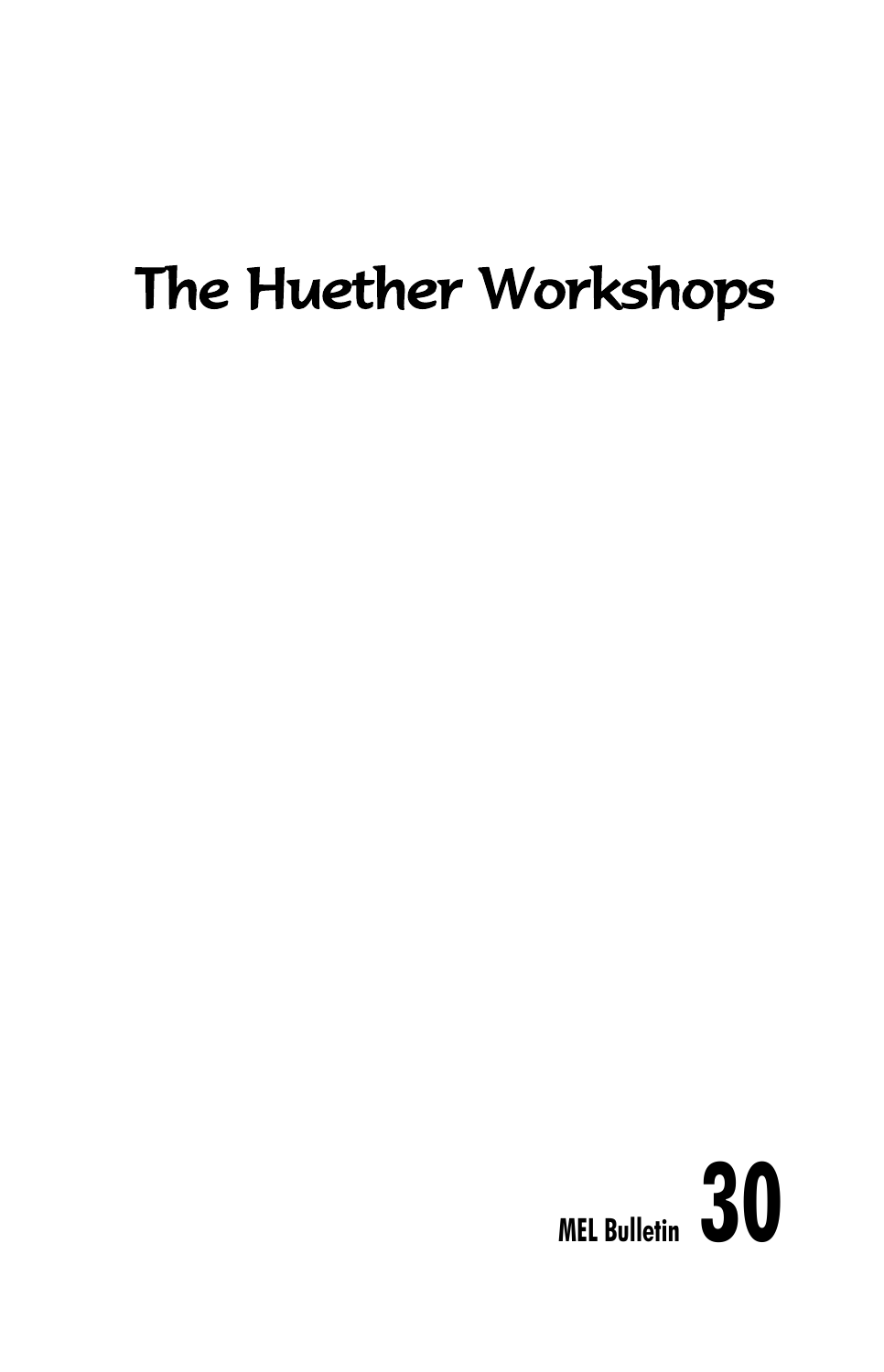Brothers of the Christian Schools Via Aurelia 476 00165 Rome, Italy

September 2006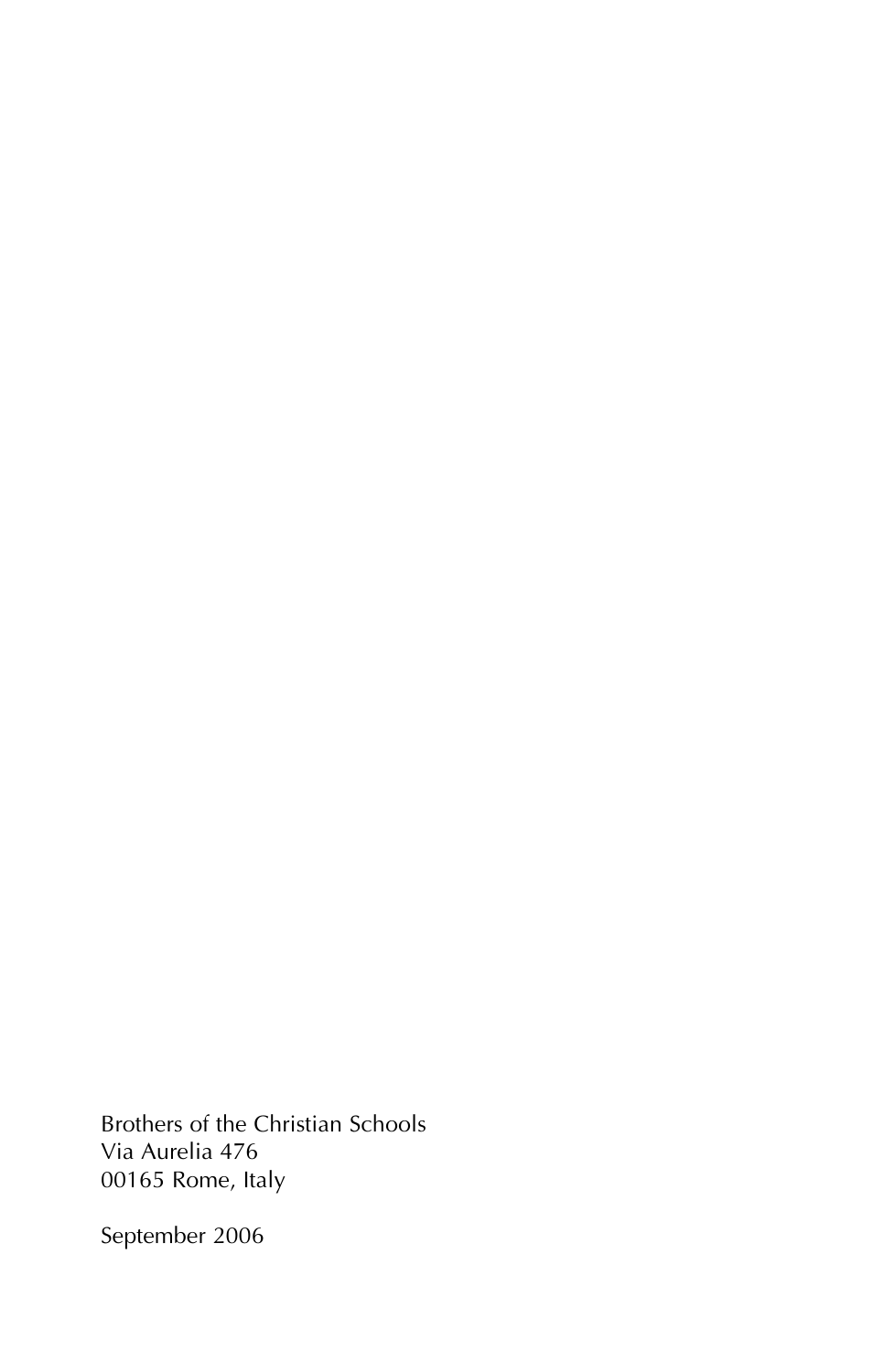The present booklet proposes for us a short historical trip through one of the most significant formative structures of the past three decades, which has contributed powerfully to the formation of thousands of persons in North America. The investigatory effort meticulously carried out has succeeded not only in producing a work that needed to be done, but in presenting to us a clear reflection of the main themes which Lasallian works have been taking on in their preoccupation with responding to the original charism.

The reader will doubtless do a double re-reading since he will be able, without difficulty, to compare it with what he has lived in the same decades, in another place and another culture. It will be easy to notice that the same preoccupations, tendencies, challenges and responses were being produced *mutatis mutandis* at the same time in other geographical areas, in an international Institute with leadership which was certainly unifying and with a common passion.

Furthermore, deep down, although the author has not expressed this explicitly, it is dealing with the story of one man, Br. Francis Huether, the man mainly behind this wonder in its crucial years. In the end, this Brother will always form part of our cultural heritage and our emotional world, as if he had lived in both for ever. This booklet, therefore, becomes a simple but sincere tribute to him.

The Workshops, we read several times, wished and wish to respond to the concrete necessities of those involved in the Lasallian Education Mission, and with one particular characteristic: becoming aware of the needs from experience and moving forward towards situations. And we will continue to be amazed at the endless creativity of the themes and of the audiences which are the objects of their attention. So, what starts out by being a simple reflection on education, quickly moves on to other fundamental themes: Catechesis, the formation of Lasallians, financial resources, school management, technology in education, education for justice, the rights of the child, the Volunteer movement, collaboration with the Church… Inevitably the reader who is well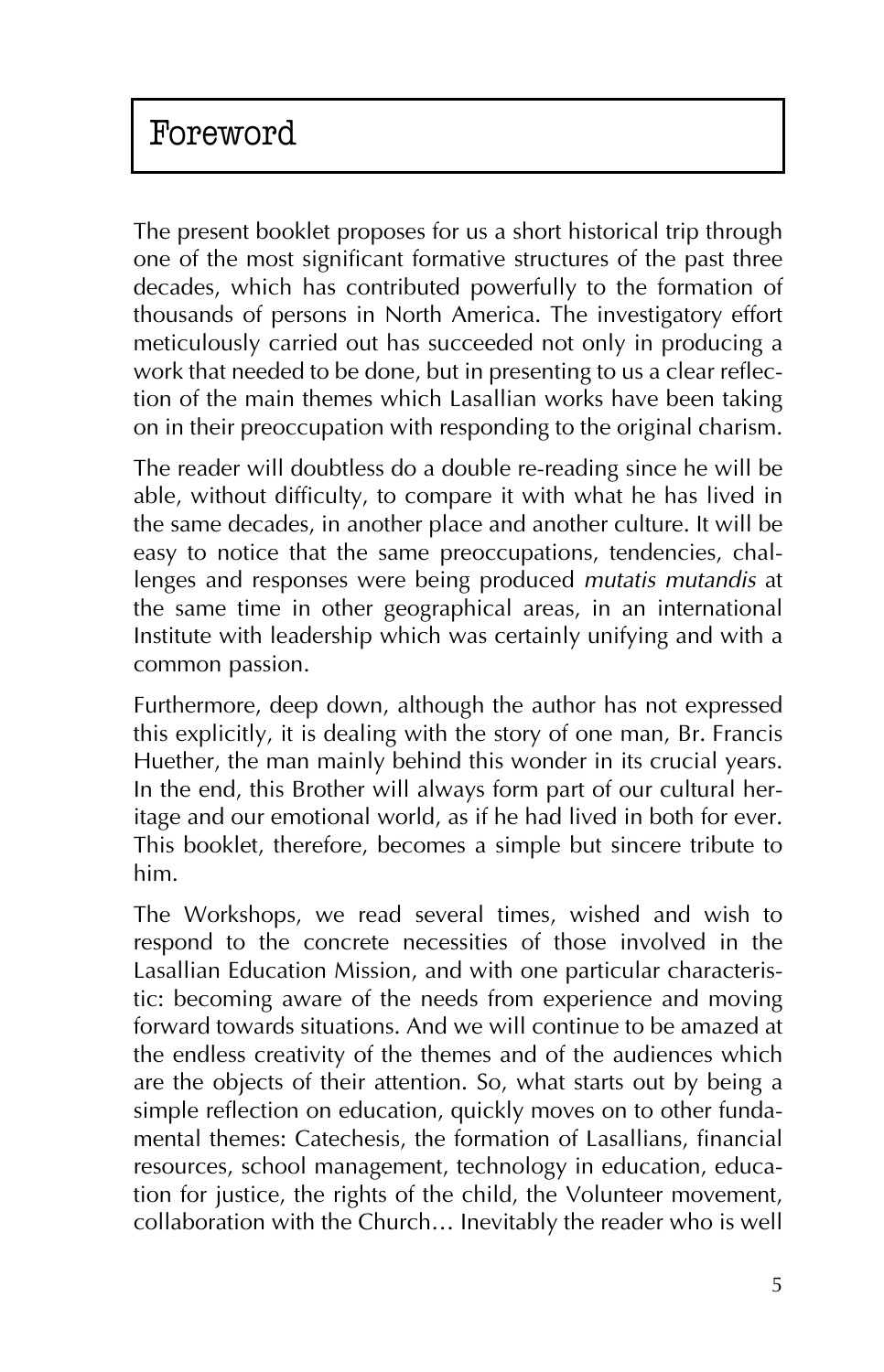informed about the realities of North America will ask himself about the influence of these meetings on the responses and the works which have been created in recent years. As regards the participants: from Brothers at the beginning - because this was appropriate - to the full inclusion of lay Lasallians from the third year on. Directors, Brothers in general, teachers, counselors, tutors, heads of study and discipline, sports trainers, child-care staff, young university undergraduates, etc. have had their opportunity and their platform for genuine and decision-making expression since the move from Brothers' school to Lasallian school was faced up to in a decisive and intelligent manner at just the right moment.

To end, I point out that the Huether Workshops, thanks to their quality and their openness, opted for an international look. From 1977 the participation of Canada and Mexico became the norm. At present, participants from many other countries benefit annually from this initiative in which satisfaction is guaranteed.

Br. Alfonso Novillo.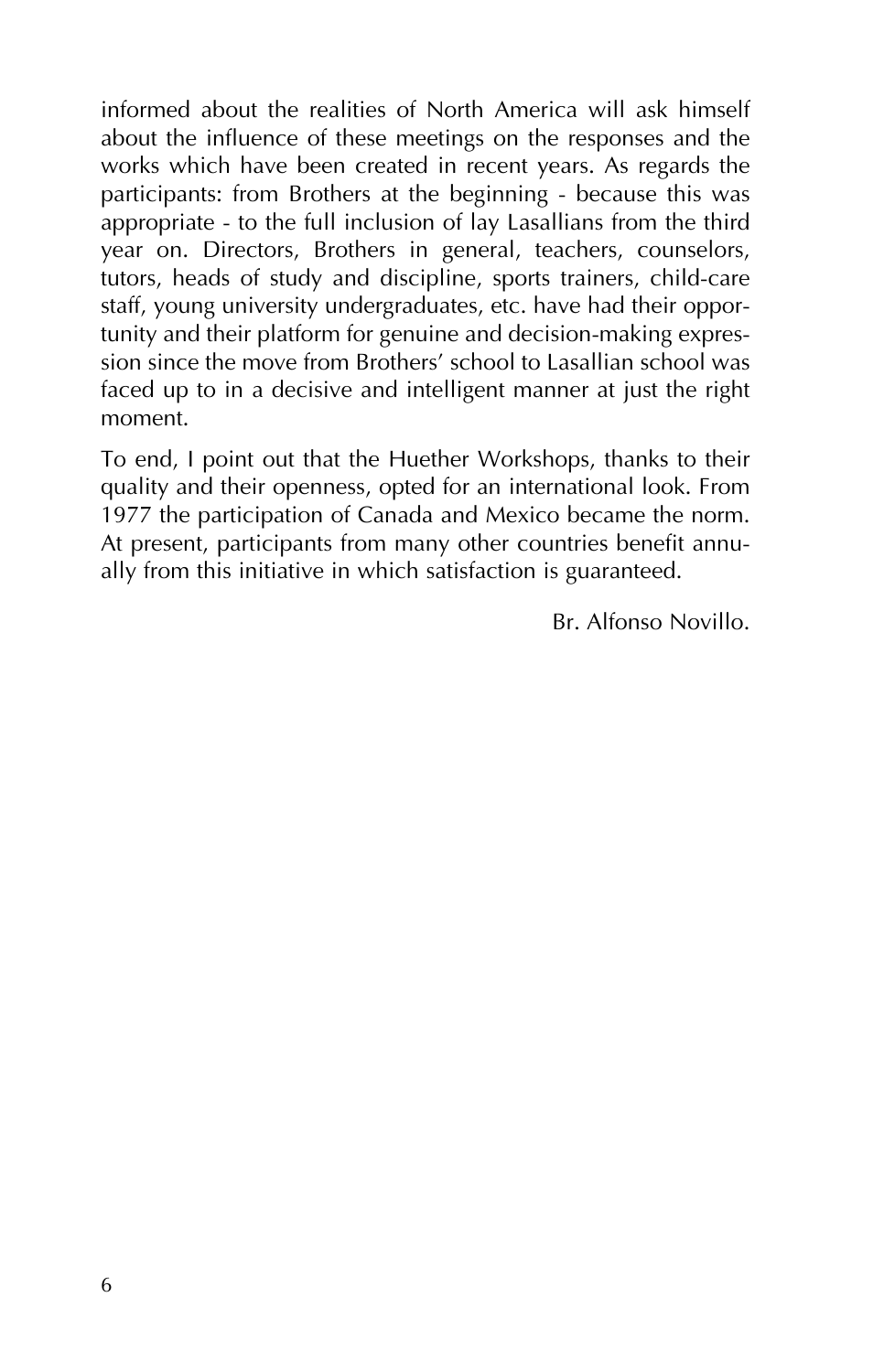The United States Christian Brothers regional educational meetings, or workshops, have a history that date back to 1938 or 1939. (The Acts of the First Regional Chapter (1968 publication p. 39) lists the first organizational meeting of what was then known as the Christian Brothers Educational Association – CBEA, as happening in 1938. The Christian Brothers Newsletter, *CB Today*. (February, 1978, p. 2), pays tribute to the work of the CBEA, but lists 1939 as the date of the first meeting. This date difference, together with the change in names for the sponsoring organization for U.S. educational workshops – CBEA – Christian Brothers Education Association;  $NE\overline{C}B$  — the National Educational Conference of the Christian Brothers; RECCB — the Regional Educational Conference of the Christian Brothers, and the HUETHER WORKSHOPS need to be explored. The research for this MEL BULLETIN becomes a search for correct dates and titles from a variety of sources, for no accurate information on the topic of educational workshops exists in any US District Office or at the Christian Brothers Conference Office in Landover, MD.

The challenge at the beginning of this booklet was to locate information on the ten workshops that were held during the 1970's and early 1980's, which were not recorded in any District or Regional office. It was the assistance that was received from the following five sources that made this story possible. Without the data gathered from these sources it would not have been possible to develop the workshop themes with any degree of accuracy. Michele Beauboeuf at the Christian Brothers Conference helped to gather the information on the most recent years of the workshops. Andrea Miller, of the California District Archives in Napa, CA, found many Visitors' Conference minutes that gave us invaluable data on the early 1970's meetings. Brother Joseph Grabenstein, archivist for the Baltimore District at La Salle University in Philadelphia, PA, uncovered many summaries of District meetings that helped to complete the Huether Workshop story. Brother Luke Salm, at Manhattan College in New York, sent information from the New York District Archives that also helped to complete the writing. Brother Robert Werle's well-organized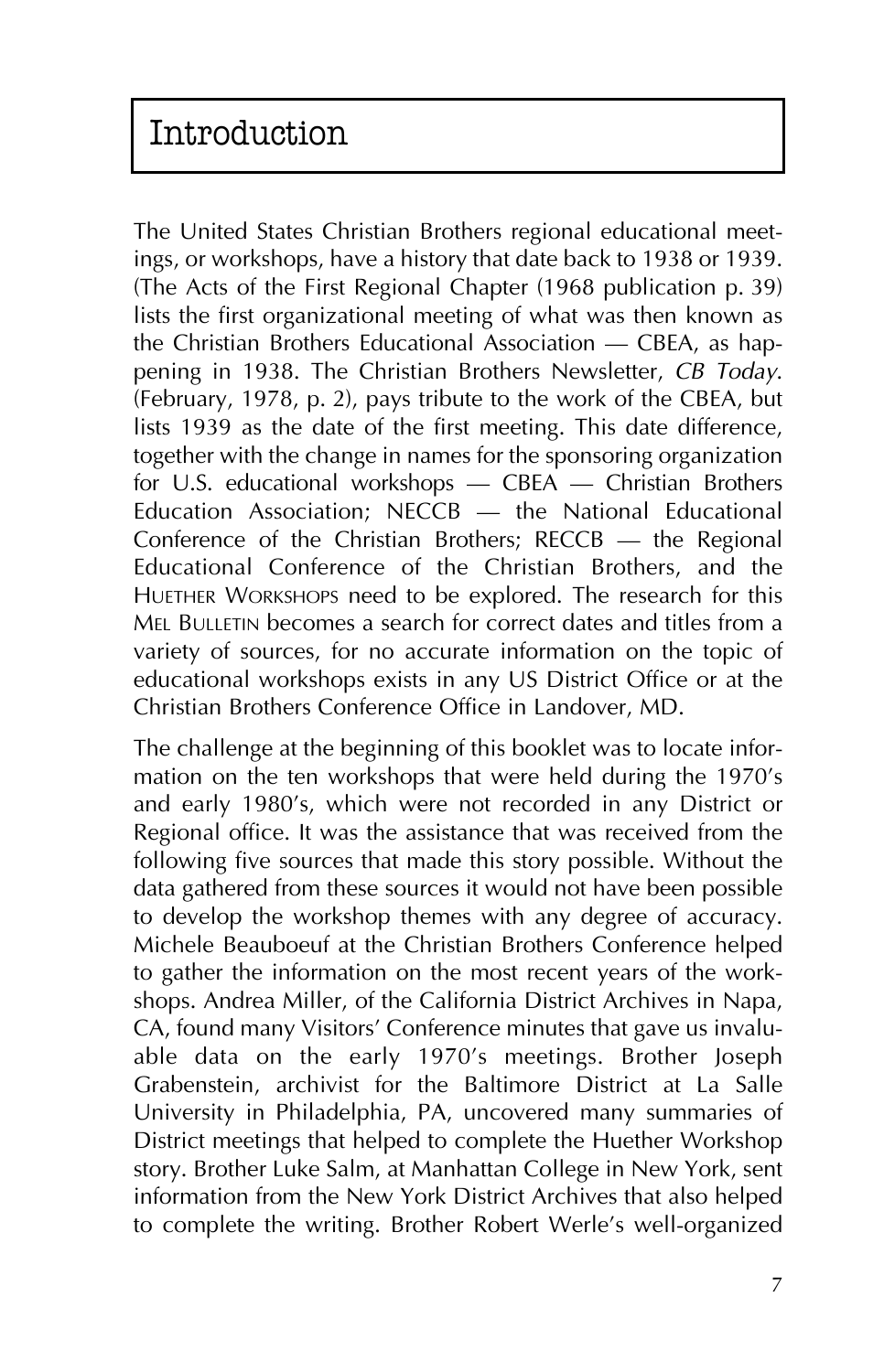Midwest District Archives, furnished information that was critical to the development of this story.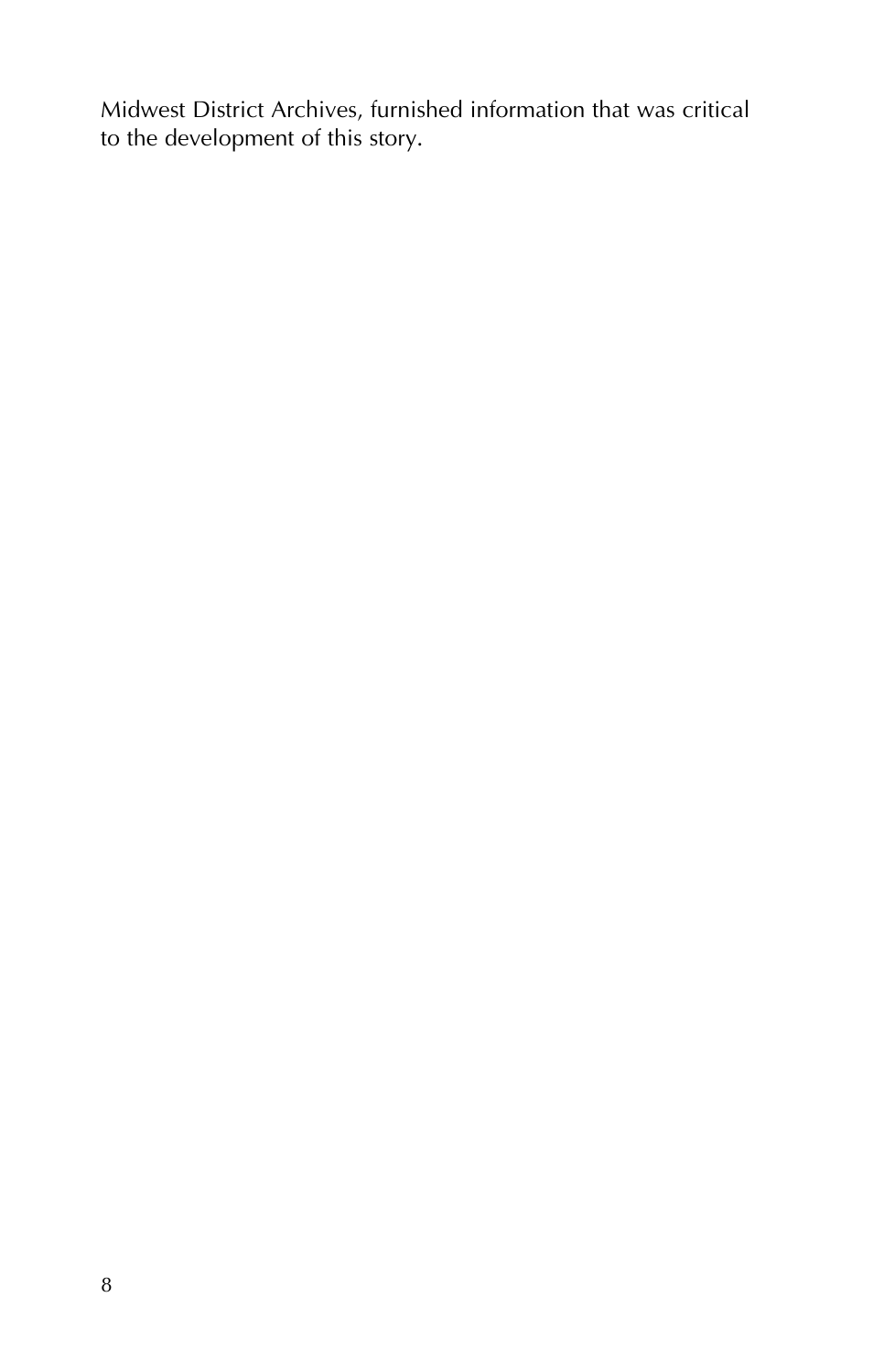### Preliminaries.

The United States Regional Christian Brothers educational workshops, to be named Huether Workshops in 1985, came into being in 1973 and were the result of a US Regional Chapter decision in 1968. The Chapter delegates felt that the educational programs of the Christian Brothers Educational Association (CBEA) should be continued, but perhaps in a more structured form. The Brothers, who on their own initiative had organized the CBEA, had given to the eight Districts of the United States a professional association of which they could be proud.

*The Christian Brothers TODAY*, in 1978, reflected on the contribution of the CBEA to the growth of educational association among the Districts of the United States. It stated that this group had met since the late 1930's for almost thirty years and cemented professional and fraternal relationships among members of the Brothers' religious family that had been previously sharply separated by geography. It was through the attention that the CBEA brought to the Brothers' work that they "became better informed on the Christian Brothers' glorious apostolate from coast to coast."<sup>1</sup>

The statement that introduced a Chapter motion (Regional Chapter of 1968) highlighted the work of the CBEA and stated procedures for this organization to continue in some form. The full statement reads:

"The CBEA was organized in 1938 at a meeting held at Manhattan College. Since that year annual meetings have been held, except in years when there were US FSC meetings in connection with the General or Regional Chapters. The twenty-six meetings that were held have been productive of considerable good: exchange of information among the Brothers, and cooperation on certain topics. The quality of the meetings has improved with the years, though certainly no Brother would admit that all were equally successful."

<sup>&</sup>lt;sup>1</sup> The Christian Brothers TODAY, Volume 9. No.1, February, 1978. Page 2.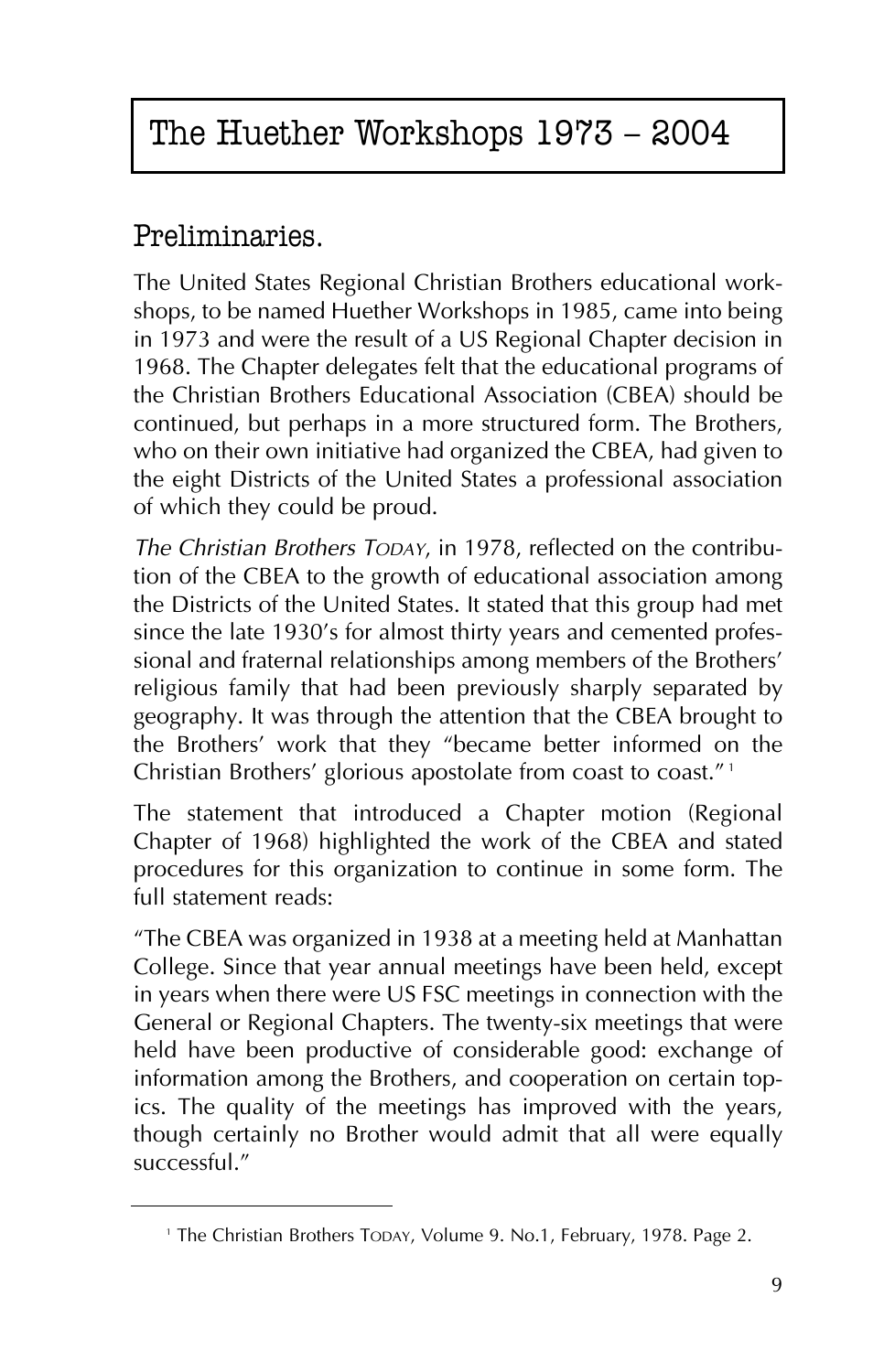"The real purpose of the CBEA is one of service to the Brothers and their schools by encouraging them to a more effective apostolate of education."

"At first the Board of Directors of the CBEA was made up of elected delegates. However, about 1956, it was decided that the Board consist of the Officers of the CBEA, plus the Brothers Visitor. The move was made with the hope that the Association would succeed better in its projects with the active participation of the Brothers Visitor.

"The officers of the Association were elected, and all, including the Executive Secretary, served on a voluntary part-time basis."

"There is strong opinion at the present time, as expressed by a memorandum of its officers, that the CBEA should continue, that it should become something of an 'official' voice of the Christian Brothers in educational matters in the US, and that its Executive Secretary should be assigned full-time to carry on the work of the Association and other pertinent educational matters. This matter was referred by the US FSC Conference of Visitors to the FSC Directors of Education at their meeting at San Francisco this spring, and this is their recommendation."<sup>2</sup>

In view of the above, Committee VI of the US Regional Chapter of 1968 entered the following proposition:

#### **Proposition 18:**

That the Conference of Brothers Visitors reconstitute the Christian Brothers Educational Association by the appointing a full-time Executive Secretary and by establishing a Board of Directors made up of elected members from each District and a member of each District Administration.

Vote: 42 yes; 14 no; 6 abstentions.<sup>3</sup>

The votes on various propositions introduced at this Regional Chapter were generally accepted with large margins of approval. In fact, very few negative votes were cast on any proposal, other than on the proposals of the education committee. While propo-

<sup>2</sup> *The Acts of the First United States Regional Chapter*. Christian Brothers National Office, Lockport, IL July, 1968. Page 39.

<sup>&</sup>lt;sup>3</sup> Ibid. Page 40.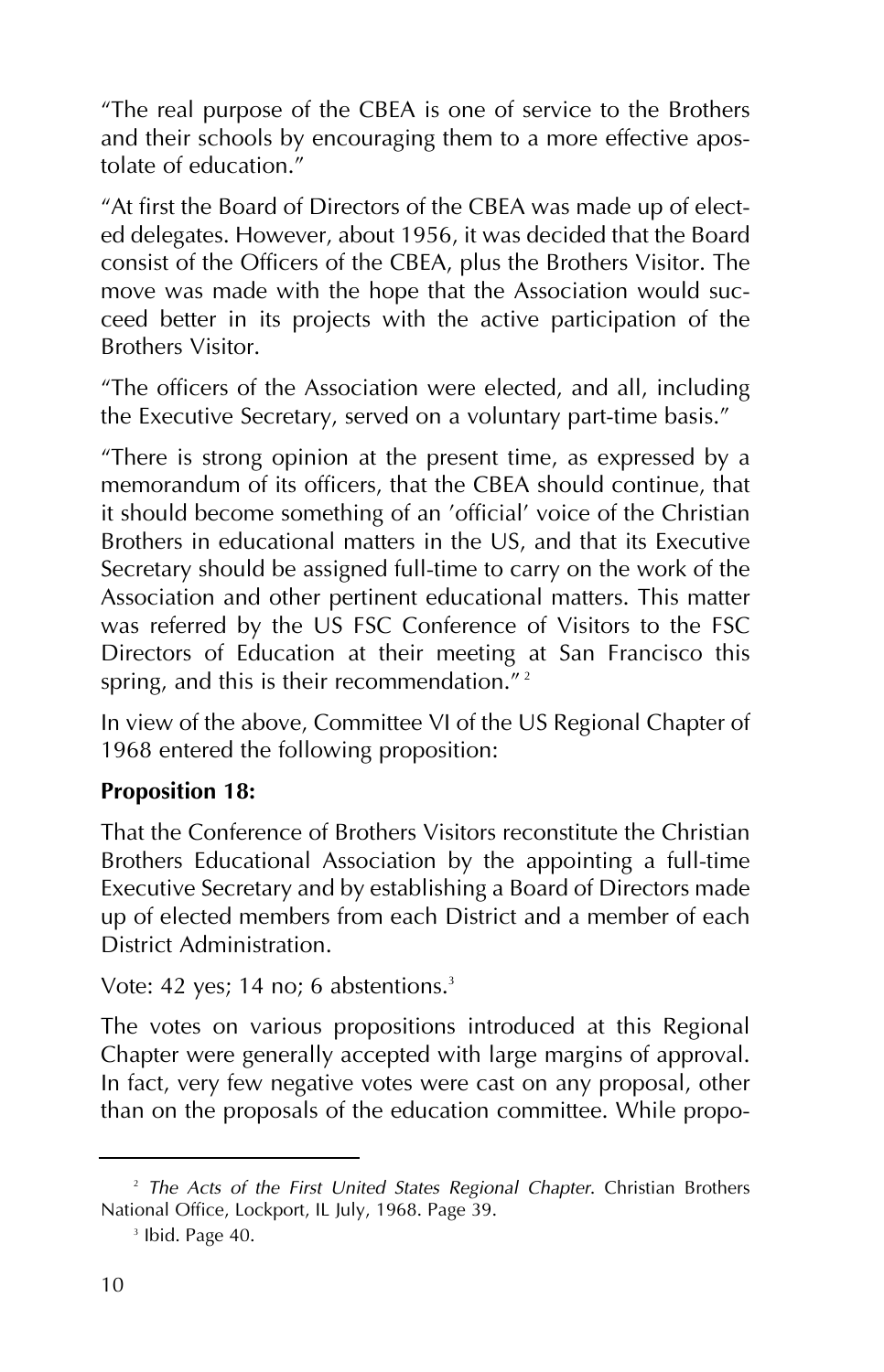sitions on the Religious Life of the Brothers and religious education received unanimous approval or acceptance in the 90%+ range, two of the votes on educational concerns received approval only in the 67% area. The 40 negative votes and 20 abstentions on four of the educational committee proposals indicate that the delegates were not certain as to the best method of addressing the school concerns of the Districts.<sup>4</sup>

Brother Francis Huether of the LINE District (Long Island/New England) who held the position of Executive Secretary of the CBEA began quickly to implement the wishes of the Chapter delegates, namely a reorganization of the CBEA. He called a meeting of the CBEA for October 1969, at the Washington Hilton Hotel in Washington, DC. The purpose of the meeting was to review the general work of the CBEA and to discuss the role of the Executive Secretary. Since the group envisioned a national association, the location of the national office became a topic for discussion. Some members felt that it should be located at the Christian Brothers Conference National Office located in Lockport, IL, while others felt that the location should be someplace 'where the action is' like Washington, DC. It was decided by voice vote that the office should be in Washington. It was also agreed that a new constitution and by-laws should be developed and that a location must be found for this quick action. The only place that was immediately available, however, was the Lockport, IL site, so the decision was made to set up headquarters in Lockport.<sup>5</sup>

A possible explanation for some of the Chapter votes on educational concerns stems from the doubts that some may have felt regarding the creation of a national organization rather than allowing each District to act on its own. The Chapter had given much freedom to Districts, communities and individual Brothers to set the direction for their future work within the apostolate. Some felt it would be very difficult to plan for the future of the schools when so many variables existed in the process. A Brother now might decide to seek an apostolate with the poor, or in special education, or to work with drug addicts. These newly found options could have an effect on the Brothers' corporate commitment to schools.

<sup>4</sup> Ibid Page 37-40.

<sup>5</sup> CBEA Minutes, Meeting of October 20-21, 1969.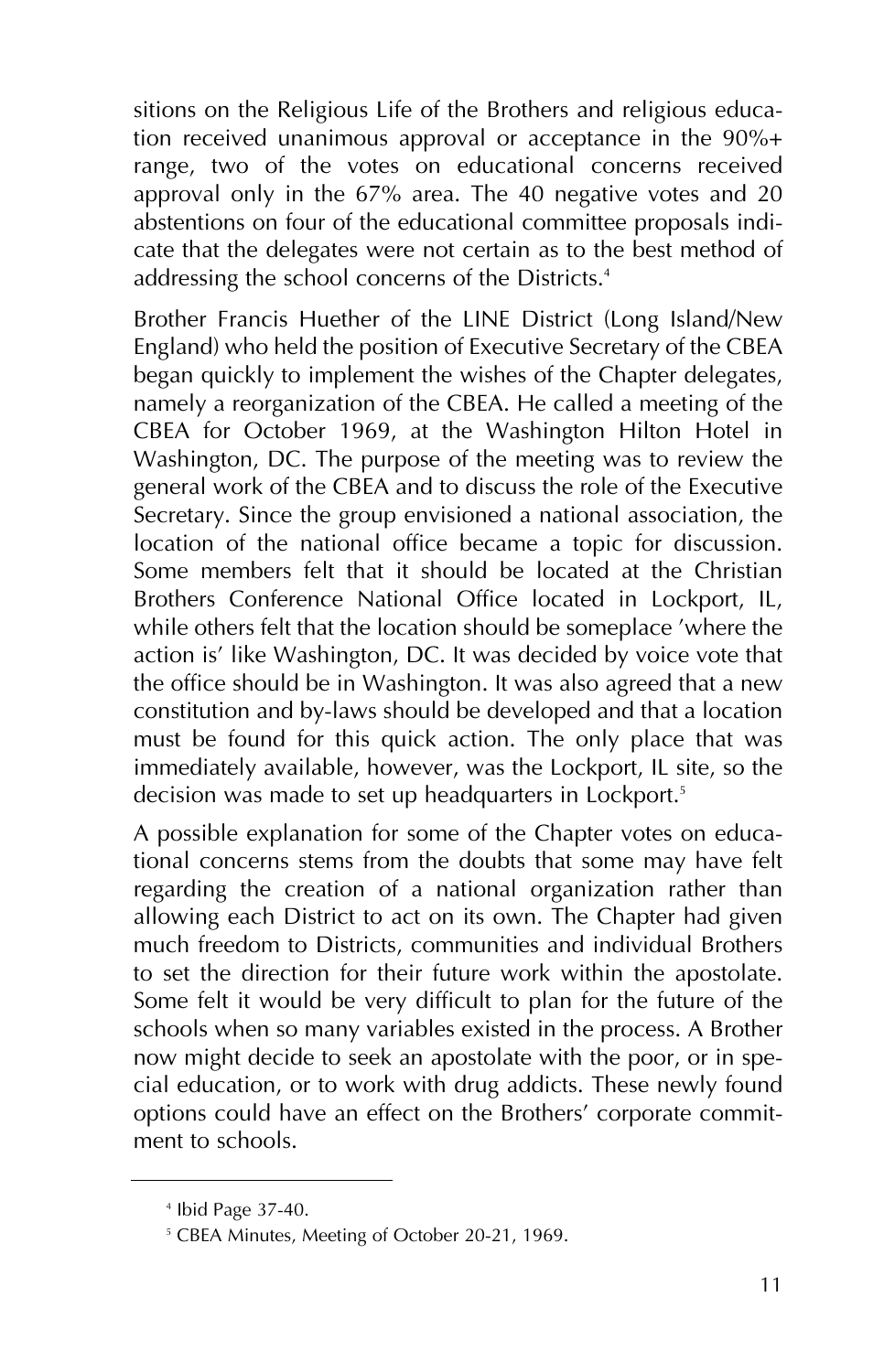Brother Francis, despite some doubts about the future direction of our educational mission that he sometimes expressed in conversation, remained firm that we must move ahead. In an interview in *The Christian Brothers TODAY* (February, 1971) he mentioned that the Catholic schools in America are on "the verge of a new and exciting era and that he and the Brothers intend to have an active role in it." He spoke about the new forms of work that the Brothers were now engaging in and their effect on alumni and benefactors. He felt a need to insure these people that the Brothers were still the Brothers that they once knew. He stated that he has met alumni and benefactors who were disturbed and discouraged because they think that the Brothers have changed. "Perhaps the Brothers have changed", he said, "in an exterior way. Perhaps it is not unreasonable that in some exterior observances, other religious have changed, too. But, by and large, the vast majority of Brothers have not changed their fundamental dedication to the work of St. John Baptist de La Salle. The kind of service the Brothers render today may be somewhat different because the needs of the people are different. People whom the Brothers served a generation ago are now often served better by other sources. But there are new needs to be taken care of: the dropout, the drug abuser, families suffering from disadvantages far worse than those which were imposed upon the average Catholic of 50, 80, or 100 years ago. The Pope, the Church, Vatican II, have called upon all to serve these needs, to serve our disadvantaged friends, our disadvantaged brothers." <sup>6</sup>

The Education Executive Secretary of the Christian Brothers Conference, with a committee of District administrators and elected Brothers, sponsored the workshops that were developed as a result of the Chapter. The first title given to this group was the National Education Council of the Christian Brothers (NECCB).<sup>7</sup> This later became the Regional Education Council of the Christian Brothers (RECCB) when the Toronto District joined the US Region. Later, in 1985, to honor the man who was responsible for so much of the success of these educational conferences, these annual workshops became known as the **Huether Workshops**. It is important to keep in mind that the Huether Workshops have

<sup>6</sup> *The Christian Brothers TODAY*. Volume 2. No. 1, February 1971, Page 2.

<sup>7</sup> NECCB Minutes, Meeting of December 4-5, 1969.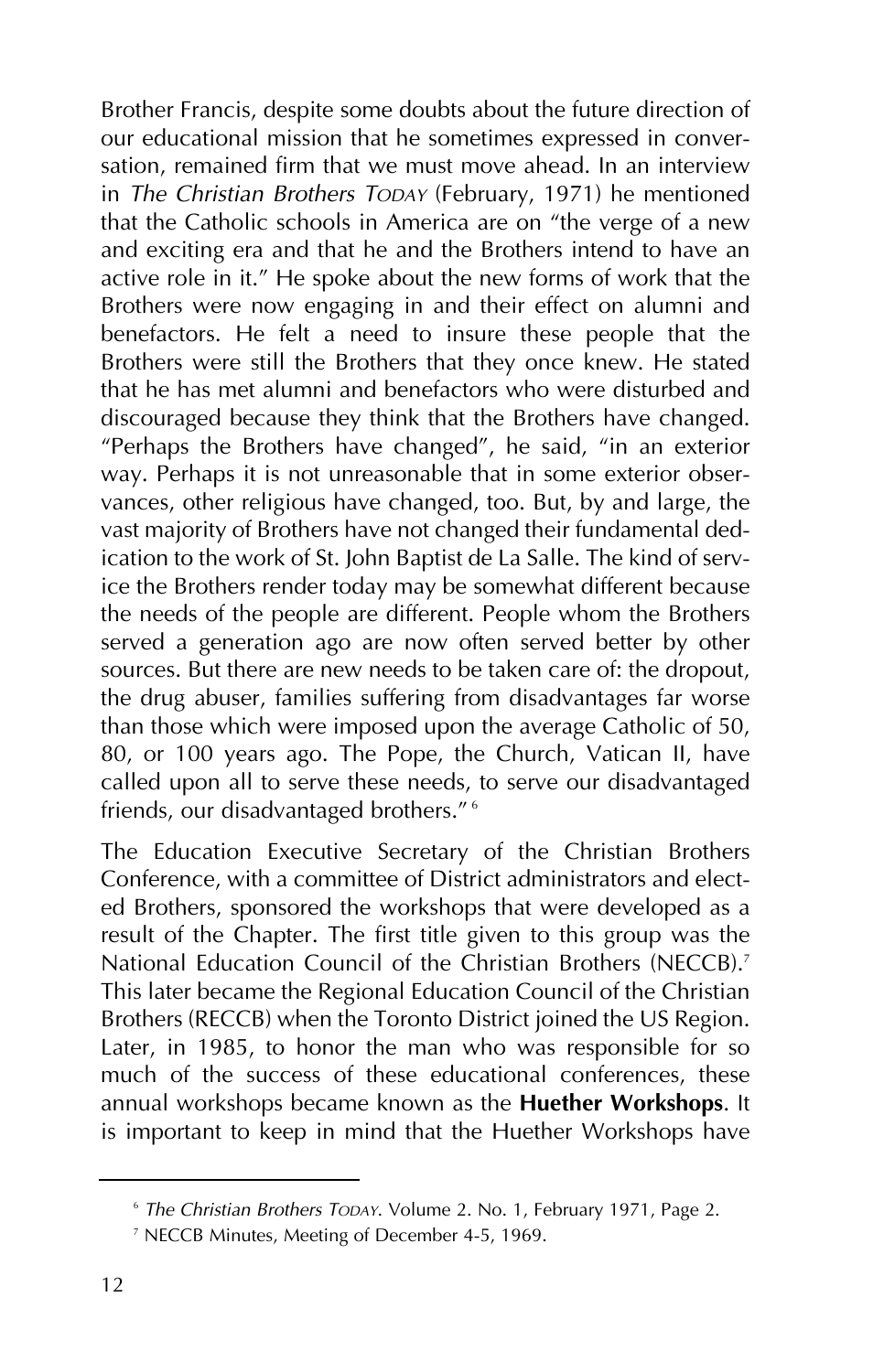their origin in the Regional Chapter of 1968 and that Brother Francis directed the first sixteen annual workshops. Many other meetings, assemblies and workshops that Brother Francis organized (for example, religious education and Social Justice gatherings) are not part of what are known in the United States as Huether Workshops. The Huether Workshops are annual events, usually held in the fall of the year, to explore educational topics of elementary, high school and university teacher interest, and Chicago, IL is their usual meeting site.

Brother Francis was the right man for the times. Perhaps this tribute to Brother Francis, written in 1997, when the workshop of that year was dedicated to Brother Francis, captures the spirit of the man who was to lead the US Brothers in their programs through the years.

*The educational landscape in the 1970's erupted in swift and sudden change in the United States. A revolution in academia was taking place! Extremists were quick to establish their positions, with de-schoolers wishing to demolish the schools, as they presently existed, and the home-schoolers wishing to have their children taught at home. The educators in the wide middle area were in a state of flux.*

*Brother Francis Huether realized that it was time for him as Director of Christian Brother Education to seize the moment and call his troops together so that they could clarify their Mission. The first meeting in Minneapolis, MN, in 1972, to which many school administrators were invited, was Frank's answer to addressing the needs of the times.*

*Latin, as part of the school curriculum, became one of the victims of school change in the 1970's. However, we still have in our lexicon the expression sui generis – one of a kind. How well this describes Frank!*

*Who among us has demonstrated his love of teaching to the extent that when he was free from teaching in his own school, he signed on as a substitute teacher in a nearby public school? Who but Frank could be a member of the Kopling Society, an organization founded by a German priest to help German immigrant workers find homes; and also be a translator of the writings of St. John Baptist de La Salle, a French priest who helped French youngsters find schools? Who else but Frank, such a lover of fine*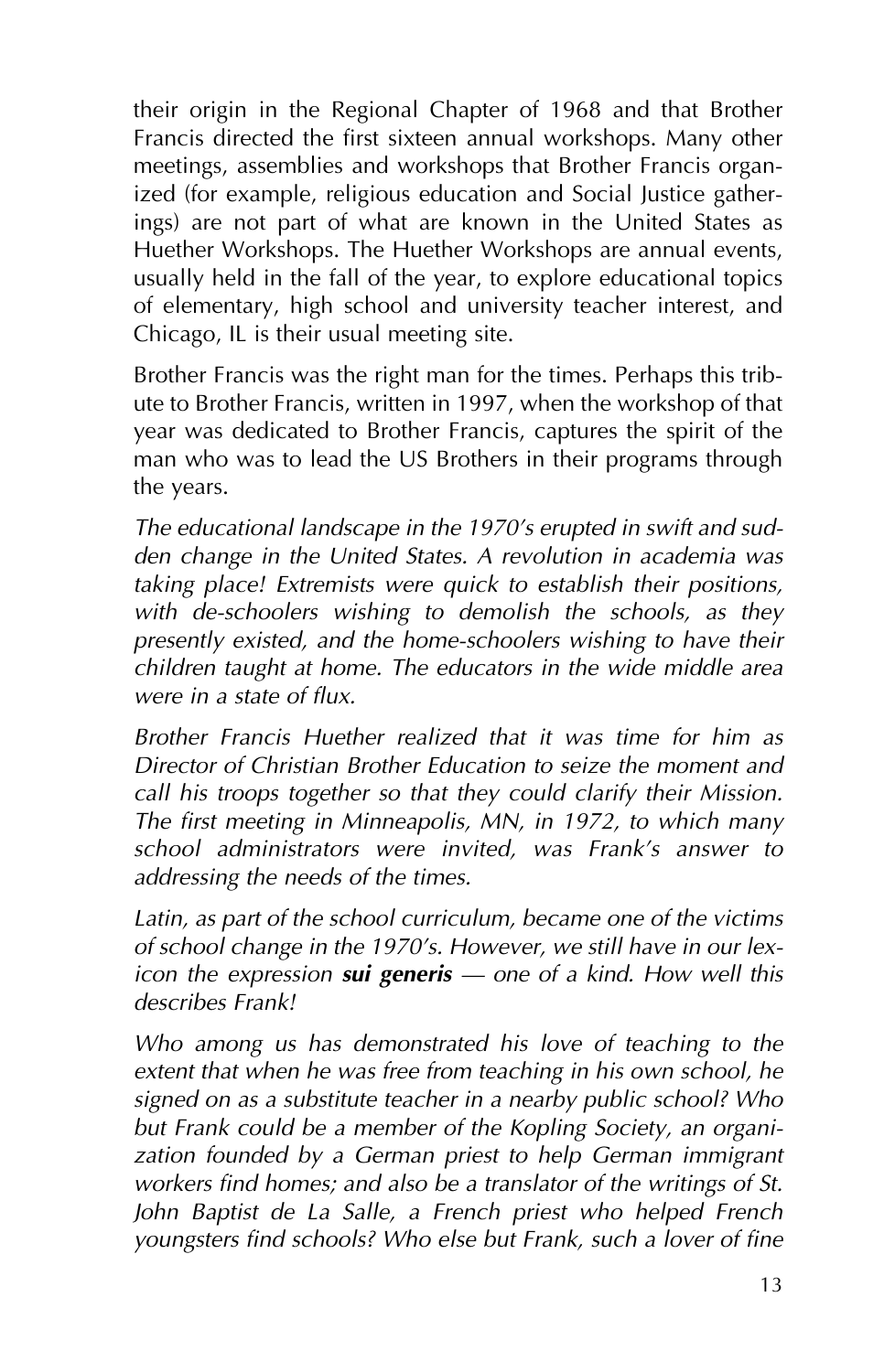*music, a devotee of the theatre, a man so familiar with books and poetry, could be honored at this special workshop devoted to technology?*

*It is to Brother Francis Huether, the spark that ignited the Huether movement and the carrier of the flame from which thousands of Lasallian Educators have received their light, without diminishing Frank's brightness in any way, that this workshop is dedicated.*<sup>8</sup>

The name **Huether Workshop** served as the title for these workshops until 2002. The cover for the 2002 program identified itself as the **Huether Lasallian Conference**. The Christian Brothers Conference, in its listing of programs, refers to these meetings as **Huether Conferences**. The Christian Brothers Conference on its Internet page describes these present-day meetings in an up-todate fashion. This summary is listed here to give the reader an overview of the programs as they exist today (2005).

"The Huether Conference began in 1972 as an informal discussion on educational concerns among seventeen Christian Brother administrators. The Huether Conference has now become a significant education conference drawing over 200 participants annually from the United States, Canada, and abroad."

"Organized annually around a particular theme, the conference includes prominent speakers, workshop sessions, liturgy, and an awards banquet-all directed to deeper understanding of the 300 year Lasallian tradition".

"A prominent feature of the Huether Conference is the presentation of the Distinguished Lasallian Educator Award at the closing banquet. Established in 1989, this annual award is given to an educator in each of the Districts who exemplifies the ideals of Saint John Baptist de La Salle, Patron of Teachers."9

<sup>&</sup>lt;sup>8</sup> Tribute to Br. Francis Huether. 1997 Workshop Program.

<sup>9</sup> Christian Brothers Conference, Internet Page, 2004.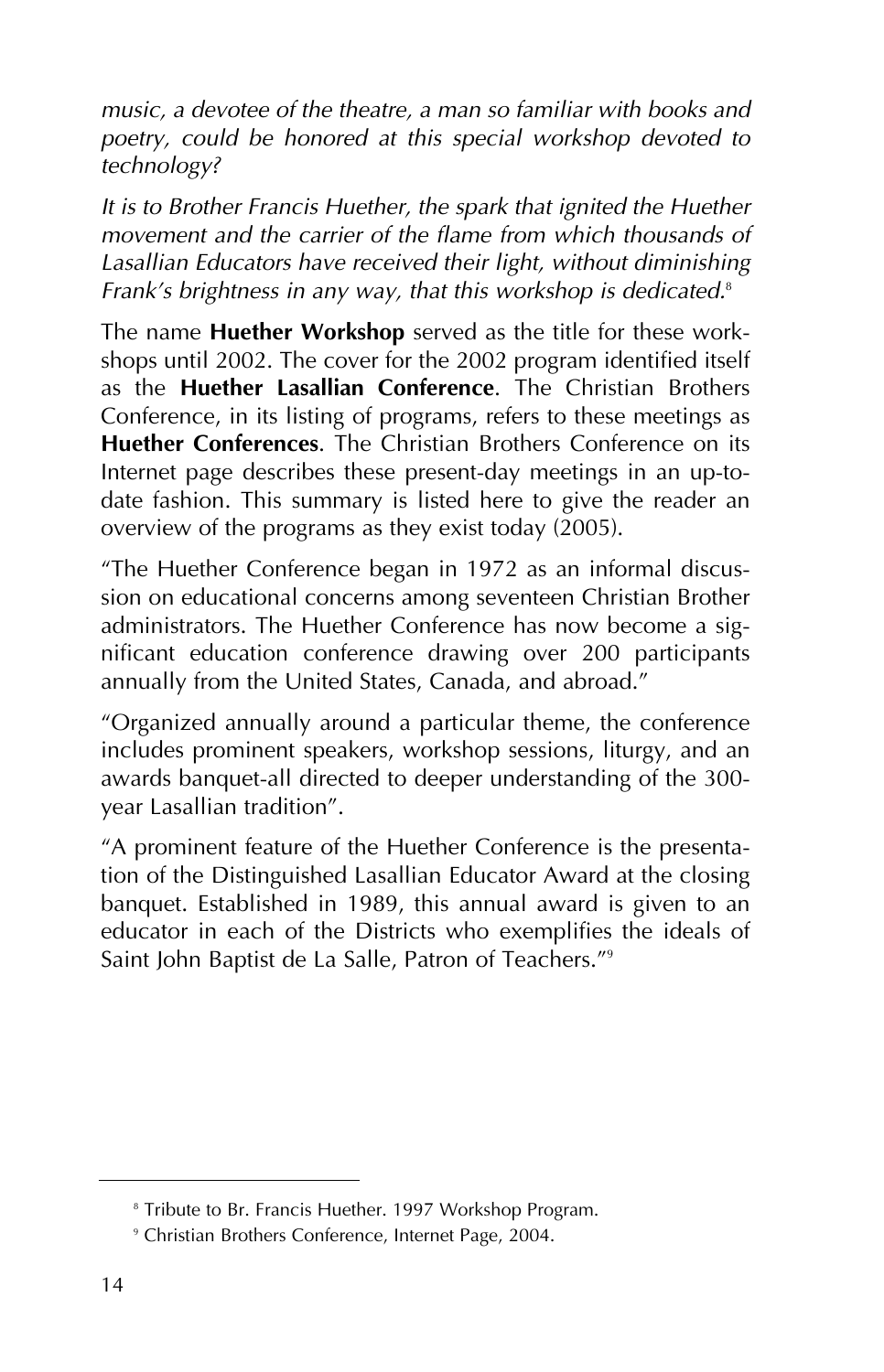## The workshops of the 1970's.

The National Education Council of the Christian Brothers (NECCB) met from 1969 to 1972 to set a direction for the Brothers' education mission into the future. The minutes of these meetings reveal a serious dialog on the issues of the day by a most professional group of educators. The discussions were indeed 'cutting edge conversations.' They spoke about the radical demands of the *Declaration* that was written during the second session of the Thirty-ninth General Chapter in 1967, and expressed uncertainly about how these demands could be implemented. They even wondered if the Brothers were disposed to respond creatively.10 These Brothers even wondered if some evolving concepts which minimized the role of the school, already made some of the demands obsolescent. They discussed Ivan Illich's ideas that schools were perpetuating an evil society, an acquisitive society. How did the Brothers' work today show real concern for the poor, they asked? The minutes of these meetings also furnished a reading list for the members of the NECCB.<sup>11</sup> The minutes revealed that the best minds of the Brothers were wrestling with the most serious challenges of the day.

After their discussions the NECCB realized that it was virtually impossible to give a simplified, clear picture of education today. Change was everywhere, they said, and while there are encouraging signs for the future some of the same ills that affect education today happen to be prevalent in some of the Brothers' schools. They found that the education scene varied greatly across the eight Districts and that some schools reaffirmed their commitment to what they were presently doing while others were giving wide latitude to develop new ideas. They also noted that in the schools that were still doing well, there was a trend toward conservative positions. They found, too, that in some cases newer apostolates did not hold the interest of those who had initially

<sup>&</sup>lt;sup>10</sup> NECCB Minutes, Meeting of November 1, 1970.

<sup>&</sup>lt;sup>11</sup> NECCB Minutes, Meeting of March 10-11, 1971.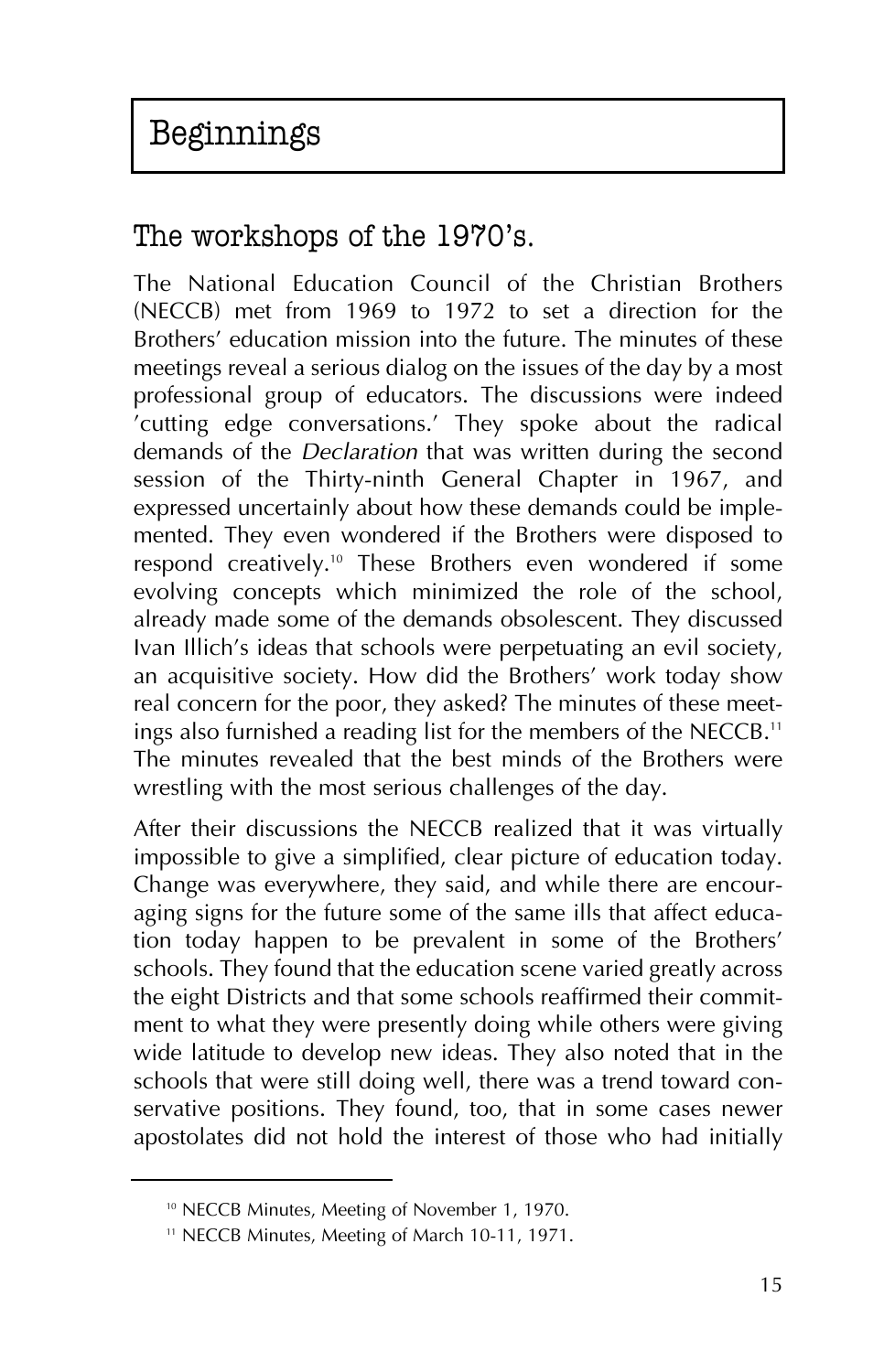expressed interest in them. These Brothers wondered, too, if a national effort was really needed since some of the Districts were conducting their own workshops. However, all felt that the NECCB should continue as a vehicle for inter-district exchange of ideas, problems and perspectives on education.<sup>12</sup>

The language in the minutes of some of these meetings reveals the seriousness of the discussions. Such terms as 'after an exhausting discussion,' 'a long, often profound discussion,' 'are our schools being challenged existentially?' serve to let the perceptive reader know that any workshops that will be forthcoming will deal with serious concepts. They did not come up with many answers, but expressed themselves in such ways as 'we still search haltingly for a way to fulfill our corporate commitment to education in service of the poor.'

It is interesting to note the wide range of topics discussed by the officers of the NECCB at these meetings. The officers were indeed sharing ideas, challenging one another, and without their knowing it, perhaps, preparing agenda topics for the workshops that were to begin in 1973.

One far-reaching discussion dwelt on the proposed CIL (International Lasallian Center) education program for l972-73 in Rome. (Centre International Lasallien (France) – Centro Internazionale Lasalliano (Italy). CIL had asked the NECCB for their observations on the proposed program and Brother Francis was asked to give the group response. CIL received a clear, crisp Huether response. Brother's letter found the CIL plan to be 'unsatisfactory, unattractive and inadequate both in scope and in its approach to the evolution of education and schooling going on right now around the world.' In a follow-up letter Brother Francis suggested that the position of Secretary of Education in Rome be given full-time status for this 'would give education the attention which its primacy in the Institute demands.<sup> $13$ </sup>

While the NECCB was in serious dialog among its members about the possibility of a national workshop or letting the local Districts take command of their own future, the Visitors, too, were discussing District and inter-District programs. They were also con-

<sup>&</sup>lt;sup>12</sup> NECCB Minutes, Meeting of October 14, 1971.

<sup>&</sup>lt;sup>13</sup> Brother Francis Huether letter to Brother Leo Kirby, March 14, 1971.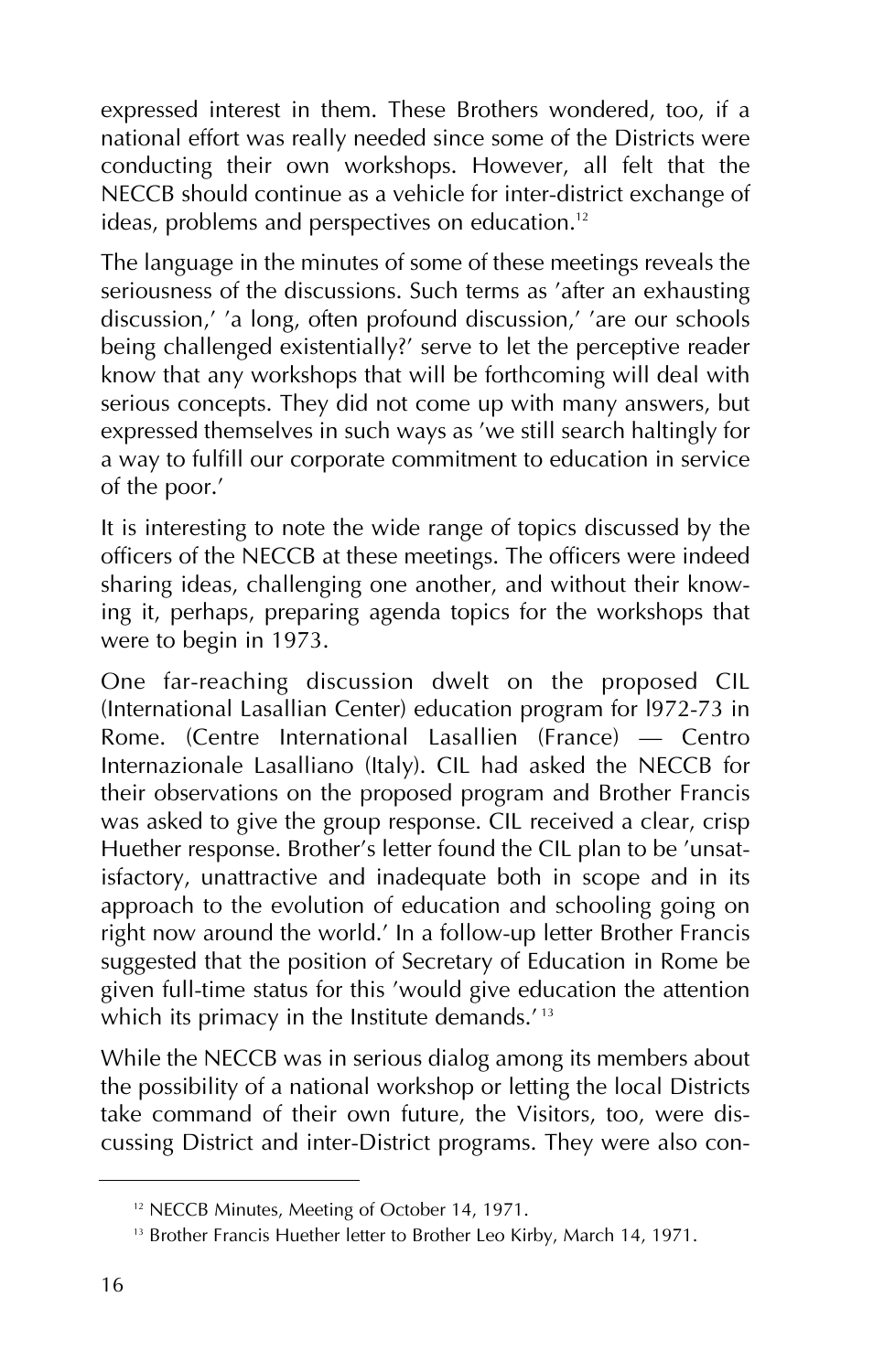cerned with their relationship with the NECCB and wanted to hear from Brother Francis about his plans for the future. Brother Francis' three-year term as Education Secretary was about to expire and he had expressed a willingness to resign.

A selection from the Minutes of the Christian Brothers Conference (Visitors and Assistant Visitors of the US eight Districts) follows. This group would summarize any report they had received from Brother Francis and then give their response. The result was that this exchange moved the NECCB closer to a decision about a series of national workshops.

"It was remarked that the Conference needs to be clear in its direction to the National Education Secretary. The FSC's should be represented at the national level in the principal education bodies, through its secretary."

"Brother Francis mentioned that he has found that we Brothers are still very wary of the renewal of the school and of new methods of education. The typical reaction of many Brothers when faced with this challenge is that 'they're taking away from our FSC schools' and they regard the setting up of non-school apostolates as somehow destructive of the typical 'Brothers' school.' And this, despite the very clear call to educational renewal in the *Declaration*."

"He noted that he and the NECCB are at present taking no part in the organization of CIL. The last session which had education as its theme, was entered into indirectly. However, he encouraged participation by each district in the CIL program which has for its topic next spring religious consecration and the catechetical apostolate."

"It was noted that renewal is basic to our life, closely connected with our image of ourselves as Christian Brothers, leading a viable, useful life. A real effort needs to be made to change attitudes, starting with our own FSC leaders in our Districts; for example, any apostolate outside the school being viewed with suspicion. Local leadership is needed to implement renewal. We need to share ideas nationally on the level of the apostolate. There are many such workshops organized by other groups, but it was felt that we need a similar experience participated in by Brothers only to help our own Brothers."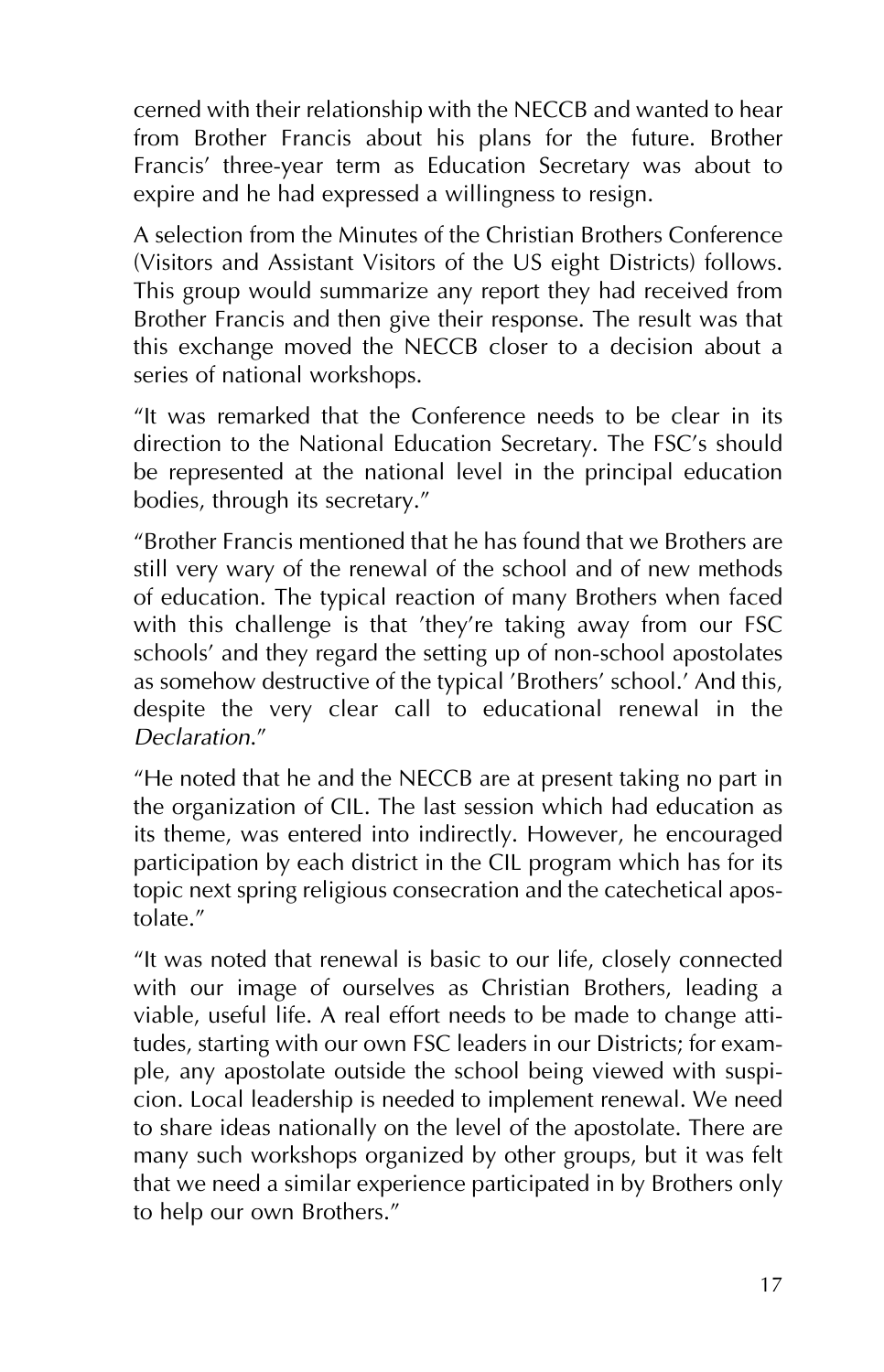"After discussion, the resolution was made, duly seconded, and passed unanimously that the NECCB be instructed to consider whether it would be advisable to hold a national FSC education workshop to direct attention to educational renewal by FSC."<sup>14</sup>

The following month's meeting of the NECCB indicates that this group took up the challenge and began plans for what was to be the first Huether Workshop. The minutes of this October, 1972, meeting contain the following paragraph:

"The Visitors' request that NECCB examine the advisability of an FSC conference on our leadership in educational renewal was exhaustively examined, and during these sessions reports on the topic were submitted by two ad hoc committees. NECCB voted unanimously in favor of such a conference, with attention particularly to leadership responsibility in religious education and the 'religious' school. A preliminary program was worked out, and the Secretary was directed to develop it in some detail and have it ready for refinement and approval at the January meetings."

The NECCB, under its dynamic leader, Brother Francis, and a most professional group of Brothers from the eight Districts, were the ideal group to establish the Huether Workshops as a serious, professional and creative force to study the problems and challenges that were to face the Brothers' educational mission through the years.

The NECCB thought that a national workshop was the best way to move the Brothers into the future, despite some concerns about how such a program would be received by the Brothers across the country. In late December plans were made for what was to become the first national meeting of what we now know as the Huether Workshops or Huether Conferences.

The planning for this first workshop indicated that the concentration would be on the Brother's leadership in their secondary schools, which were described as a special sort of religious institution and as a culture for developing and nurturing religious experience. They wanted to choose participants who had a special interest and experience in this area of education. They intended to invite six Christian Brothers from each District.

<sup>&</sup>lt;sup>14</sup> Christian Brothers Conference Minutes, September 9-12, 1972.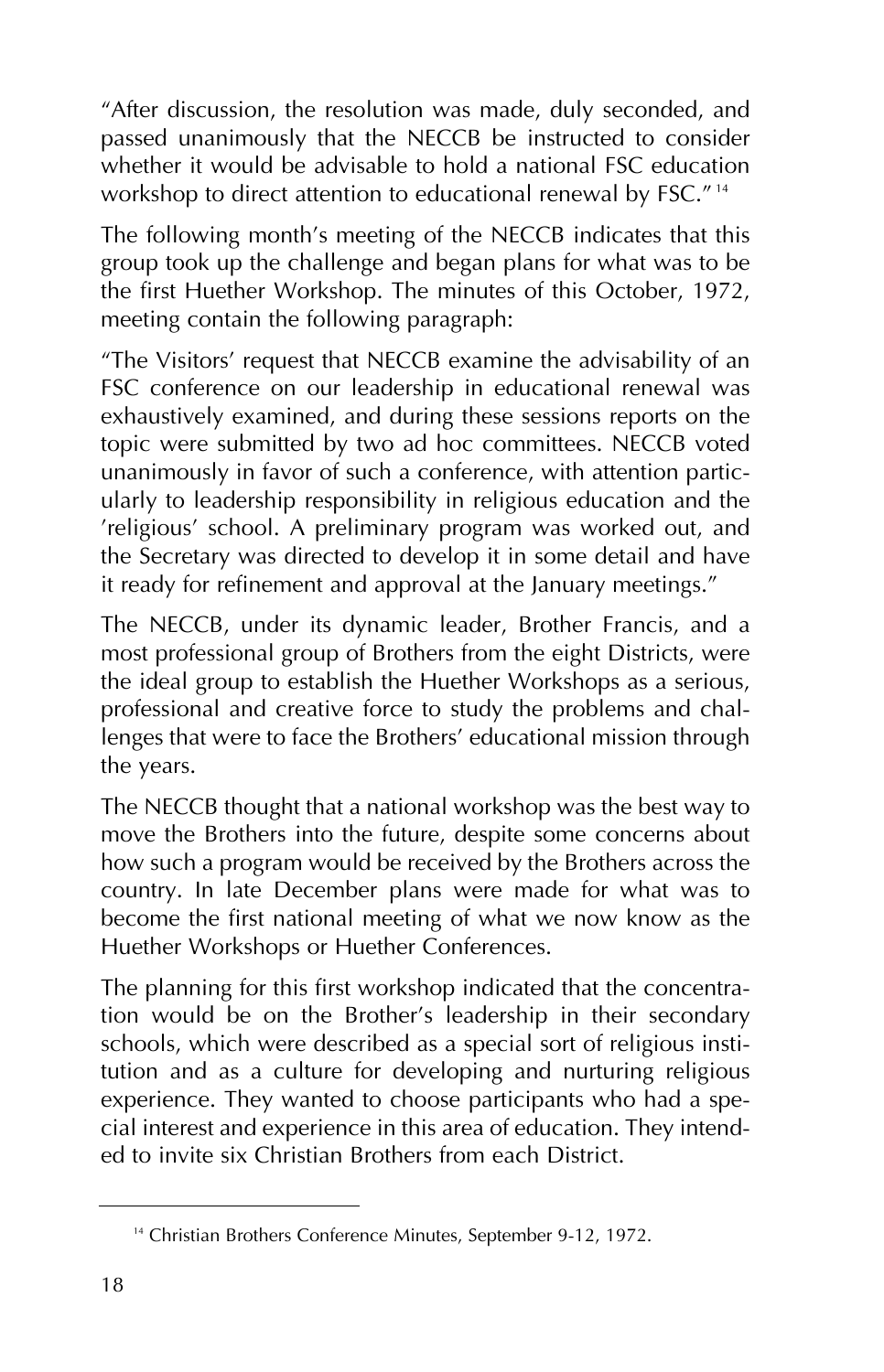Some interesting observations might be made about the planning process. Only Brothers were invited, as this reflected the make-up of our schools at this time, at least at the administrative level. They sent out a reading list to prepare the participants for the meeting and asked for special topics for discussion. To illustrate how these times were different from today's culture, consider that the price of a room at the Leamington Hotel in Minneapolis, where the meeting was to be held, was \$12 per night! And education today has changed just as much as the hotel prices!

The workshop took place in Minneapolis, MN on March 2l-23, 1973 at the Leamington Hotel. This meeting was highlighted in *The Christian Brothers TODAY*, May 1973, issue when it mentioned that almost 50 Christian Brothers from all over the United States gathered last March for four days of serious work. The theme was **The Christian Brother as a Leader in the Catholic School**. "Throughout the work sessions constant emphasis was given to the leadership role of the Brother **as a religious** and **as an educator** in his school community. Particular attention was given to this leadership activity with reference to the students, the chief members of the school community." Brothers' schools from seventeen states and the District of Columbia were represented among the participants.<sup>15</sup>

Two weeks after this first workshop, Br. Francis had Br. William Rhody prepare a questionnaire to sound out the reaction of those who had attended .(Brother Francis, in his letters to his committee, signed off - 'Fraternally yours, Frank.' From now on in this writing 'Frank' will oftentimes replace Brother's religious name, for convenience sake and for the reason that this is how he is remembered by so many of the Brothers. Frank reminded the delegates in a cover letter to this evaluation that their present school was in the arena for your leadership efforts: synthesize what must be done, what is desirable to do and what is possible to do, and make that synthesis work. He was already planning for the next workshop as he asked that the workshop recommendations be followed up and that new men be tapped for participation in followup workshops.16

<sup>&</sup>lt;sup>15</sup> The Christian Brothers TODAY, Volume 4. No. 2, May, 1973.

<sup>&</sup>lt;sup>16</sup> Brother Frank Huether letter to Delegates, April 19, 1973.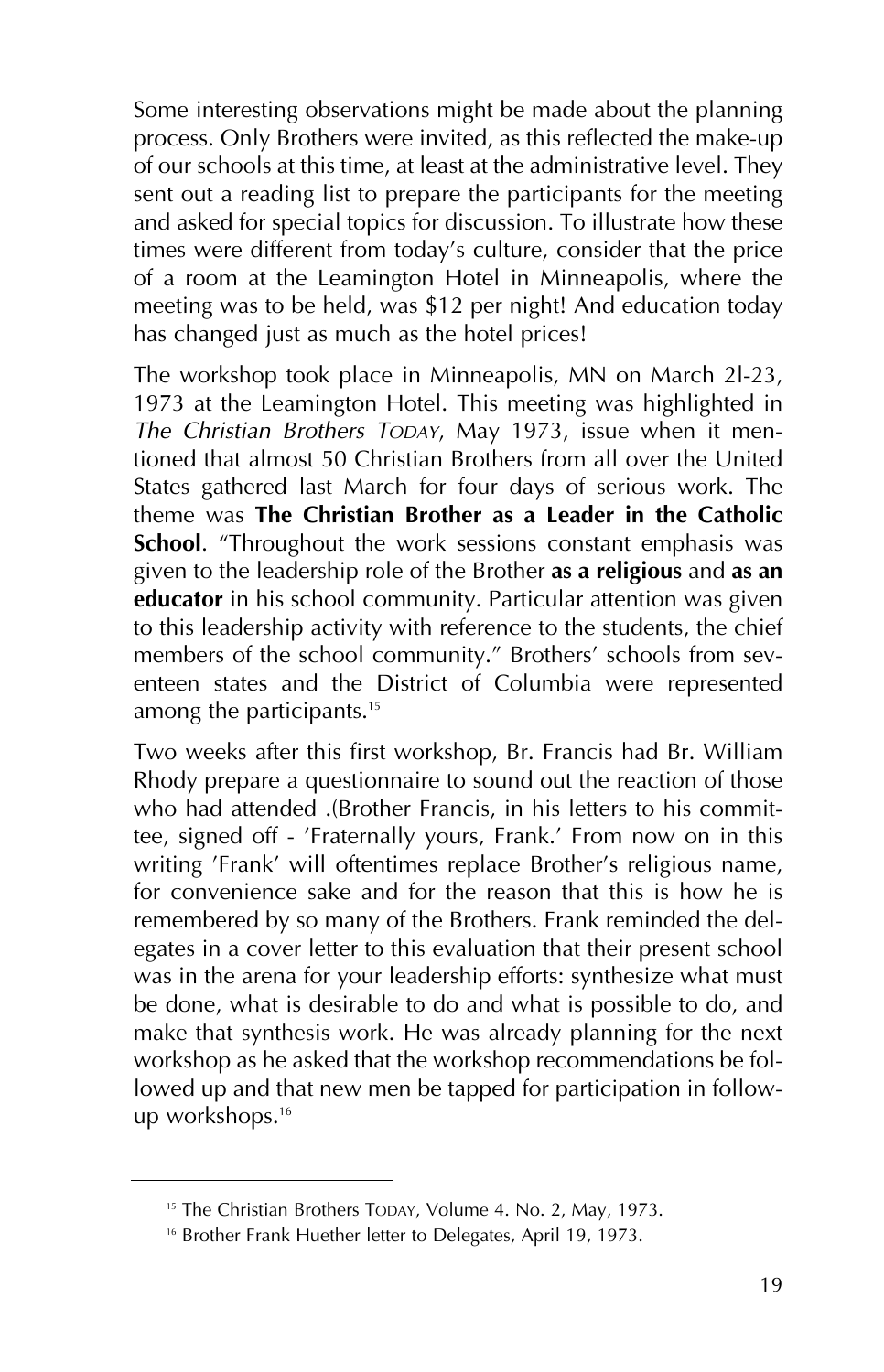The evaluation results were most positive. The Brothers welcomed the opportunity to talk to one another about general school problems. They found the work of Br. John Linhardt, as facilitator, most helpful because meetings such as this, where ideas could be freely shared, were new to many of the participants.

The enthusiastic reception afforded the first meeting moved the NECCB to plan the second meeting for November 8-11, 1973 in Chicago at the Bismarck Hotel. This second workshop was to be a follow-up of the Minneapolis workshop. The title was to be similar; **The Christian Brother as a Leader in the Catholic School - Part II** (The minutes of the NECCB planning for this meeting listed it as a follow-up session. It is being listed here as the second part of a continuing program). Frank mentioned in an October letter to his committee that forty of the participants at the first workshop have elected to return. He felt that this was an extraordinarily high percentage and an indication of the importance of the program. He included some details for preliminary planning but reminded the participants that the workshop is really theirs. He wrote that the workshop provides a unique opportunity for the men involved in the work of the school to focus on issues and problems which they themselves really want to address. He felt, too, that the workshop would provide an outstanding opportunity for the Brothers in the schools to influence the forthcoming Chapters in Rome. He closed his letter with a challenge: 'But to realize this ambitious goal we must seize the opportunity now!'<sup>17</sup>

This third workshop, again with its emphasis on Christian Brother school leadership, was to be named **The New Leadership Workshop**. Committee members were to seek Brothers who had not participated in the previous workshops, for new leadership training was needed for the Brothers' schools, as at this time it was presumed that the Brothers' schools would continue to be administered by Brothers.<sup>18</sup>

It must be remembered that the times when these workshops were taking place were transitional days. It is to the credit of the General Chapter in Rome and its publication of the *Declaration*;

<sup>&</sup>lt;sup>17</sup> Brother Frank Huether letter to Committee, October 24, 1973.

<sup>&</sup>lt;sup>18</sup> Christian Brothers Conference Minutes, October 19-21, 1973.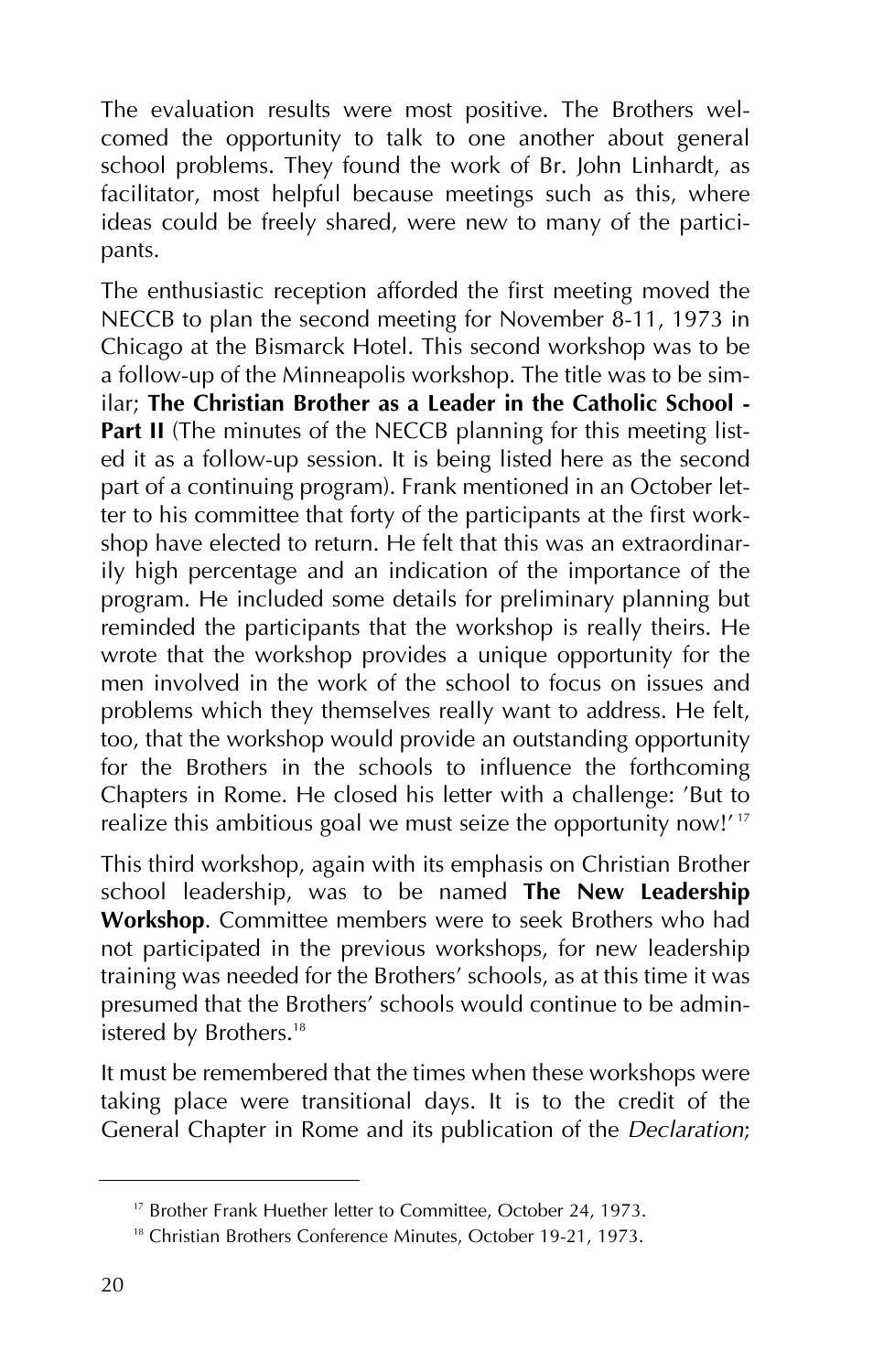the Regional Chapter in Lockport, IL (now Romeoville, IL) and its insistence that a national committee of Brothers take the leadership of education in their schools, that much of the success of these early workshops is due. These Chapters gave support to the NECCB and encouraged them to move forward, to take risks.

Many of the topics discussed by the NECCB in their meetings and indeed in the workshops themselves bordered on what were considered risk areas. They asked questions such as: Does the Catholic school really have unique characteristics? What is its future? Did the first Regional Chapter propositions on education really mean anything? What new model of educational administration must we adopt? How about service to the poor? Is education for peace and justice a myth? What about our role in military schools? (Remember this was the Vietnam War era). How are we to treat our lay teachers? What about Boards? Should the Brothers give up ownership of their schools? All these topics were to be viewed by the Brothers from the position of Brother leadership.

To summarize, the first three Huether Workshops were considered administration workshops. The administrators were Christian Brothers so that is who attended the workshops. The workshops were opportunities for the Brothers to find out where they were and where they intended to go. The overall intent was to present the programs for the future to others in the school apostolates, once the Brothers were clear as to where they intended to go.

#### **HUETHER WORKSHOP # 1**

#### **Christian Brother as Leader in the Catholic School**

March  $21 - 23$ , 1973 – Minneapolis, MN

#### **HUETHER WORKSHOP # 2**

**Christian Brother as Leader in the Catholic School Part II**

November 8 - 11, 1973 - Chicago, IL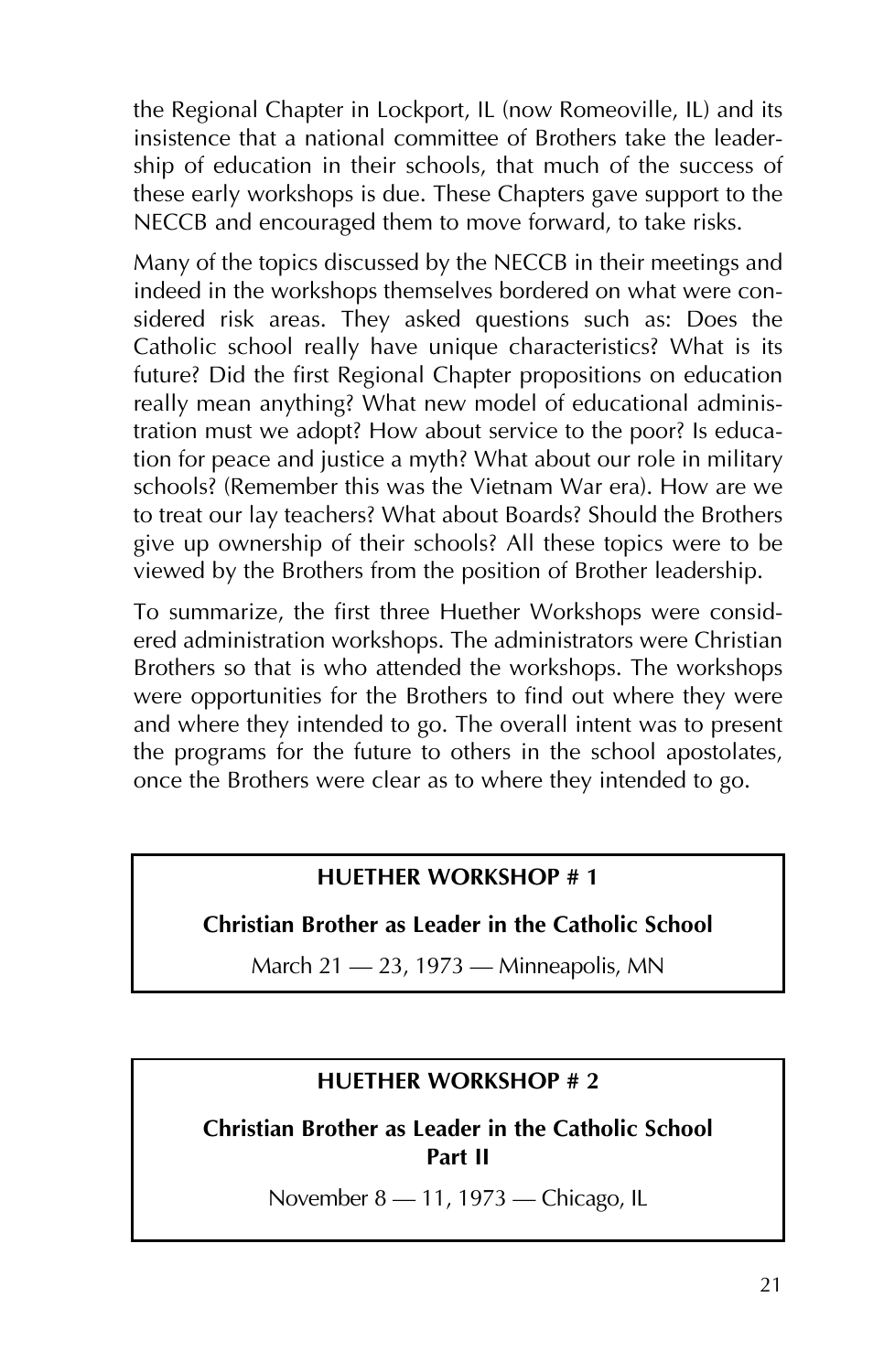#### **HUETHER WORKSHOP # 3**

#### **New Leadership**

March 21 – 24, 1974 – Chicago, IL

While the NECCB was putting its emphasis on school administration leadership, its subcommittees were exploring other areas of concern for the Brothers. Two of these concerns were about the religious identity of the schools and the elements of social justice that should be part of the Catholic school. Brothers who were active in these endeavors, namely Br. Jeffrey Calligan and Brother Alfred Marshall, felt that joint sessions with their committees and the NECCB could bring about some attractive future workshops. They felt that a joint meeting 'could help illuminate for our Brothers the relationship between schooling and true religious commitment, and between secular education and the cultivation of a thirst for justice and peace.' <sup>19</sup>

The report of the subcommittee on NECCB and Social Justice attempted to describe the condition of social justice in the Brothers' schools. The minutes of the NECCB (January, 1974) meeting summarized their findings. "In reviewing the acts of the First Regional Chapter at its January meeting in Lockport, NECCB noted that concern for action with the issues of social justice and poverty, as called for in Propositions 19-25 of the 1968 US FSC Regional Chapter, have not been vigorously nor effectively promoted throughout the various provinces, (Districts) although in every province there are pockets of intense interest and excellent work."

The conversations between the NECCB and the religious identity and social justice committees led to the formation of the fourth Huether Workshop. This workshop was to address **FSC leadership in Religious Education** and was scheduled for the Bismarck Hotel in Chicago, November 14-17, 1974. Again the planners wanted to talk among themselves and therefore decided that there would be no non-FSC participants and no outside presenters. Br. John

<sup>&</sup>lt;sup>19</sup> Christian Brothers Conference Minutes, February 2-6, 1974.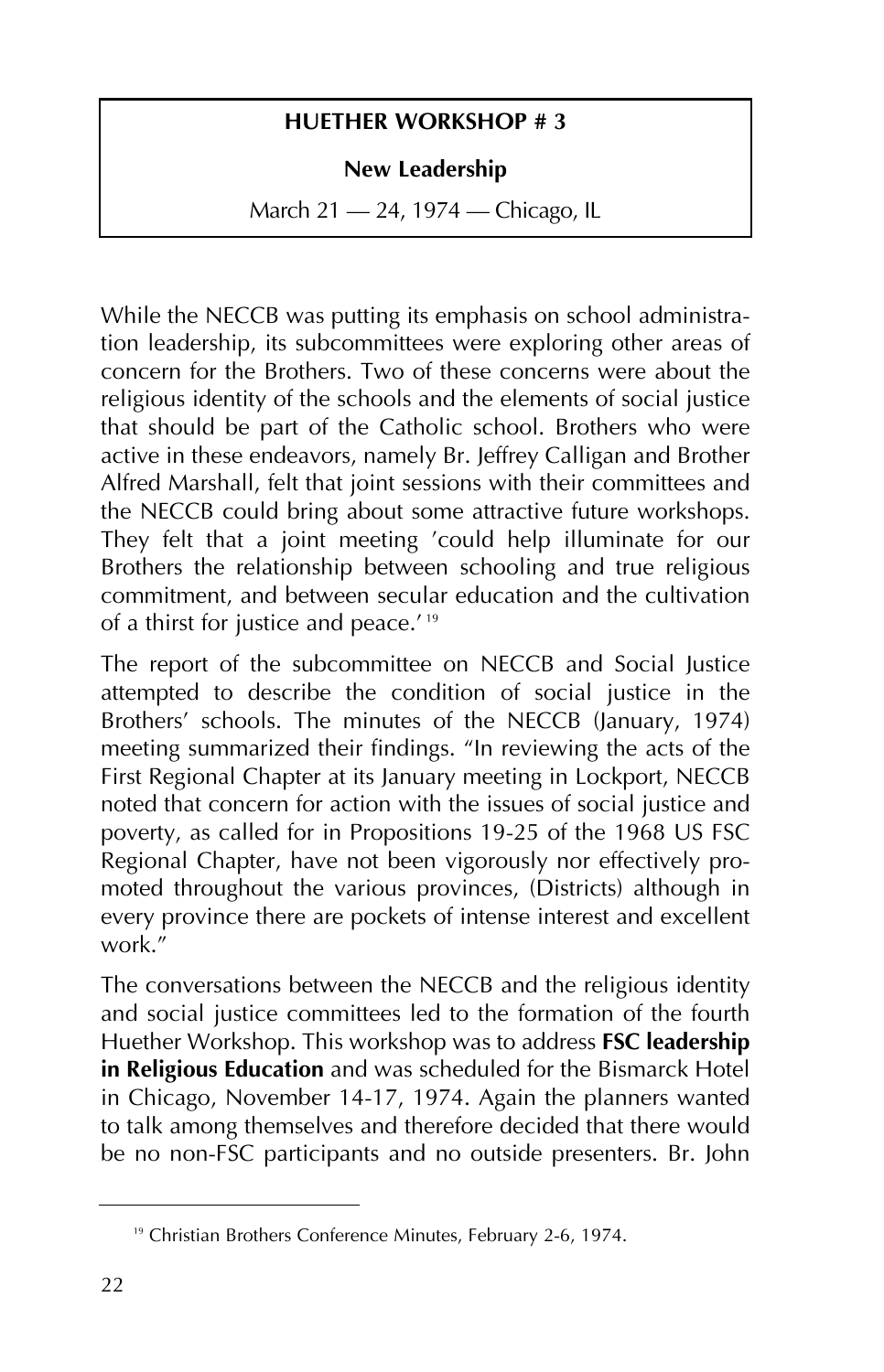Linhardt would be available to facilitate the meeting, if he was needed.

The NECCB in following up on this workshop realized that the topic of the religious identity of the school and the active participation of the Brothers in school renewal was a complex issue. They felt that the workshops were important and should continue but that much exploration needed to be done by their task force committees and the information that they discovered could be circulated to the Districts. They realized that their work in this area was incomplete so they determined that another workshop was needed in the area of religious education.

Brother Jeffrey Calligan, who was active in this area of religious education, was asked to design a Workshop on Religious Education to be based on responses that he was to seek from each District. The general topics for this workshop would include social awareness, retraining of religion teachers, Faith development, and the planning and cooperative efforts that must be a part of the Catholic school.

Another workshop called **Catechetical Workshop II** was held on November 21-26 at St. Paul's School, Covington, Louisiana. It was booked as four solid days of work and brought in a strong input team of religious educators. The participants were those Brothers involved at the secondary level, or in teacher preparation, and those responsible for leadership at the District or national level. The workshop was described in the minutes of the Christian Brothers Conference Minutes of February 1-4, 1976, as a meeting of Brothers engaged in religious education coming together in a 'retreat' atmosphere with spiritual and liturgical input, with emphasis on the traditions of St. de La Salle. Brother Jeffrey mentioned that the work of the Catechetical Directory was in limbo because of the multitude of suggestions received from US Catholics.

#### **HUETHER WORKSHOP # 4**

#### **Religious Education Workshop I**

November 14 – 17, 1974 – Chicago, IL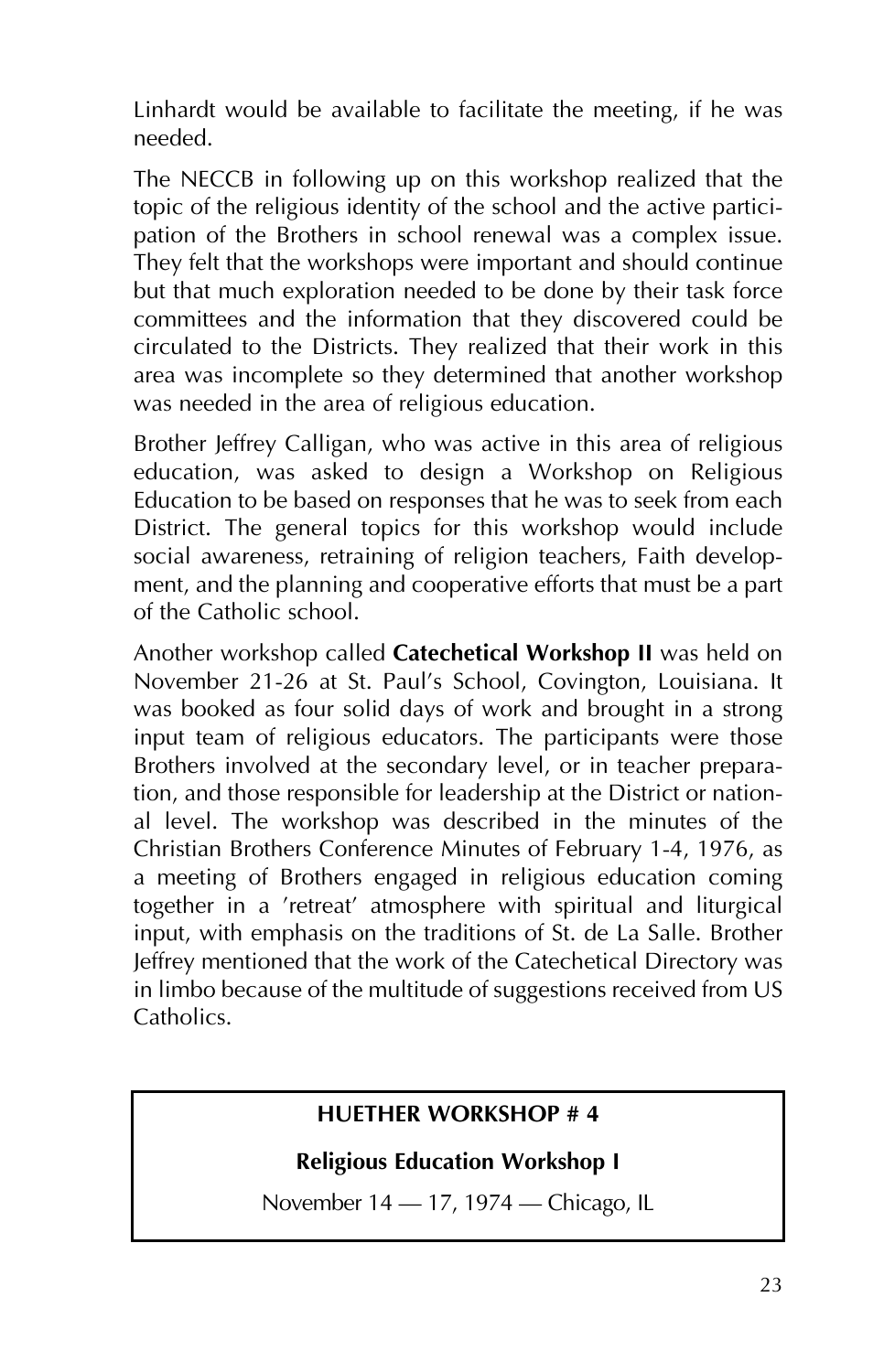#### **HUETHER WORKSHOP # 5**

#### **Catechetical Leadership Workshop II**

November 21 - 26, 1975 - Covington, LA

The NECCB requested statistical reports from each District on the presence of the Brothers in their various educational activities. From these reports, and from their own task force studies, they realized that many challenges were ahead. As they looked at these challenges and reviewed the past two workshops on the religious dimension of the work in the schools, they again realized that a school's success depended upon the Principal. Therefore, more renewal programs would be needed for school administrators if the culture of the schools were to change. It was decided that once again, the leadership of the schools needed to be addressed in a workshop or two. They decided to set aside November 17-20, l975 for this workshop. The invitation would be extended to non-FSC administrators or their delegates.

The committee expressed awkwardness in such expressions that they were using like 'FSC' and 'Non-FSC' schools. They were seeking a descriptor for what we once called Brothers' schools. The term 'Lasallian' was just coming into vogue but was not yet a part of our everyday language in describing the schools. Perhaps, the plan to accept lay administrators into the next workshop prompted this discussion at this particular time.

The committee did feel that their work with the workshops was bringing results both from the statements received from the participants and from their reading of the District reports. In one of their reports they stated: "Despite appearances and some conservative places, our schools have changed much in recent years. Many of the humanizing recommendations of the Declaration and the Rule have been implemented. Regulations, administrative practices, curricula, and classroom methods have been opened up. Students have a voice. Staffing is very different from what it once was. There are new ideas in religious education. Much still needs to be done, especially in the matter of social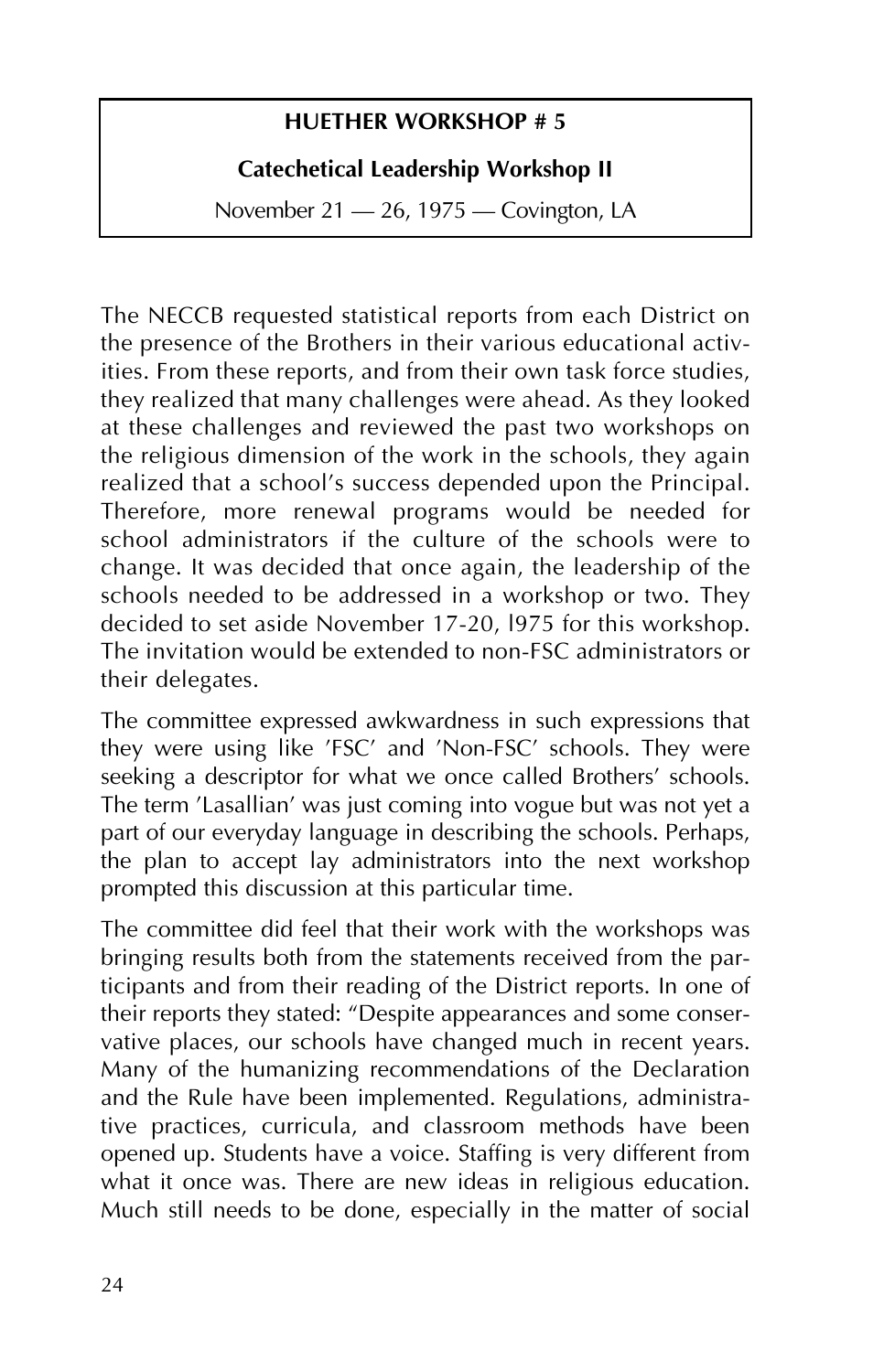awareness, education for peace and justice, and minority enrollment $''$ <sup>20</sup>

The NECCB was broadening its concern to many other aspects of the Brothers' work rather than just secondary school administration. It was concerned about the religious life of the school, peace and justice issues, and as to how many of the proposed social concerns would fit into the school and mix with the academic curriculum. The committee also reviewed the growing movement of the Brothers who were working in state-supported work among the disadvantaged in child-caring places. They also asked the colleges if there were any issues with which they could cooperate on the national level. The fact that laypeople were to be invited to the next workshop reveals a significant change that was taking place in some high schools, namely, the recognition of the role that lay administrators were beginning to assume in the high schools.

The workshop that was in the planning stage for November 1976, was to focus on practical day-to-day activities of the principal in the school situation with many mini-sessions and panels as part of the program. The actual agenda was to be determined after sounding out the school administrators and reviewing the topics that the NECCB developed from their discussions and readings. The preliminary notices about the workshop stated that 80 administrators from across the country would be attending this workshop and that there would be input sessions on 'Administrative Styles and Decision Making', 'Conflict Resolution', and 'Faculty Selection and Development' as part of the program. One of the suggestions made at this workshop, which received a high percentage of favorable votes, was that there be a follow-up workshop for second-line administrators.

The NECCB took on an international flavor when in 1977 it opened up its membership to the Brothers in Canada and Mexico. The group also took an interest in the developing volunteer programs that were starting around the country and the committee made a definite commitment to create a program that would help our schools and other apostolates with this special service. The seed was being sown for what was soon to become the dynamic Lasallian Volunteer movement across the country.

<sup>&</sup>lt;sup>20</sup> NECCB Minutes, Meeting of January 17, 1975.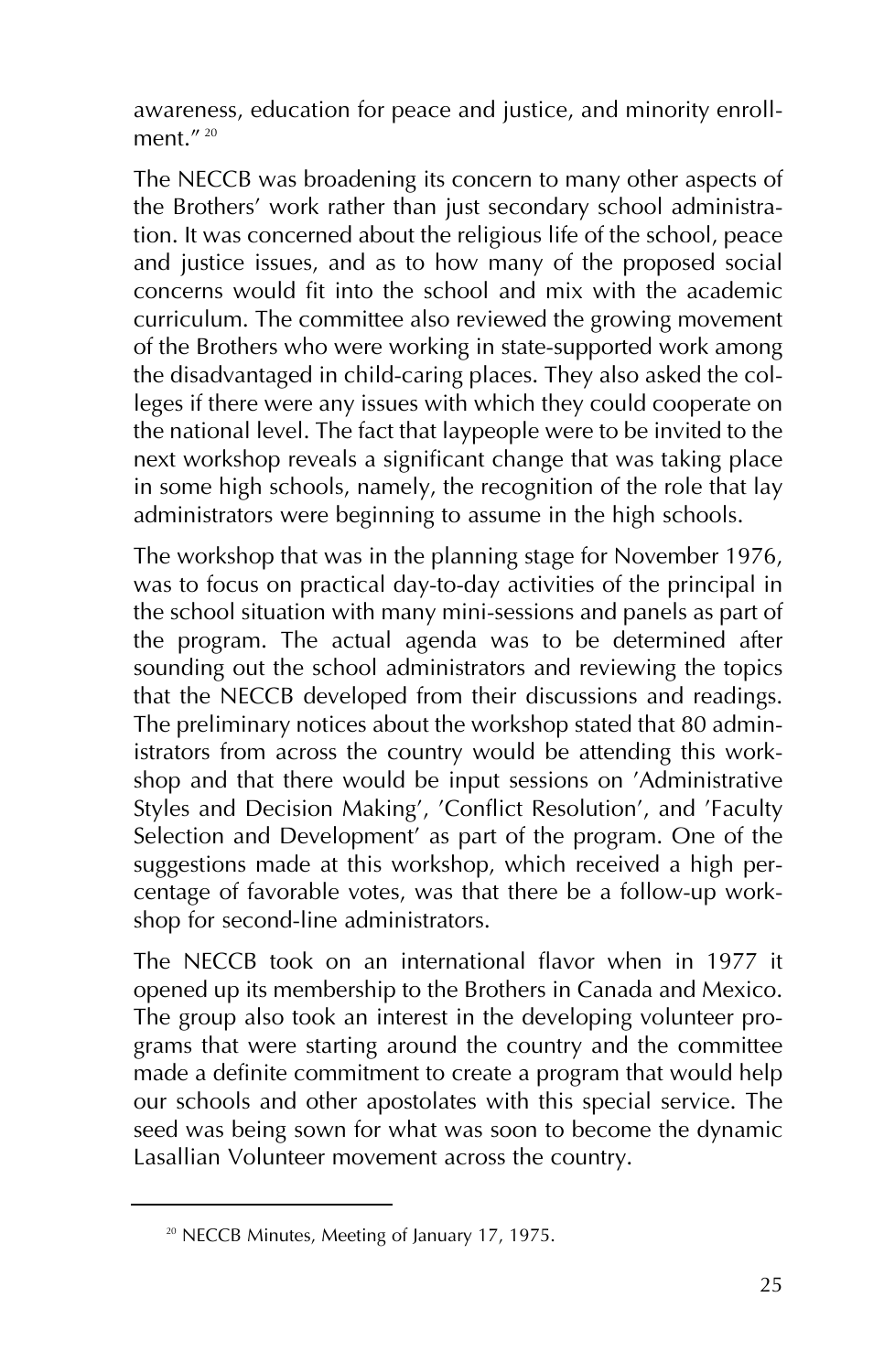As plans developed for the 1977 workshop for assistant administrators the committee worked on some structural changes for the meeting. The focus of this workshop was to be upon the problems and services that were part of the daily experience of these school administrators. The major input sessions were to be more structured, more emphasis was to be given to the contributions of the participants, and the major presenters were to be given specific directives so that the needs of the participants would be met. Apparently, the planners felt that the participants would be new to these workshops, and that they would bring a wider total range of concerns, but from within a narrower individual perspective. The workshop, therefore, needed to tie together a program that would highlight their schoolwork as a dimension of a truly Christian ministry. Brothers, Sisters and laypersons were expected to be part of this workshop group.

The first three workshops identified the Brother Principal as the person responsible for the development of all programs in the school. He was to be the change agent to implement the General Chapter and Regional Chapter recommendations for the Brothers' educational apostolates. The following two workshops focused on the religious and social justice dimensions of the school, but again putting the responsibility on the principal to see that religion and social justice activities were to be present in all school activities, and not confined to classroom activity. A follow-up from this was that once again it was time to review these responsibilities with the principals and assistant principals, and this was to be accomplished in the workshops of 1976 and 1977.

#### **HUETHER WORKSHOP # 6**

#### **Chief Administrators Workshop**

November 17 - 20, 1976 - Chicago, IL

#### **HUETHER WORKSHOP # 7**

#### **Assistant Principals**

November 16 — 19, 1977 — Chicago, IL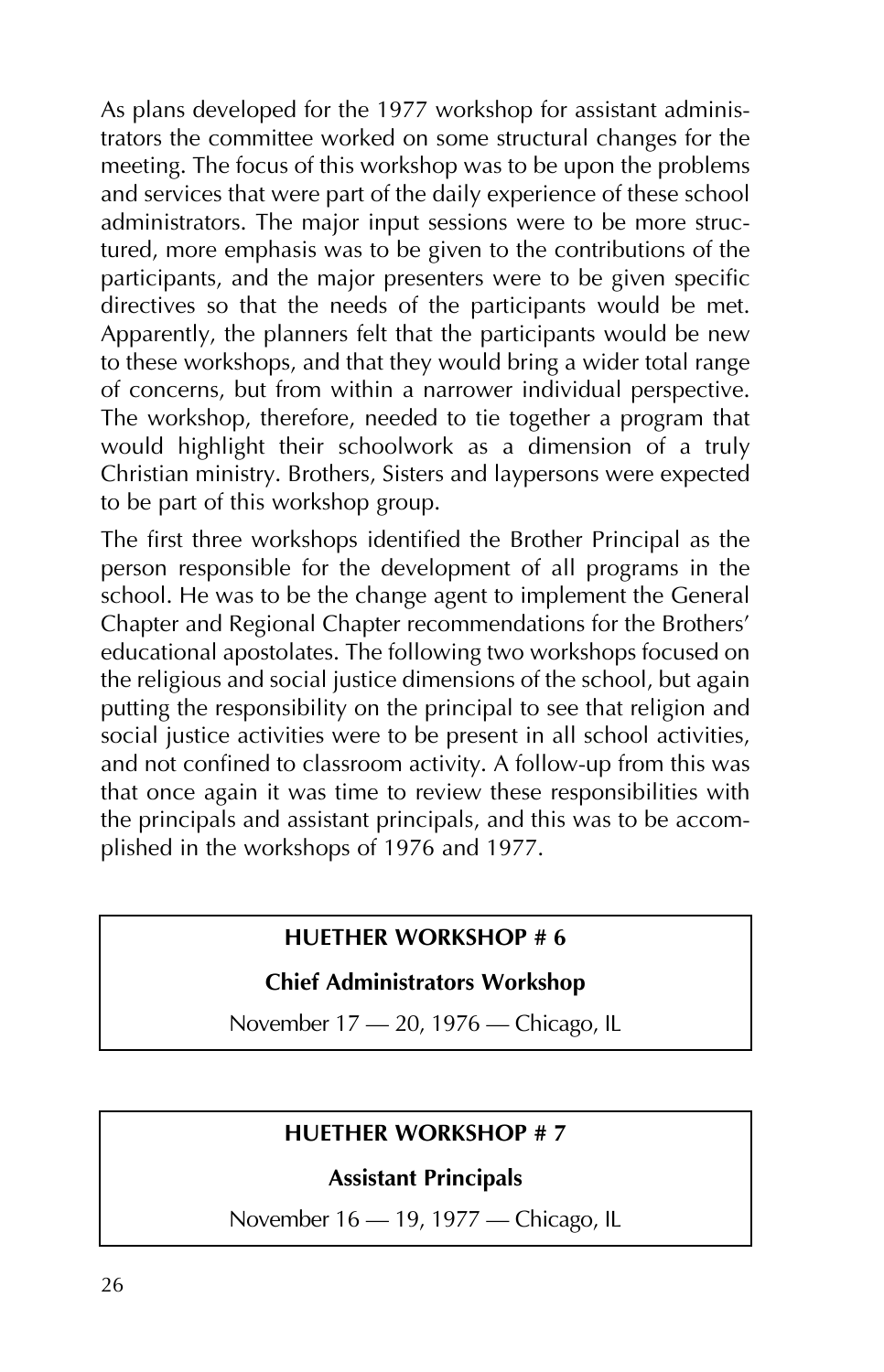The evaluations received for these workshops were 'strikingly favorable' according to minutes of the following meeting of the RECCB. But as soon as one workshop was ended, the focus was on what the next workshop should address. The topic suggested was **Helping Teachers Grow**.

It was at this time (1978) that the 'National' in NECCB was replaced by 'Regional' as the District of Toronto and Northern Mexico expressed interest in being included in the work of the committee. The term 'Regional' indicated that the committee was assuming 'international' outreach. However, committee members felt that the term 'National' should be retained in the title whenever there was a question of dealing with agencies outside the Conference of Brothers, since in the external forum 'National' had a broader meaning than 'Regional.' <sup>21</sup>

The organizational work for the 1978 workshop, **Helping Teachers Grow**, stated as its purpose a concern for the growth of persons as professionals, not with teaching methodologies. It is designed to help experienced classroom teachers and/or immediate supervisors. The workshop assumes that the effectiveness of the classroom teacher is determined by his affective relations with his pupils and his fellow educators. It is to affirm the career of teaching. The participants would be Brothers and laypeople who were department chairpersons, master teachers, and teacher supervisors. The workshop would be designed to assist experienced teachers to recognize the effectiveness of the classroom teachers and their potential for influence with the students and their fellow teachers.

The planning for the next workshop (1979) immediately followed the successful workshop for teachers, and the general interest seemed to be for the principals again, but strictly for them as religious leaders in the school. It was to be taken in a broad sense of the principals' concern for school ambiance, just relationship with staff and students, campus ministry, and faith and conscience development. However, some members of the Religious Education Committee of the Districts were less than enthusiastic about the program. They felt that the program would either not reach the people who are really effective in the schools, or it will

<sup>&</sup>lt;sup>21</sup> RECCB Minutes, Meeting of March 7, 1978.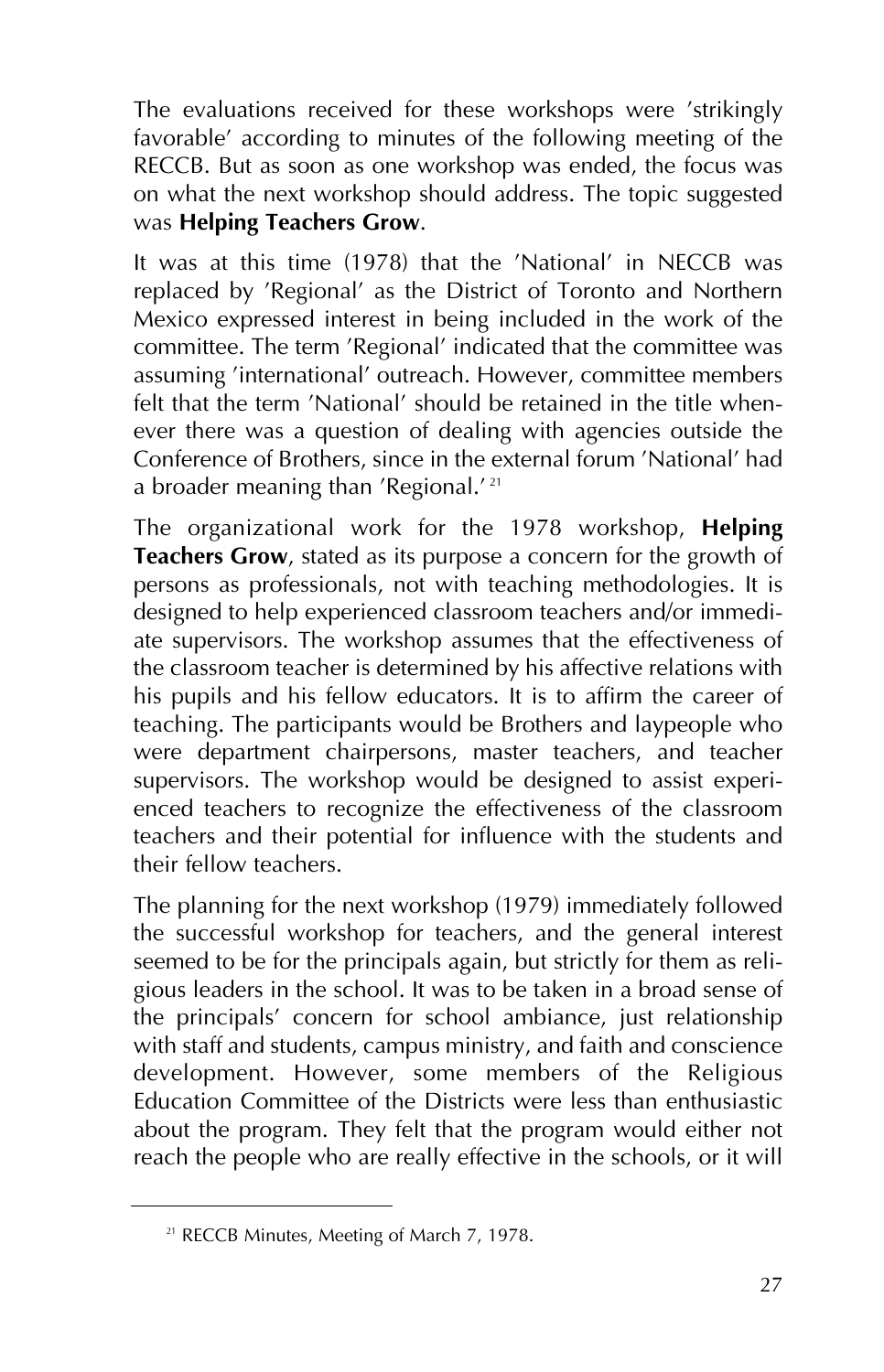reach administrators who are too involved in the management process to be concerned with religious education. It was felt by some that the principal might even ignore this responsibility or delegate it to someone who may be more or less effective. Their suggestion was that the participation in this workshop needed to be broadened to include others than the school administration.<sup>22</sup>

The RECCB suggested to the Districts that they select the participants and that all need not currently be principals. However, the thrust of the presentations would be on the school leaders' relationship to the mission, the faculty, and the student, and his overall commitment to religious leadership in Catholic education.

The minutes of the various RECCB meetings show that they were alive to all sorts of educational activity. They had the participants evaluate each workshop and then attempted to work some of the suggestions into the next workshop planning. This process gave them an understanding of what was going on in the schools. They in turn brought to the schools new ideas and gave the school administrators a broader view of their work. The exchange of ideas helped both the committee and the schools.

#### **HUETHER WORKSHOP # 8**

#### **Helping Teachers Grow**

November 15 – 18, 1978 – Chicago, IL

#### **HUETHER WORKSHOP # 9**

#### **The Principal as Religious Leader**

November 14 – 17, 1979 – Chicago, IL

<sup>&</sup>lt;sup>22</sup> RECCB Minutes (Appendix B), Meeting of March 15, 1979.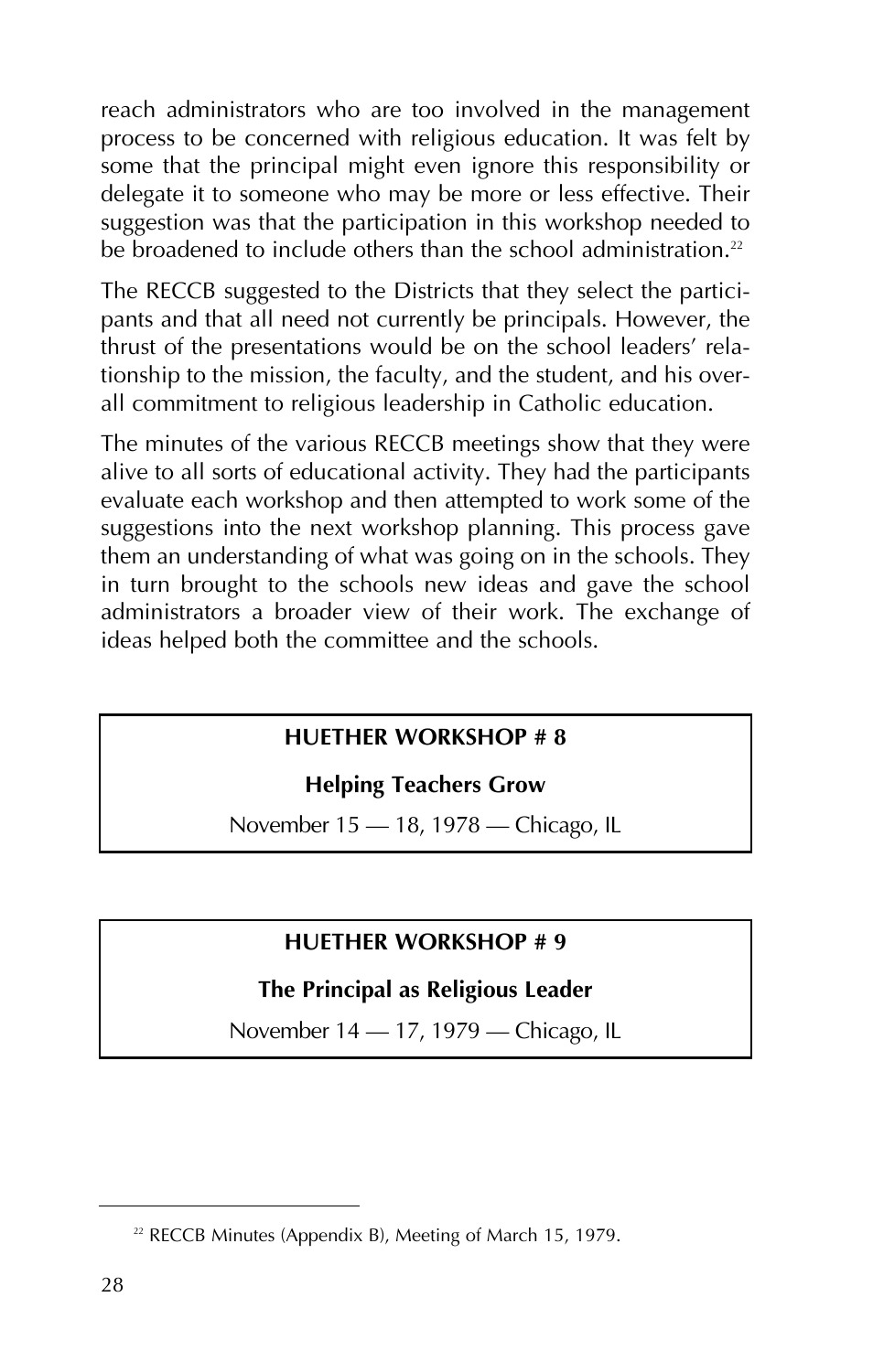# Growing in stature

### The Workshops of the 1980's

As the RECCB in its January 1980, meeting evaluated Workshop '79 they found that the participants expressed general satisfaction. They also found that some of the Districts were developing their own programs as follow-up activities with their school faculties. There was concern, however, among their own members as to the reasons for what they described as last minute 'no shows' and the striking decline in participation on the final afternoon where there were some serious areas that were to be discussed. They questioned themselves as to their own leadership in choosing topics for the workshops. 'While the opinion of men in the field is important,' the minutes stated, 'it was agreed, mere popularity of a subject, often enough evanescent, should not be the deciding factor.<sup>123</sup>

The planning for the next workshop (1980) opened up discussion on the relationship of the Brother and the family, and the family and the adolescent, with the final title for this workshop becoming, **Family and Adolescent: An Educational Perspective**. Special consideration was given to choosing the main speaker, but also to the mini-sessions that needed to be attractive and capture the continuing attention of the participants. Such areas under consideration were: 'Family Crises and School Sensitivity,' 'The Faith of the Adolescent,' 'School Ministries to Help Families,' and 'Retreats, Encounters, and Family Life Programs.' Guidance personnel, campus ministers, deans, vice-principals, and social workers were the expected participants for this special workshop.

The RECCB was usually a year ahead in their workshop organization and before the 1980 workshop was held, plans were being developed for a follow-up workshop for 1981. The initial proposed theme was **Leadership Development among Christian Youth**. "The program," the minutes of their November, 1980, meeting stated, "will seek to serve the needs of a diversified group: moderators, assistant principals and deans, strong teach-

<sup>&</sup>lt;sup>23</sup> RECCB Minutes, Meeting of January 10-13, 1980.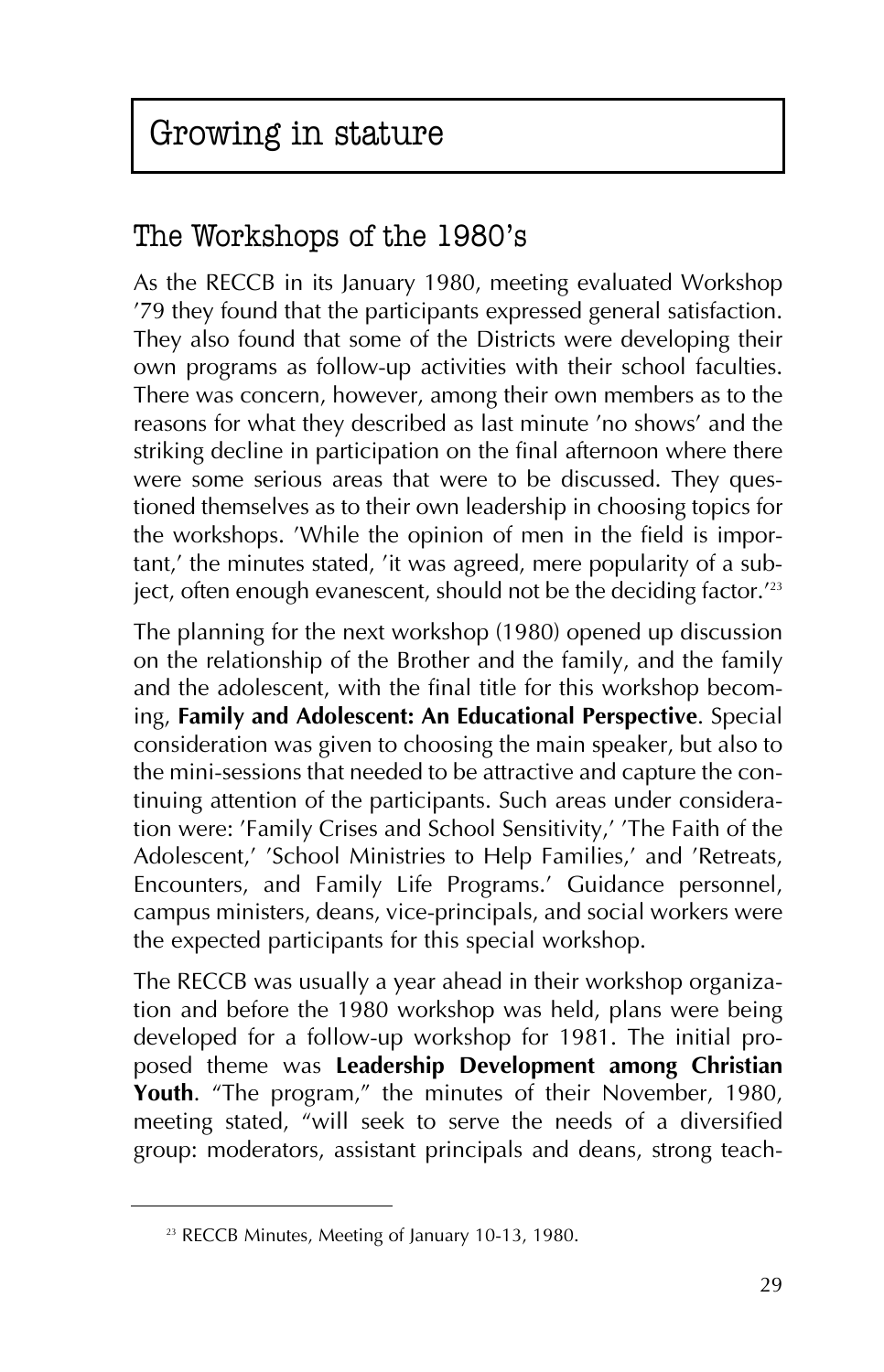ers, etc. and will focus on skills, techniques, etc." The development of the topic was to be refined in their subsequent meetings during the 1981 year.

The title selected was, **Student Leadership in the Catholic High School**. The participants were to be faculty members effective in developing student leadership (selected in each District). The workshop was to have two themes, one formal - fostering student leadership through school-sponsored activities, and one informal - the school's response to emerging student leadership, both positive and negative. The workshop was to look at what are the reasonable expectations from student leaders, the models and the ways to develop Christian leadership, and what later becomes of school leaders.

A note here on the presenters for these workshops is important for the reader. The minutes of the NECCB and RECCB meetings include the discussions on the workshops, mostly in the planning stages. Many of the presenters and keynoters are suggested, first choice, second, etc. It is the task of the Secretary, or some delegated member, to contact these people to see if they are available. The only way that one can know who the final choices were is to have a copy of the final workshop program. However, none of the Districts or the Conference Office has been able to locate any of the programs for these early workshops. Sometimes a name is mentioned in the evaluation form but these are rather incomplete sources. For the readers' information, the first workshop for which an actual program (copy) is available is 1984. From that date onward, mention of presenters will be included in the summaries of the workshops.

The two workshops of 1980 and 1981, which deal with the school, the family and the adolescent took this final form.

#### **HUETHER WORKSHOP # 10**

**Family and Adolescent: An Educational Perspective**

November 19 - 22, 1980 - Chicago, IL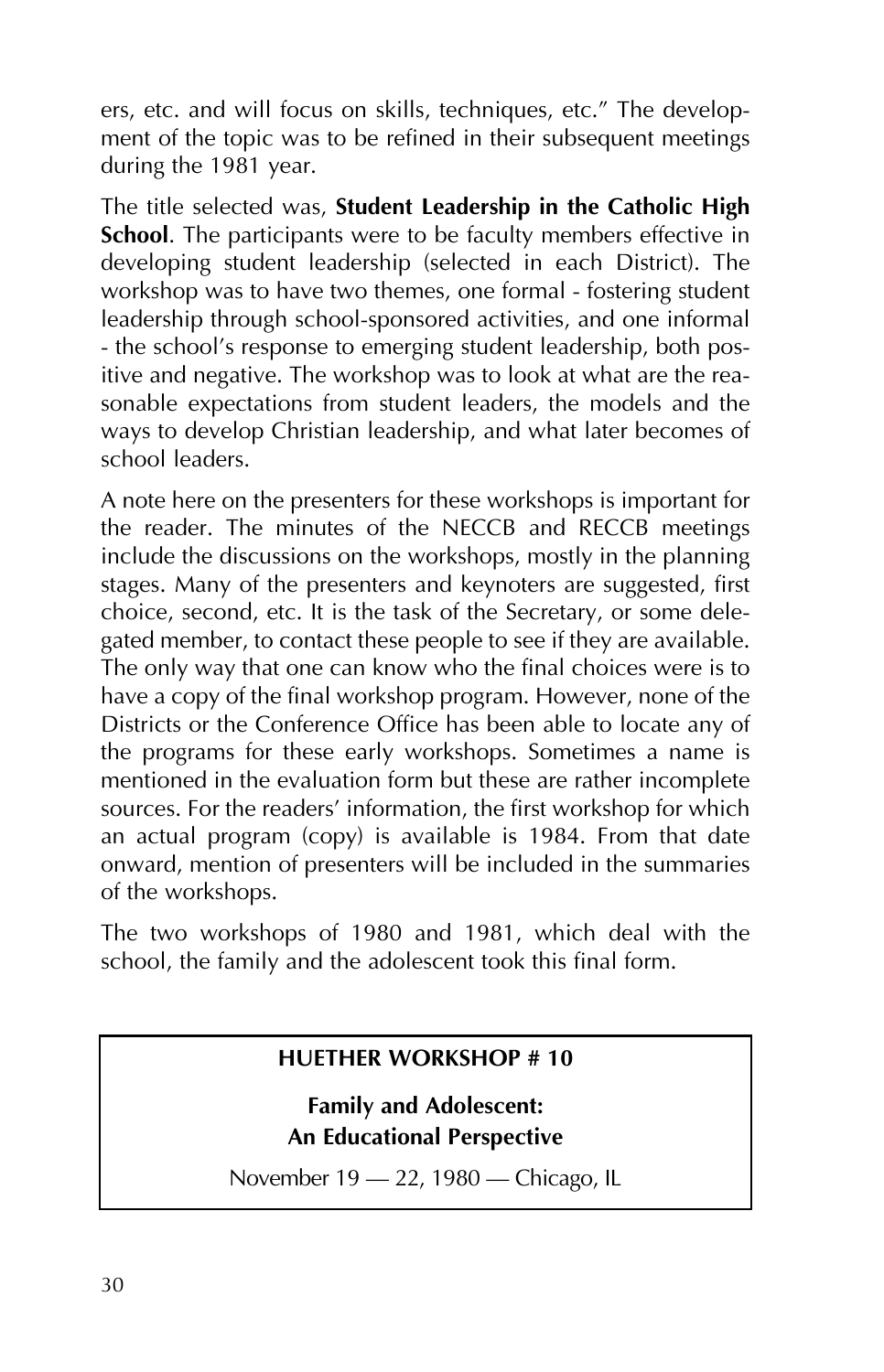#### **HUETHER WORKSHOP # 11**

**Student Leadership In the Catholic High School**

November 18-21, 1981 - Chicago, IL

Each meeting of the RECCB furnished the committee the opportunity to discuss current education topics, concerns about their own work, and evaluation of the previous workshops. The March 9, 1981 minutes of this committee show the 'give and take' that existed in some of the conversations. Br. Francis in reviewing the regional statistics on the educational apostolates thought, "that while the Brothers remain overwhelmingly committed to the school, a stagnation is appearing and the crisis is still ahead." This he claimed "would be resolved only by the impetus of new apostolates, which must be in the inner city and junior high schools."

The minutes show that there was almost unanimous agreement that his interpretation was incorrect. "The figures, and realities," it was argued, "show that, while there is a continuing decline, there are clear signs that Districts have learned to manage manpower, concepts of service, recruitment, and cooperation with lay people on staff and board much better; that there is justifiable optimism because Districts have clearly confronted issues and taken positive steps to deal with them; that in short the statistics when viewed in terms of actual District realities show that the crisis is past and that we are now in a time of affirmative action in the apostolate of education in service to the Church and society."

The committee meetings were truly alive. One wonders if Frank was becoming a prophet, a man with vision as yet not recognized, for his statement on revival through inner city programs was quite revolutionary in 1981. Did he envision something like the San Miguel schools that indeed were to bring much new life to the Districts a little over ten years later?

The planning for the 1982 Workshop indicated a desire to link the work of the schools to the total Church. The preliminary draft, which was to undergo refinement in the next meetings, called for a workshop on the **Mission of the Educator in the Brothers'**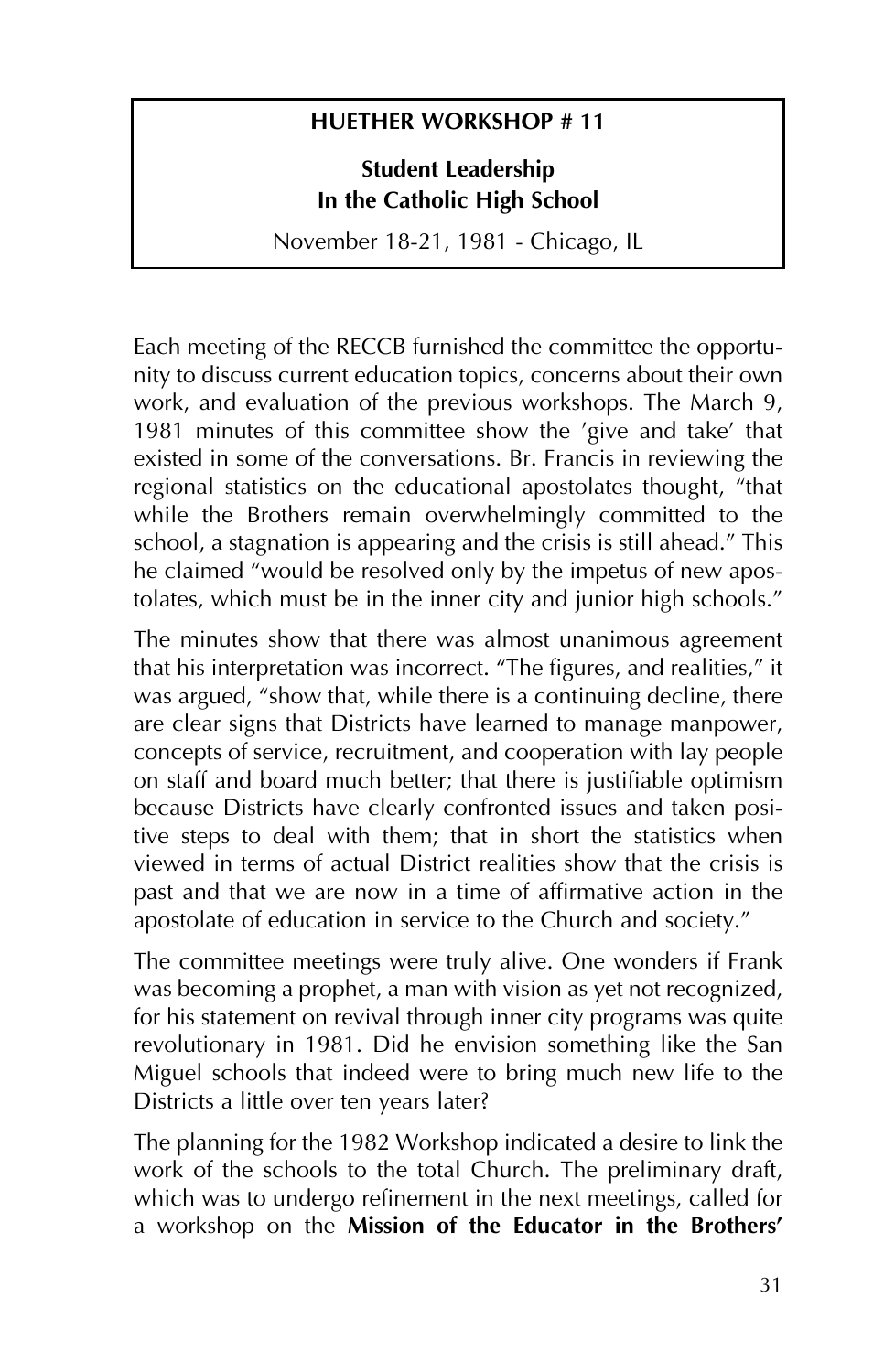**Schools as Responding to the Call of the Church**. There was to be an impressive list of presenters and many mini-sessions with facilitators from the committee itself and other selected teachers. The target group was again to be the school administrator, or his delegate in the religious/spiritual development of the teaching staff.

The place was to be once again in Chicago, in November, and at the Bismarck Hotel. The main presenter was to be Father Alfred McBride, O. Praem. Many other prominent educators were listed in the planning phase to take over some of the second day sessions, but, since no final program is available, it is not certain which of these did participate. Mr. Thomas Brady, from St. Mary's, Berkeley, CA was the final day presenter. He shared a sixpage design that he created entitled: 'The Compleat Faculty: The Layman's Point of View.'

The Christian Brothers Conference of Visitors, in the minutes of their meeting of June 14/16, 1982, revealed a very positive approval of the work of the RECCB and their workshops. "It is safe to say that over the years the national workshop/meeting experiences sponsored or endorsed by RECCB have received enthusiastic and encouraging overall response by the participants and their sending Districts or institutions. They are always well attended; and, with the exception of a speaker or presenter now and then, receive high evaluations by the participants. The themes chosen are always timely and have a practical orientation."

The RECCB committee was a group that always took a forward glance. They began planning workshops a year or more ahead and always tried to keep the school administrators and teachers looking forward also. It was from this perspective that they put together the next workshop, the title to be The Ministry of the Teacher in the Catholic School as We Face the Twenty-first Century.

Brother John Nunes, Administrative Assistant for the Brothers of the California District, described this workshop in his invitation to the principals of the District schools. 'The general theme is the role of the teacher in the Catholic schools as we face the  $21<sup>st</sup>$  century. The premise of this workshop is that high technology, radical change in the perception of religious values and social mores, and new cultural and ethnic pluralism presage a revolution at least as significant as the industrialization of Europe in the  $19<sup>th</sup>$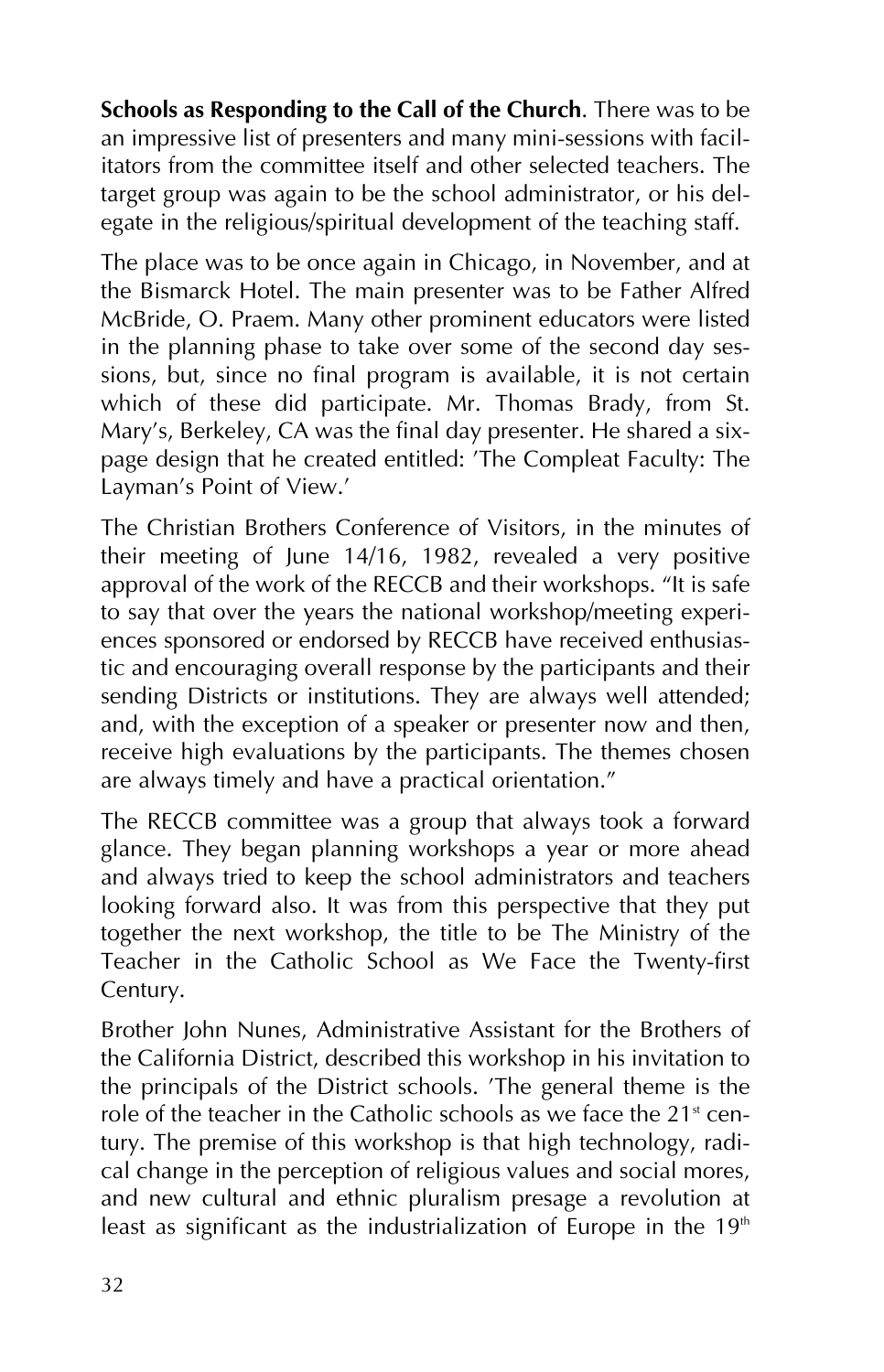century. Like those that have preceded it, this Workshop is a working project. Presentations will be by speakers of national repute and qualifications, among them Dwane Heubner of Yale University of Divinity and Michael Warren of St. John's University.'<sup>24</sup>

The outline presented by the RECCB in preparation for the workshop described the workshop in more detail. Dr. Heubner would talk about the impact of high technology upon teaching, particularly as related to philosophy, curriculum design, and the specific concerns and needs of the classroom teacher in the Catholic school. Dr. Warren would talk about the condition of youth as we head for the millennium and the Gospel and school as forces for forming the consciousness of youth. Brother Neil Kieffe's topic was entitled: 'Concrete Encounters of a New Kind with the World of Educational Technology.' Sr. Carol Jegen, BVM, was to follow with a presentation on 'Global and Multiethnic Education for the Twenty-first Century.'

#### **HUETHER WORKSHOP # 12**

#### **Responding to the Call of the Church The Mission of the Educator in Our Schools**

November 18 – 21, 1982 – Chicago, IL

#### **HUETHER WORKSHOP # 13**

#### **Role of the Teacher in the Catholic School** As We Face the 21<sup>st</sup> Century

November 16 - 19, 1983 - Chicago, IL

There were 83 participants for Workshop '83. A very complete evaluation was part of the RECCB minutes for November 22,

<sup>&</sup>lt;sup>24</sup> Brother John Nunes letter, California District Letter, March 7, 1983.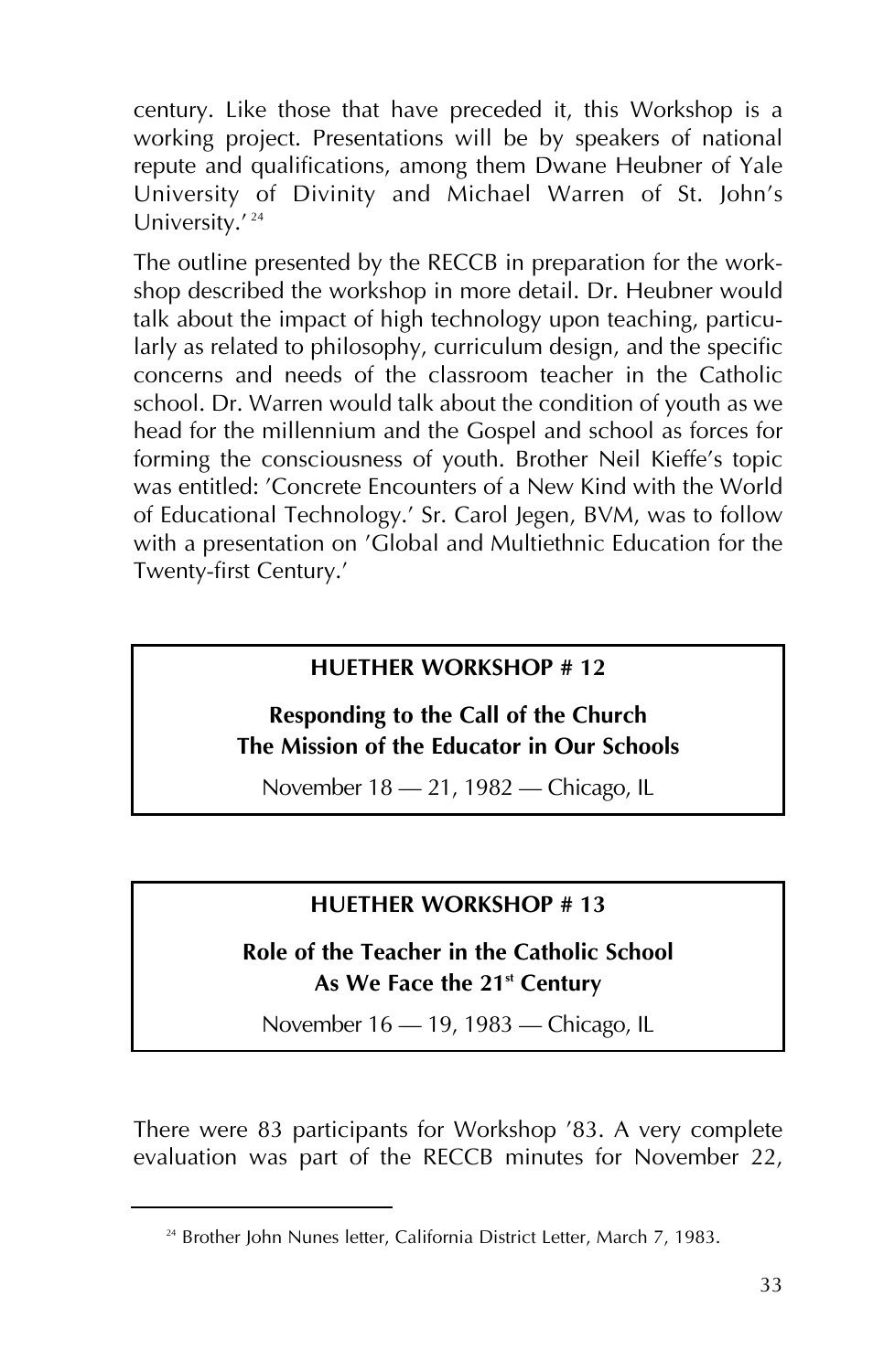1983, soon after the workshop. Some of the participants found the opening session a little heavy and suggested that since so many arrived just before the workshop that maybe a lighter opening session would be helpful. But most were very positive and as one participant mentioned, 'You can't go wrong on an experience like this - just give a dynamic, involved national group some input to get them going, and the discussions and shared energy are bound to be high-quality and creative. It was excellent.<sup>' 25</sup>

The preliminary preparation for the next workshop focused on the formation of the Christian student in a troubled world, with the focus groups being subject-area teachers and supervisors of instruction; department chairpersons and curriculum directors; counselors, coaches, deans of discipline.

The title agreed upon became: **To give a Christian Education to Youth: Our Mission in the World Today**. Peter Holland, Research Associate for Huron Institute, Cambridge, MA and Frank Bucaro, Founder of Ministry Management Consultants of Illinois, were the chief presenters. Supporting casts of many leading educators across the US were to lead the mini-sessions which addressed such issues as drug use, service, athletics and discipline in an undisciplined world.

The reader may notice a change of approach to the story of these Workshops. Before the 1984 Workshop, the information was gathered from notes on the NECCB and RECCB Meetings and the Major Conference of Visitors Meetings, with occasional pieces from District memos. From 1984 onward, copies of the workshop programs became available so more information will be given about the actual format of each workshop, and not as much data will be developed on the planning for the workshop itself.

#### **HUETHER WORKSHOP # 14**

#### **To Give a Christian Education to Youth Our Mission in the World Today**

November 14 – 17, 1984 – Chicago, IL

<sup>&</sup>lt;sup>25</sup> RECCB Workshop Evaluations Report, November 22, 1983.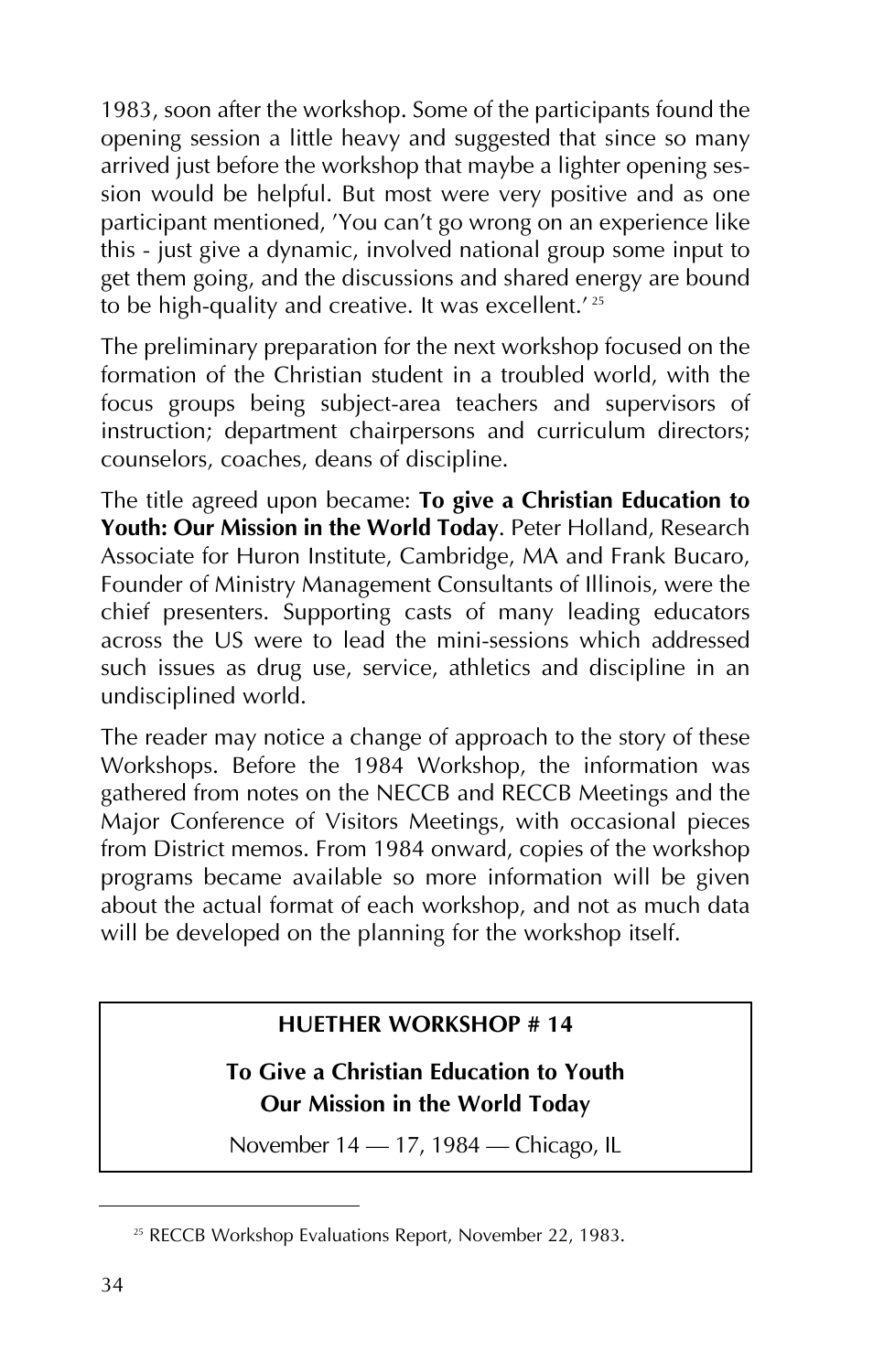The citation in the introduction of the 1986 Christian Brothers Educational Workshop stated that "at the November, 1985 Workshop, the name of the Workshop was officially changed to the **HUETHER WORKSHOP** to honor Brother Francis Huether for his many years of dedicated service to the Educational Apostolate of the Christian Brothers in the United States and English-speaking Canada." In July 1986, Brother was to complete sixteen years in his position as Secretary for Education for the Christian Brothers Conference. He would remain active as a consultant and motivator to the RECCB and was an honored guest and friend to many, many participants at the workshops to follow.

The Workshop of 1985 was to be his last one as the Conference Secretary. This workshop was entitled **Characteristics of Lasallian Schools**. The goal of the workshop, spearheaded by Brother Francis, was to produce a statement on the nature of the Lasallian educational establishment and to design a strategy for implementing it. The Minutes of the RECCB meeting of November 20, 1984, described the inner workings of this workshop to be a radical departure from previous workshops, and that the participants needed to be aware that they would share in a creative act. Participants should be from the total school staff, not solely Christian Brothers, but selected with a view to contributing to this creation. The 'seed' paper on **Lasallian Characteristics** was the document that would guide the discussions.

The Introduction to this l985 Workshop describes the workshop to the participants in this manner: "For many years now, addresses and publications examining St. John Baptist de La Salle's concept of the school have attracted considerable attention and have stimulated the wish to understand better what makes a school Lasallian. Because these analyses have not had wide circulation, however, relatively few administrators and teachers have had opportunity to examine them themselves and reflect in any depth on what they tell us."

"In October, 1984, the Regional Educational Committee of the Christian Brothers, recognizing this interest, decided to synthesize these ideas into one document which would be brief, clear, informative, and challenging. A writing committee of four RECCB members was established, and a year of intensive work followed, with input from teachers throughout the region. The RECCB, itself,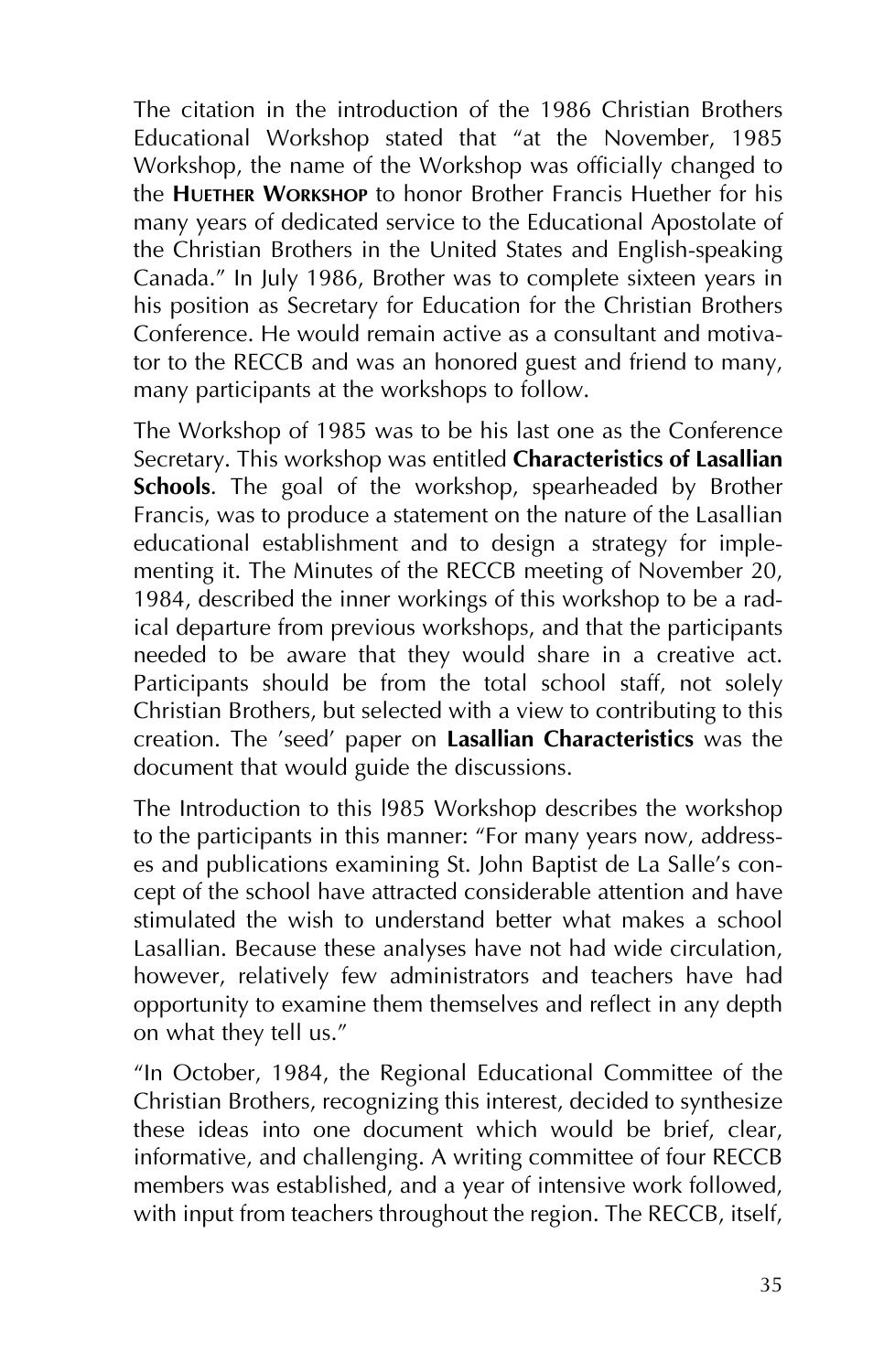discussed and revised the document in four separate meetings, and nine drafts were prepared during the past year."

"The paper which resulted reflects the research of Lasallian scholars, the deliberations of the RECCB, and the input and reaction of school people like yourselves from the United States and Toronto."

"This is the document on which you will be working for the next four days: *Characteristics of Lasallian Schools*." <sup>26</sup>

Presenters were: Brother Michael O'Hern, Brother Joseph Boggio. Mr. Thomas Brady, and Brother Terence McLaughlin.

#### **HUETHER WORKSHOP # 15**

#### **Characteristics of Lasallian Schools**

November 13-16, 1985 - Chicago, IL

Brother Robert McCann became the new Secretary of Education for the US and Toronto Region in 1986. The focus of the workshops remained the same but with additional outreach activities. Brother Robert added the creative Lasallian Teacher Award Ceremony to the workshops. Each school was to select their Lasallian Teacher of the Year and this person was to be a guest of the workshop in Chicago. Expanded exhibits were also part of the workshop activity, especially the St. Mary's Press displays of teacher and student audio/visual aids.

The theme for the 1986 Workshop was to be a follow-up to the workshop on the **Characteristics of Lasallian Schools**. The focus was to be on those things that will guarantee a future for these schools. The reality of finances came to the fore as many school administrators questioned the future when the present financial situations, in many cases, did not look promising. It is good to believe in the Lasallian School, they felt, but it is necessary to take the necessary steps to properly secure its future. This workshop was to inform the participants of the opportunities available for

<sup>&</sup>lt;sup>26</sup> Characteristics of Lasallian Schools Workshop Program, November, 1985.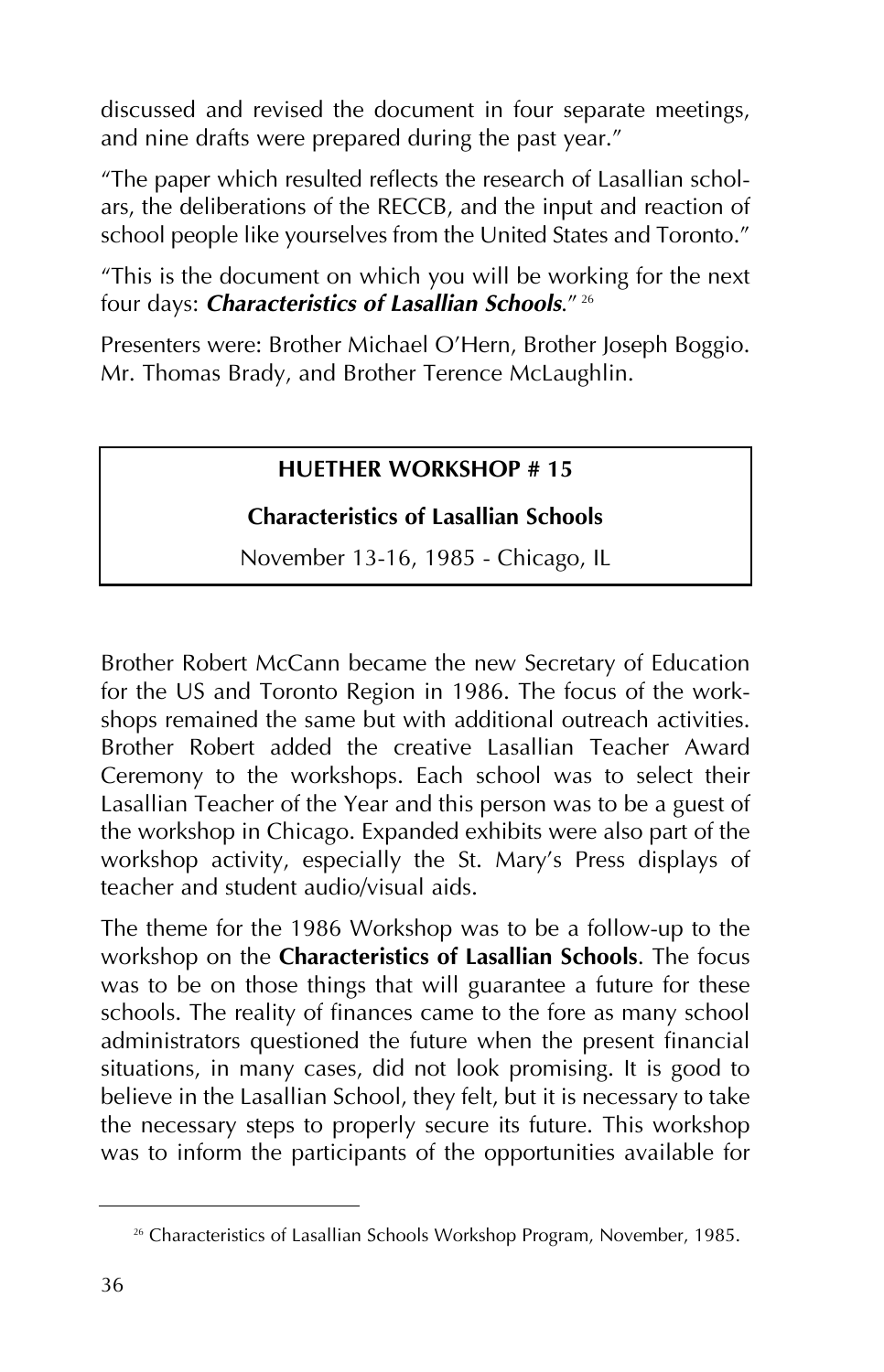increased funding and to make them aware of their responsibility in the area of planning which is fundamental to the future of the schools.

Two Lasallian college presidents were asked to make presentations at this workshop. Brother Patrick Ellis, President of LaSalle University in Philadelphia, PA, gave the keynote address. The title of his address was: 'Development is Everybody's Business.' Brother Louis deThomasis, President of St. Mary's College in Winona, MN, gave the main address on the second day. His topic: 'Management of Resources.' The final day presenter was Dr. Calvin Stoney, a former development director at three private colleges and at the time of the workshop a partner in a management consultant firm. His talk was entitled: 'Fundamentals of an Effective Development Program.' Six mini-sessions concluded the program.

The Huether Workshop, 1987, was dedicated to Brother David Delahanty who had died a month before this workshop. His life was one of dedication and service in the field of education. He had been an active member of the planning committees for previous workshops and was recognized as one of the foremost academic leaders of the Brothers in the United States. At the time of his death Brother David was President of Lewis University in Romeoville, IL. The dedication write-up in the workshop program concludes by stating, "Brother David was truly a Brother, a teacher, an administrator, a President, who really cared. May he be a model to all who follow St. John Baptist de La Salle in the ministry of education." <sup>27</sup>

The theme for this Workshop as expressed in the program introduction was being planned especially for teachers who have between five and ten years experience. It is the expectation of the coordinators that this workshop would in some way inspire young teachers to remain in the profession. The presence of master teachers and administrators will assist in the process. Statistics showed, it was said, that a large number of teachers leave the Catholic school system, or the profession as a whole, after five years of teaching. This workshop was intended to address this issue.

<sup>&</sup>lt;sup>27</sup> Huether Workshop Program 1987, Dedication page.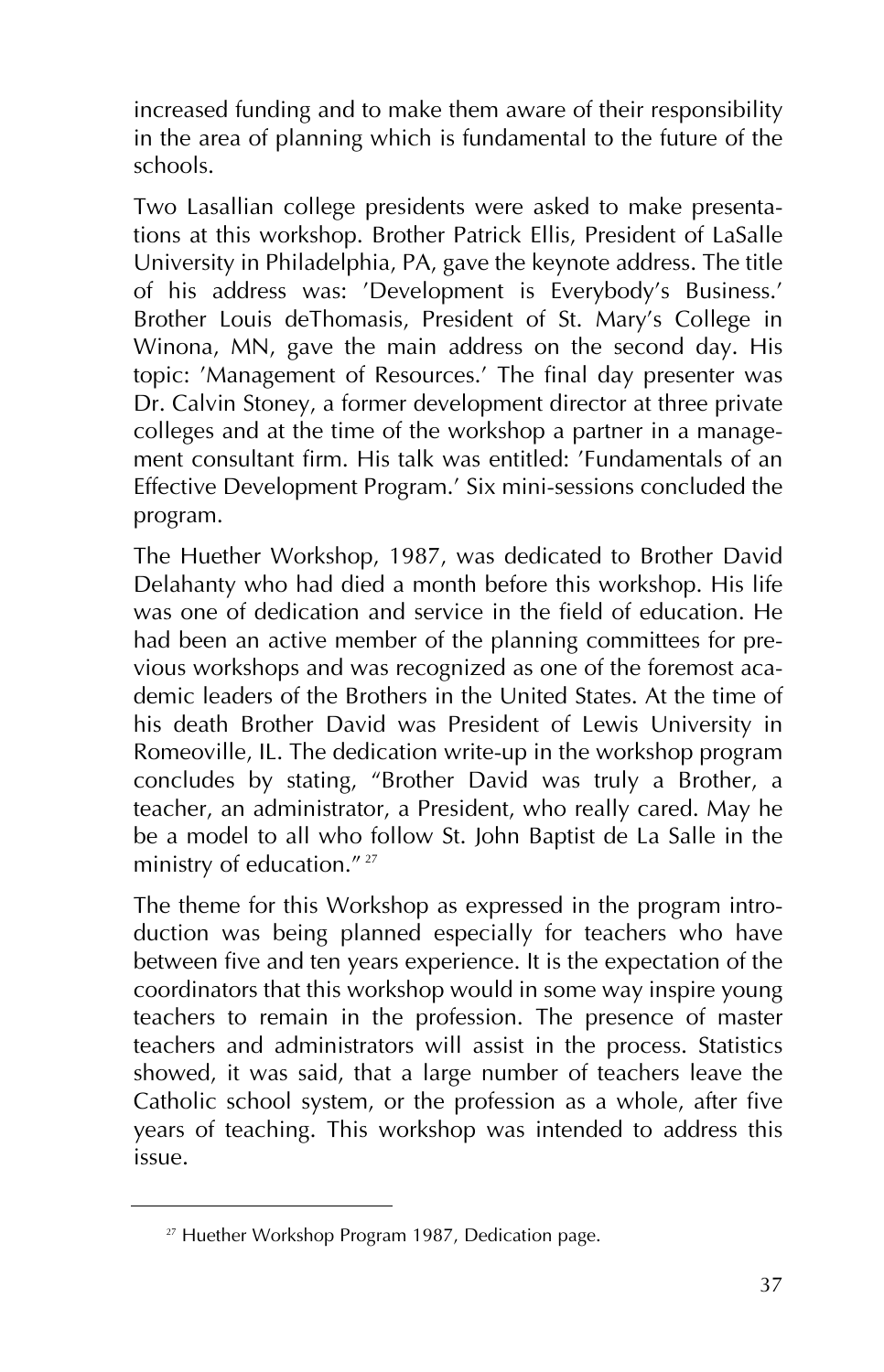Brother Gerard Rummery, General Councillor Casa Generalizia, Rome, Italy, was the main speaker. He was a Brother of worldwide experience. He had studied extensively in Australia, England, Rome and Paris and in several catechetical centers in Europe. In addition, he was recognized as a wonderful speaker. The title of his presentation was: 'The Teacher in the Lasallian School.' Sister Mary Peter Travis of the University of San Francisco, followed with an analysis of 'The Teacher in Transition.' Brother Robert Kealey, Executive Director of the National Catholic Education Association (NCEA), addressed the participants on 'Attitudes of Teachers in Catholic Education.' Michael Guerra, Executive Director of the NCEA Secondary School Division presented some research that formed a national portrait of the Catholic School.

A special presentation given by Dr. James Coleman of Chicago University discussed his latest research about Catholic Schools as recorded in his book: *Public and Private High Schools; The Impact of Communities*. It was Professor Coleman who coined the term 'social capital' as one of the main reasons why Catholic schools are so successful. This social capital was the strong support of the parents who desired that their schools be effective and therefore they invested in the schools' future.

#### **HUETHER WORKSHOP # 16**

#### **Resource Management and Development**

November 12 – 14, 1986 – Chicago, IL

#### **HUETHER WORKSHOP # 17**

#### **The Teacher in the Lasallian School**

November 19 - 22, 1987 - Chicago, IL

**Together and By Association… Schools** was to be the topic for the 1988 Huether Workshop. This theme is developed in the intro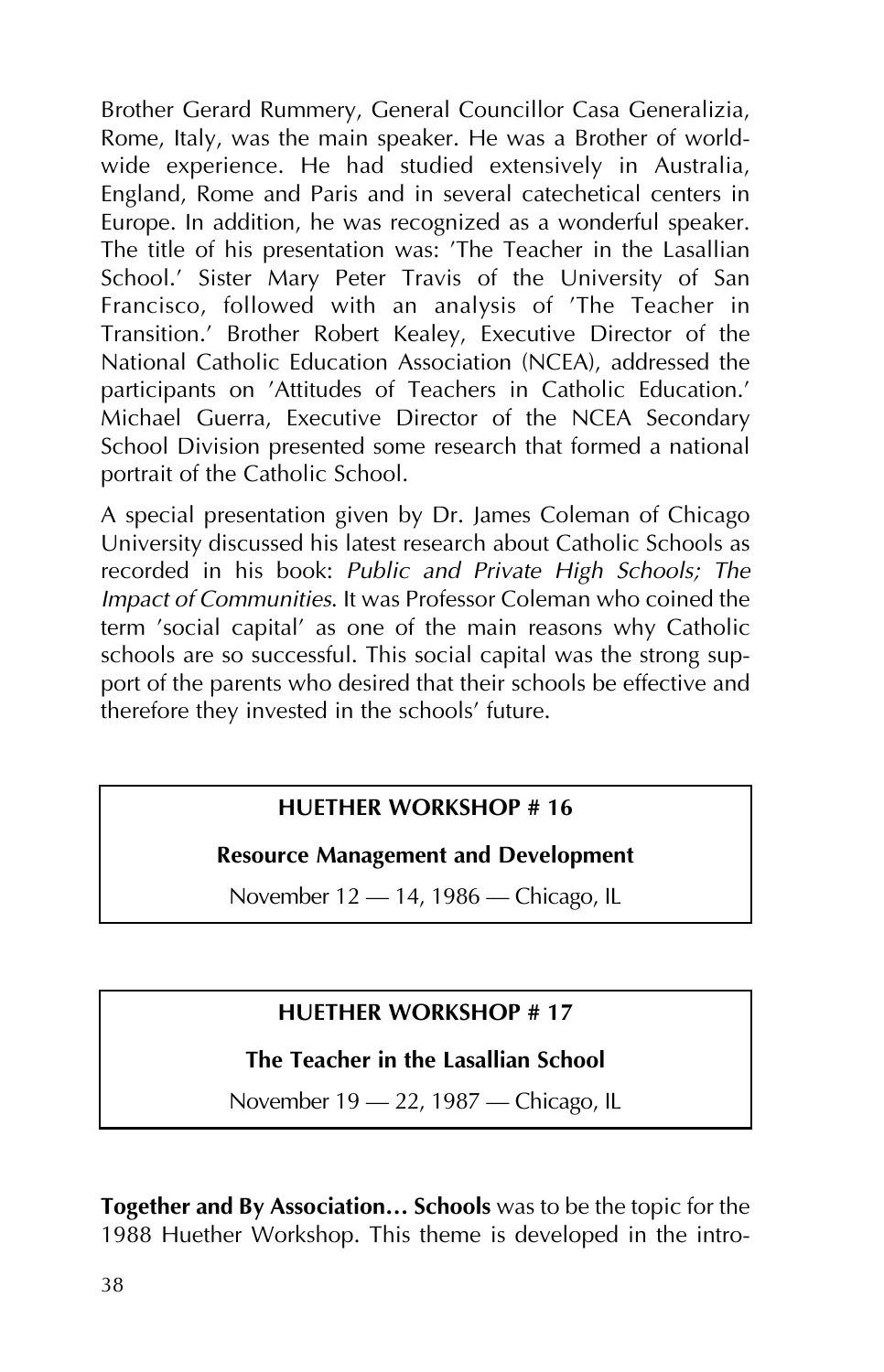duction section of the Workshop program. This writing states "Association is the second of the Characteristics of a Lasallian School and one that unites faculties and staff - Brothers, laity, other religious and clerics - in the operation of the school". It is a traditional Lasallian term. The vow formula of the Brothers declares "…the Brothers of the Christian Schools …are associated to conduct, together and by association, schools for the service of the poor."

"The term now extends to all who are associated with the Brothers in the conducting of the schools. The planners hope that this workshop will sharpen our concept of Association and encourage each of us to work more diligently in putting it into practice."

"In his keynote address Brother William Mann will put into focus this traditional Lasallian term. His presentation will bring us from the time of de La Salle to the present. Brother Frederick Mueller will place Association in our schools today."

"The Panel members are people who have been practicing Association in the different apostolates of the Christian Brothers. Joan Zientek will move us another step as we look at the collaboration of the parents and the school for the benefit of the students. Finally, Dr. Arnie Bacigalupo will assist us in integrating what we have experienced during the workshop and suggest to us skills necessary to bring these concepts into our schools and to practice Association."

"The higher education participants will meet in special session to discuss how their educational institutions may practice Association with one another on a national level."

Huether 1989 was to highlight what it meant to be a **Christian School**. The workshop was to be open to all Lasallian educators but there was to be an explicit invitation to campus ministers, religion teachers, religion chairpersons, and administrators who were especially interested in this topic for their school.

Father Michael Hines, Professor of Theology at the University of Notre Dame was selected to be the main speaker. He has lectured widely in the US and Europe, and his articles have appeared in numerous journals. His topic was: 'The Challenge of Keeping the School Catholic.' Eight mini-workshops that addressed such concerns as, 'The Liturgical Life of the School,' 'Spirituality of the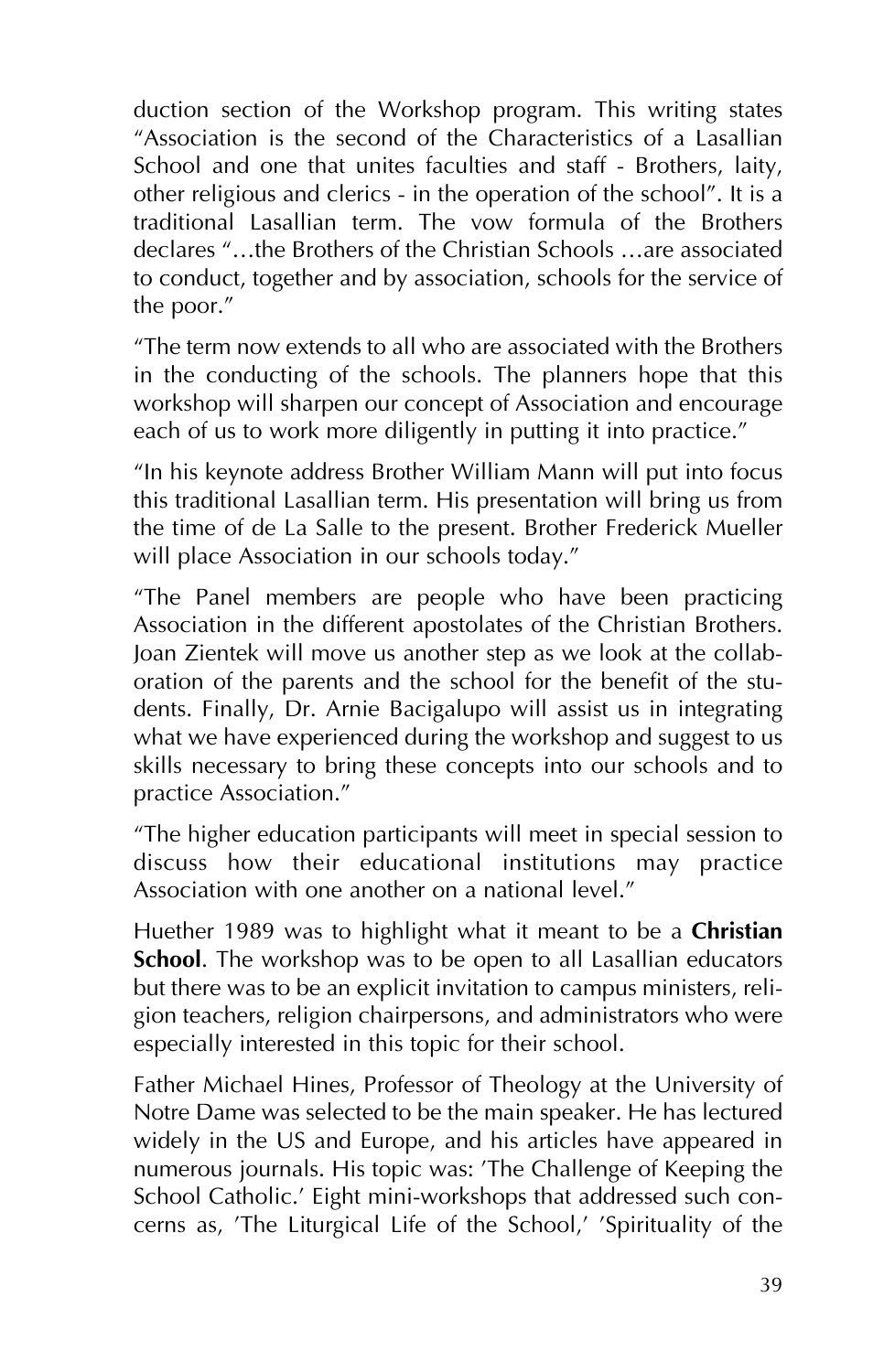Teacher,' and 'Spirituality of the Student,' completed the second day's session. Brother Jean-Marc Cantin, Visitor of the District of Ottawa, Canada, was the main Saturday speaker. The title of his presentation was: 'De La Salle's Vision of the Christian School.' As usual for these meetings, the workshop finished with the Mass of Saint John Baptist de La Salle followed y the Distinguished Lasallian Educator Awards Dinner.

#### **HUETHER WORKSHOP # 18**

#### **Together and By Association… Schools**

November 17 – 20, 1988 – Chicago, IL

#### **HUETHER WORKSHOP # 19**

#### **The Christian School**

November 16 - 19, 1989 - Chicago, IL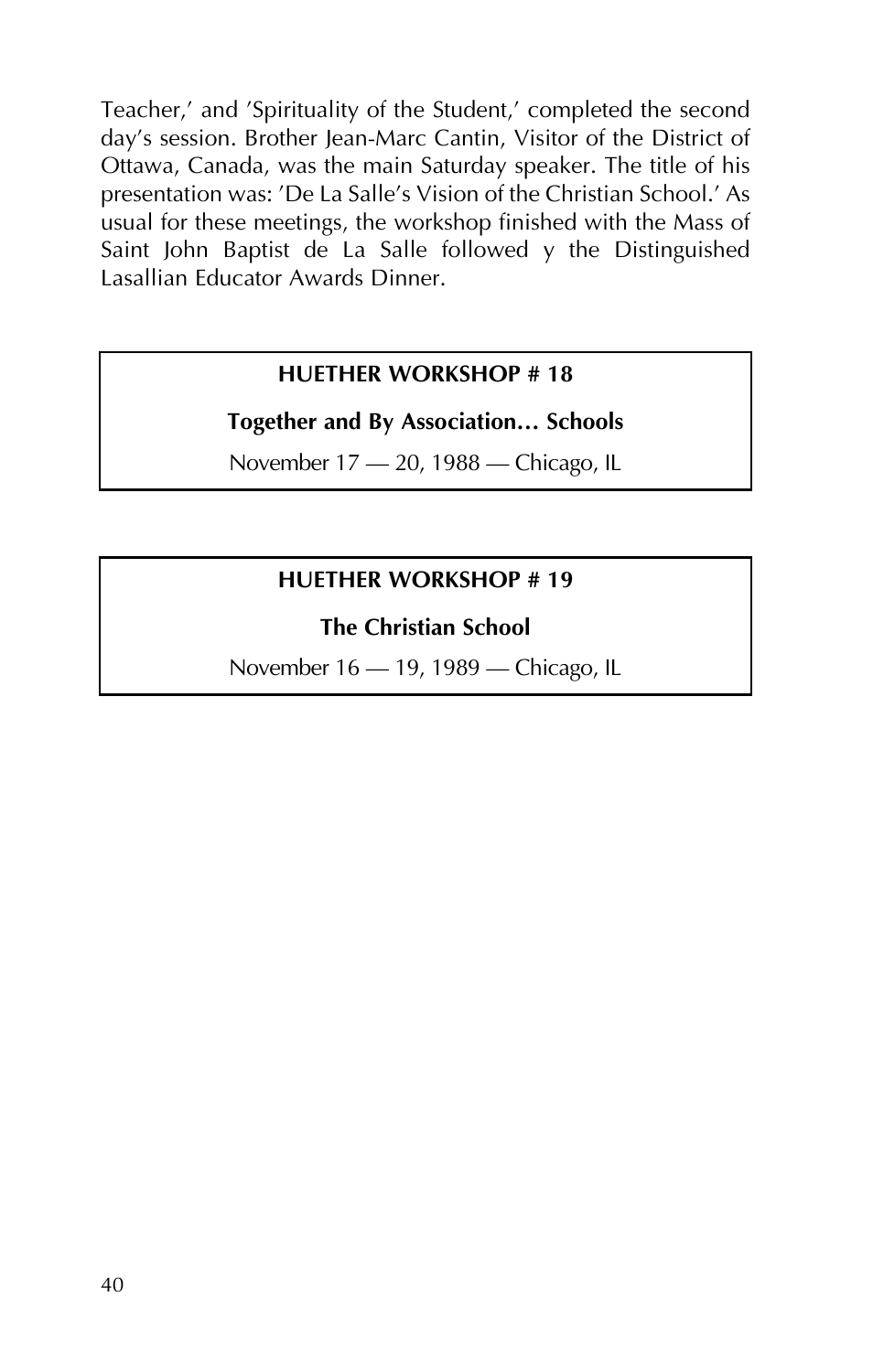# Recognized leaders in education

### The Workshops of the 1990's.

A two-year series on the **Management of Schools began in 1990**. The participants for the first in this series, Workshop '90, were to be the chief administrators of the school: board members, presidents, principals, and those involved in curriculum development and supervision of teachers. In 1991, the second year of the series, the participants were to be vice-principals for student activities, deans of discipline, guidance personnel, athletic directors, coaches, and moderators.

The '90 program explained to the participants that the concept of school management is one that De La Salle took as the cornerstone of his schools. His book, *Conduite des Ecoles*, was one of the first handbooks for principals and teachers. His vision was that a quality school was a well-managed school that met the needs of the students. Add the Christian dimension and the plan for a Lasallian School is in place.

The speakers selected for this workshop were all practicing educators. The two keynoters were; Sister Clare Fitzgerald, the Director of the School Leadership Program at Boston College, a person recognized nationally as one of the foremost advocates of Catholic schools, and Brother William Harkins, Dean of the School of Education and Human Services at Manhattan College in New York City. Six well-respected workshop speakers were to follow: Brother James Wallace of Manhattan College, Dr. Karen Ristau of the College of St. Thomas, Brother Lawrence Colhocker of LaSalle University, Brother Peter Campbell, CFX, an attorney with the Catholic Health Association, Brother Carl Koch of St. Mary's Press, and Brother Theodore Drahmann, President of Christian Brothers University, Memphis, TN.

The follow-up Workshop in 1991 took place on the  $300<sup>th</sup>$  anniversary of De La Salle and two of his closest followers taking what has been called 'the heroic vow.' This took place at a time when it seemed that the entire educational venture of St. de La Salle might collapse. A letter of Brother Robert McCann to the partici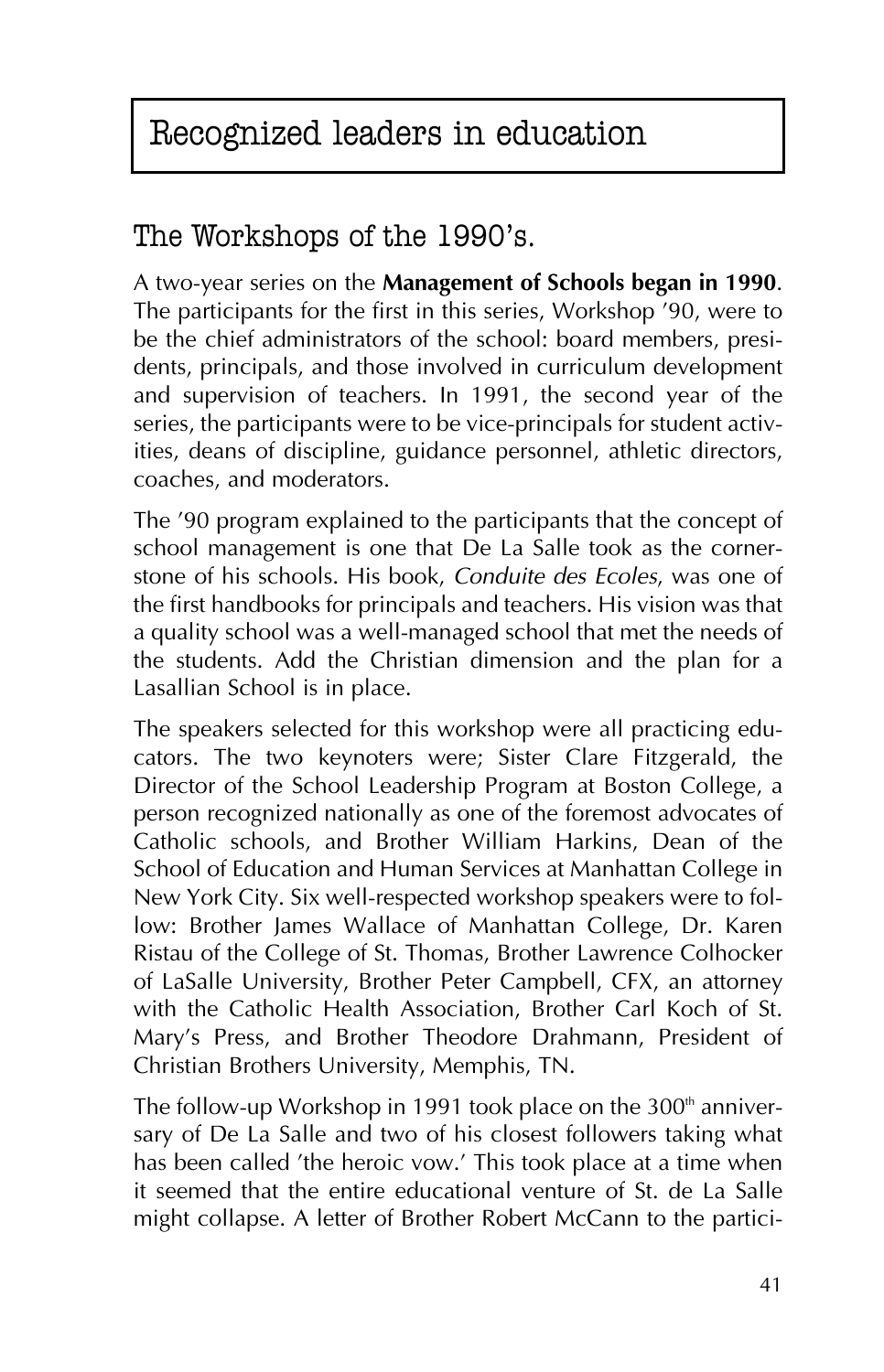pants who were expected to attend this workshop mentioned that there was a link between 1691 and 1991 in the Lasallian world. "Today we are experiencing the same lack of finances, lack of commitment, lack of support that De La Salle felt in 1691," his letter stated, "and we can learn from him what the spirit of Faith means as we struggle with our special apostolates today." The letter also mentioned that this year the workshop would add a special component for those involved in Special Education.<sup>28</sup>

The speakers were Mr. Thomas Zanzig, author, editor, and consultant at St. Mary's Press (Winona, MN), Father Dale Fushek of Mesa, Arizona, a pastor who developed a very vibrant teen program for his parish, and Brother Kevin Hargadon, clinical psychologist. The workshop leaders were to be Mary Brennan, Coordinator of the Drug and Alcohol Services of the San Francisco District, Brother Joseph Jozwiak, Secretary of Formation for the Christian Brothers Conference, Gary Oberste, Vice Principal for Student Activities at Bishop Kelley High School in Tulsa, OK, and Martin Stanczak, Athletic Director at LaSalle College High School in Philadelphia.

#### **HUETHER WORKSHOP # 20**

#### **Management of Schools Part I**

November 15 - 18, 1990 - Chicago, IL

#### **HUETHER WORKSHOP # 21**

#### **Management of Schools Part II**

November 21 – 24, 1991 – Chicago, IL

<sup>&</sup>lt;sup>28</sup> Brother Robert McCann letter to participants, September 3, 1991.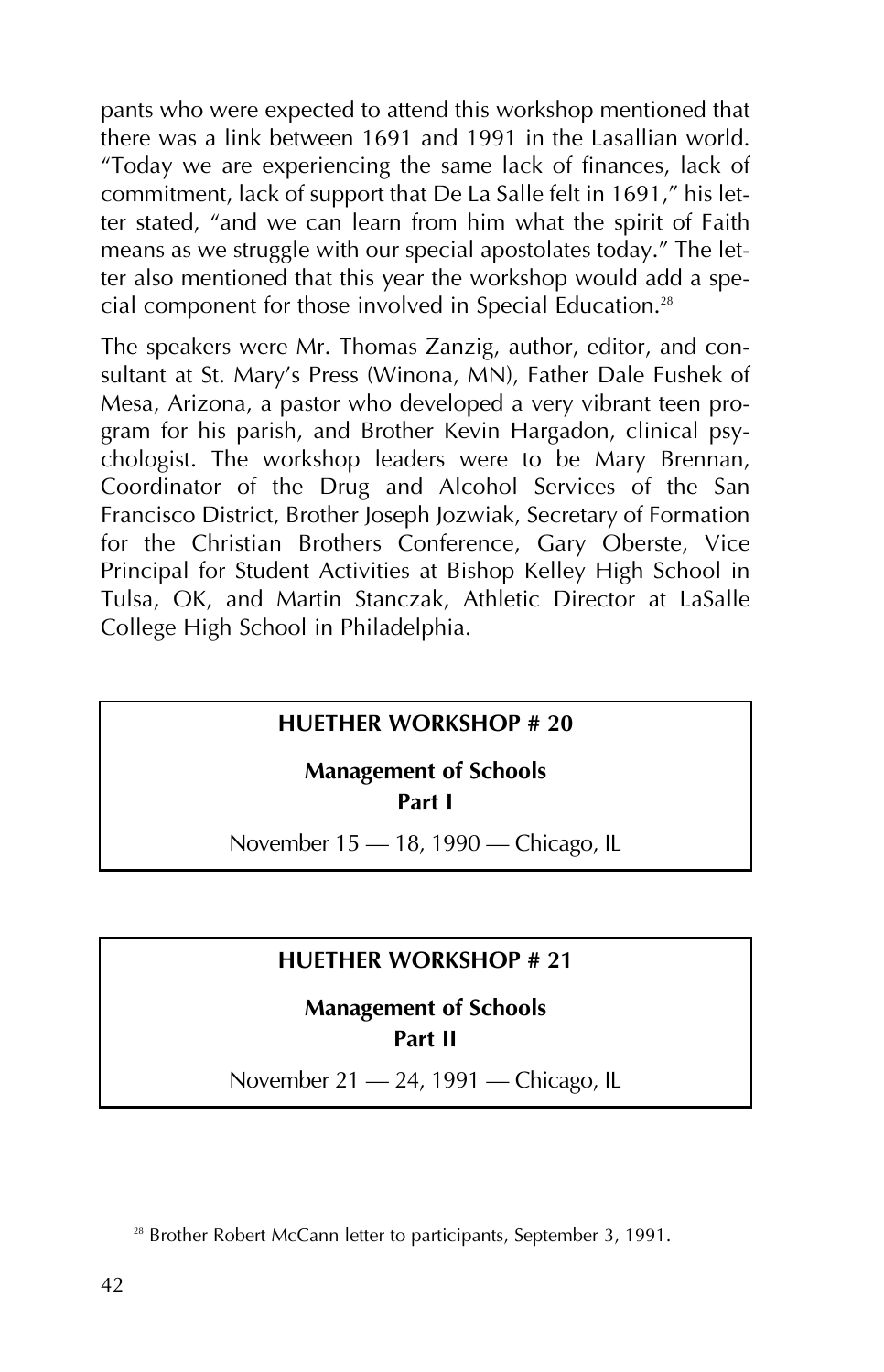The program for Huether 1992 was called: **To Teach All Nations - The Multicultural World of Lasallian Education.** The Welcome section of the program mentioned that there were to be over 150 Lasallian educators from the United States and Canada and that the speakers were bringing a wealth of knowledge and experience from their various ministries throughout the North American continent.

The lead talk was by Brother Michael Collins whose topic was 'Racism in Lasallian Schools.' The first full day of the workshop offered the participants choices of four sessions in the morning and four in the afternoon. The morning sessions included African American Culture, with presenters Sister Reginald Gerdes, OSP, who was the first African American to integrate a school in South Carolina, and Brother Brian Henderson who volunteered his time at an African American parish to prepare teenage candidates for Confirmation.

A second workshop offering was entitled Asian Cultures, with Brother Francis Tri Van Nguyen as leader. Brother is an Associate Professor at La Salle University and a consultant to the Philadelphia Archdiocese Secretariat for Catholic Life and Evangelization on matters concerning the Vietnamese community. A third session on Hispanic Cultures was led by Modesta Martinez and Sister Dominga Zapata, SH, each of whom worked in Hispanic Ministry in the Archdiocese of Chicago. The final morning session addressed Urban Cultures, with Brothers Robert Kinzler and Edward Phelan, who had extended experience in inner-city and youth care homes.

The afternoon workshop sessions were action plans for participants to follow depending on their particular positions. Cecil Subryan led the discussion on 'Integrating Multicultural Values in the School and Curriculum.' Vincent McMahon and Kevin Murphy facilitated the discussion on 'Moving Out of the School into the Multicultural World.' Kathleen McGinnis's presentation focused on 'Peace and Justice Issues in the Total School and Curriculum.' Keith Elaine Packard and Margie Tomlinson, in their workshop, talked of 'The Teacher in the Multicultural Classroom.'

The attractive program handout presented lengthy write-ups on the presenters and also featured one-fourth page ads from the seven Lasallian Colleges in the US and Christian Brother Services in Romeoville, IL.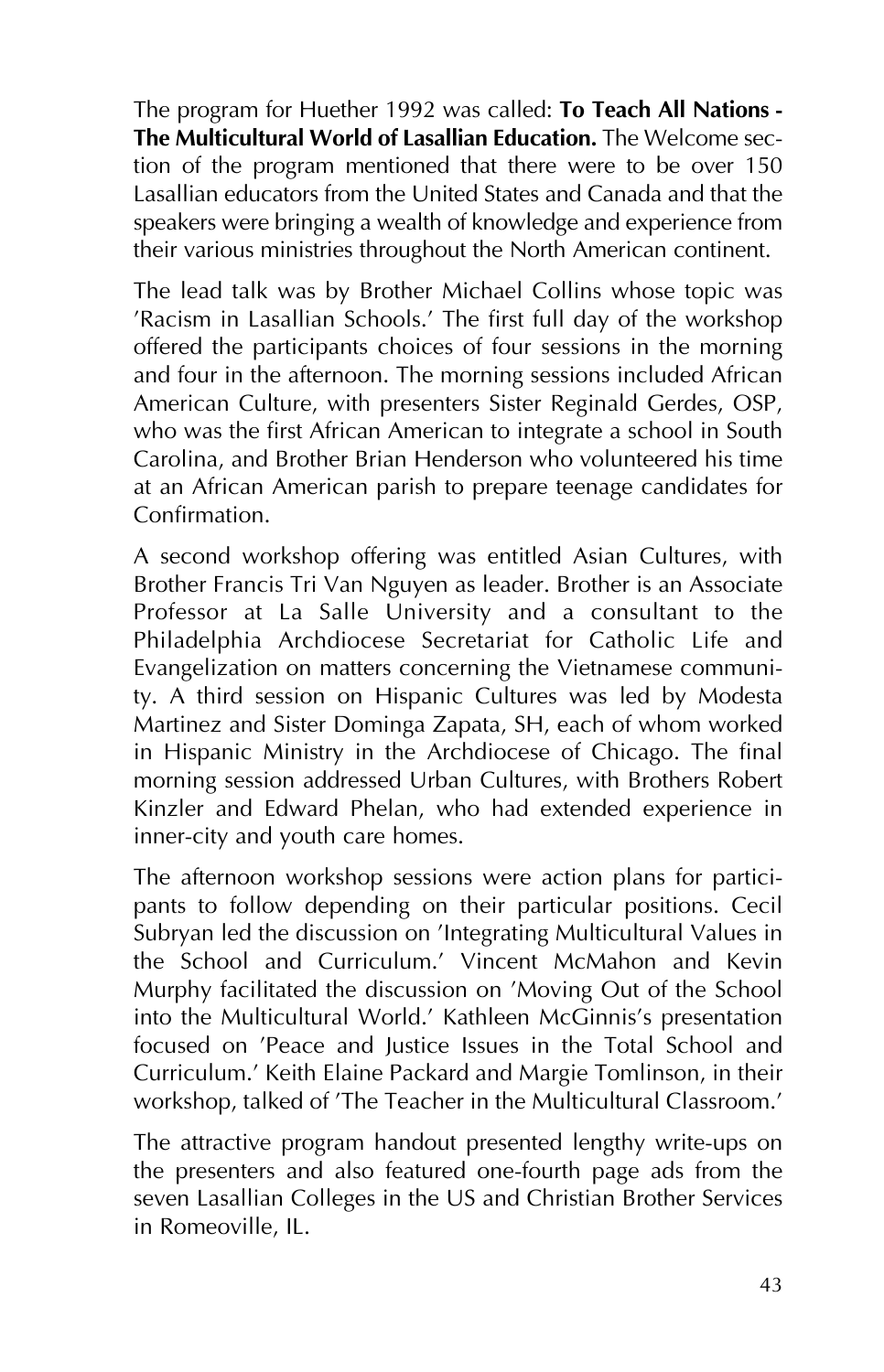Huether Workshop 1993 was to be: **Called to be Light for the World**. The featured speaker was Father Joseph Girzone, a highly-respected author who later became best known for his *Joshua Series*. The title of his presentation was: 'Telling the Jesus Story.' The presentation was to present Jesus, faithful to the Gospel, so to make Him the center of Evangelization.

The program for the second day opened with a talk by Sister Maureen Shaughnessy, SC. The descriptor for her talk mentioned that 'as we experience the myriad changes of our times, we are mindful that the Church too, as a human community experiences change, challenge, and question. Yet, in all of this, there are some constants for us that serve as touchstones as we continue to shape the Church of the 90's.

The workshops that followed were: 'The Classroom of the  $21<sup>st</sup>$ Century: A Brain-Compatible Approach,' led by Brother Robert Bimonte; 'Prayer and Adolescents,' by Brother Carl Koch; 'Spirituality for Lasallian Educators' by Brother Miguel Campos; 'Campus Youth Ministry,' by Ms. Marilyn Kielbasa; 'Religion Education in a Multicultural Classroom,' Ms. Margie Tomlinson and Ms. Patricia Spencer; and 'The New Catechism: What's Old, What's New?' was presented by Ms. Jean Marie Hiesberger.

Dr. Robert Kealey made the Saturday morning presentation entitled: 'Lasallian Educators: Called to be Light for the World.' This talk was described in the program in the following manner: "St. John Baptist de la Salle frequently used the figure of light in his writings, encouraging Christian educators to reflect the light of Jesus that burns within them as they work to bring the light of knowledge to their students. This remains the mission for Lasallian educators today."

#### **HUETHER WORKSHOP # 22**

**To Teach All Nations: The Multicultural World of Lasallian Education**

November 19 - 22, 1992 - Chicago, IL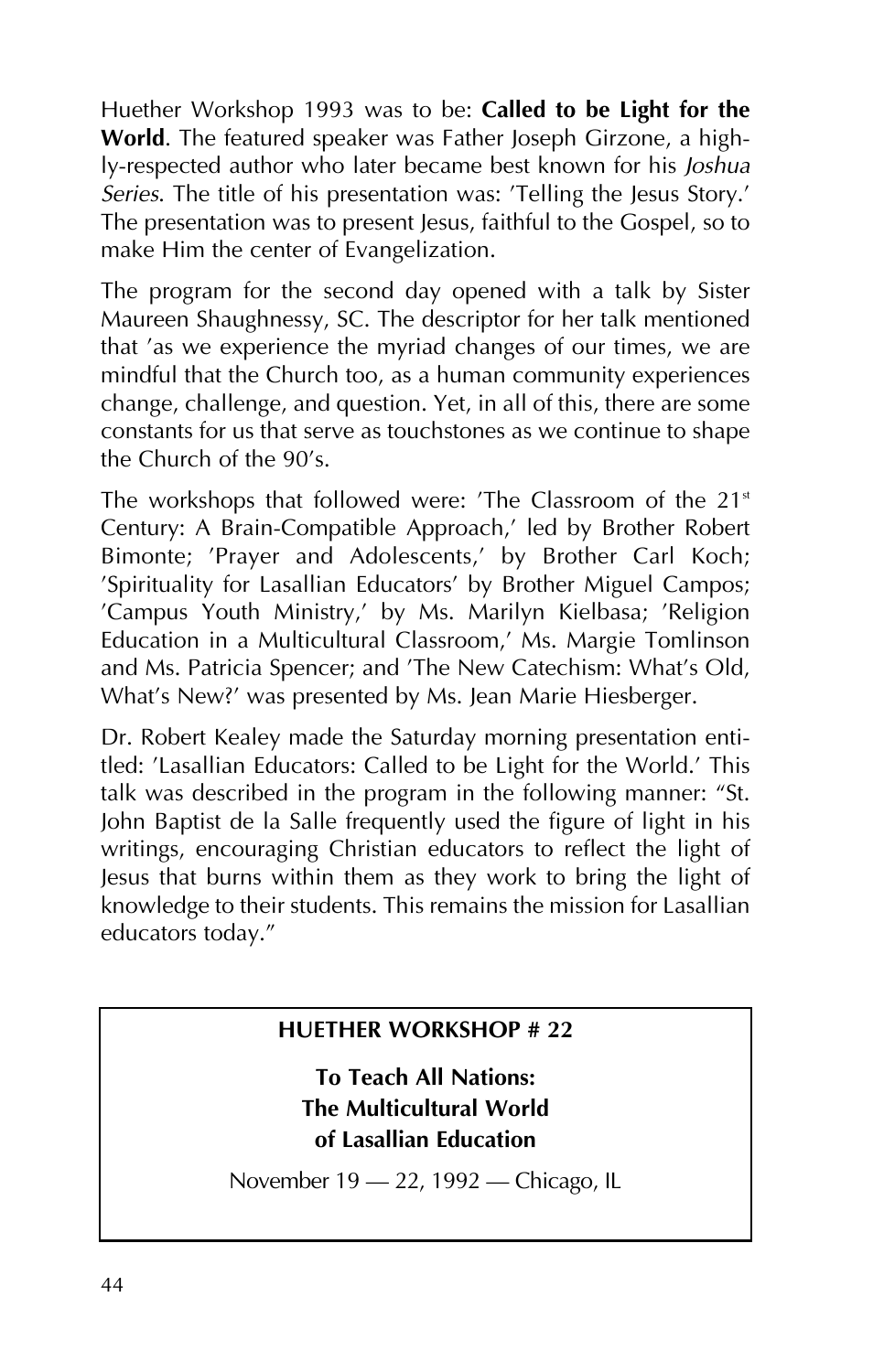#### **HUETHER WORKSHOP # 23**

#### **Called to be Light for the World**

November 18 – 20, 1993 – Chicago, IL

The title selected for the 1994 Workshop was: **The Lasallian Mission for the 21st Century: A Shared Mission**. The program Welcome section mentioned that 'A Shared Mission' is unusually significant this year. Lasallian educators in North America are responding to a world-wide call to increase their efforts to inspire all who are part of Lasallian schools, colleges, and institutions of all types, with a deeper understanding and a clearer vision of the message of St. John Baptist de La Salle, and its relevance for education today.

A statement that Brother John Johnston made on a previous occasion, when he was Superior General, served as the focus for what our schools needed to become: "Our mission today is truly a 'shared mission.' It is a mission exercised by Brothers, laymen and women, priests, and members of other religious institutes. We are members of what we call the 'Lasallian Family': a communion of persons charged by God with the mission of human and Christian education in the World."<sup>29</sup>

The program message continued: "We will be led in our discussions here by a talented group of Lasallian educators who met for an intensive working period this summer to prepare a practical plan for *Shared Mission* in the North American Region. Under their leadership, it is hoped that our conference will result in a blueprint for action in all of our Lasallian works."

The Keynoter was The Most Reverend John G. Vlazny, D.D., Bishop of the Diocese of Winona, MN. Sister Ann Marie Lustig, OP, presented the 'Overview of the Shared Mission Document' the following morning. It is significant that the two main presenters represented the Lasallian Family in operation. Brother Michael McKenery led the Saturday morning discussion on school activities within the Region. The workshop closed with

<sup>&</sup>lt;sup>29</sup> Brother John Johnston Quotation, Workshop 1994 Program.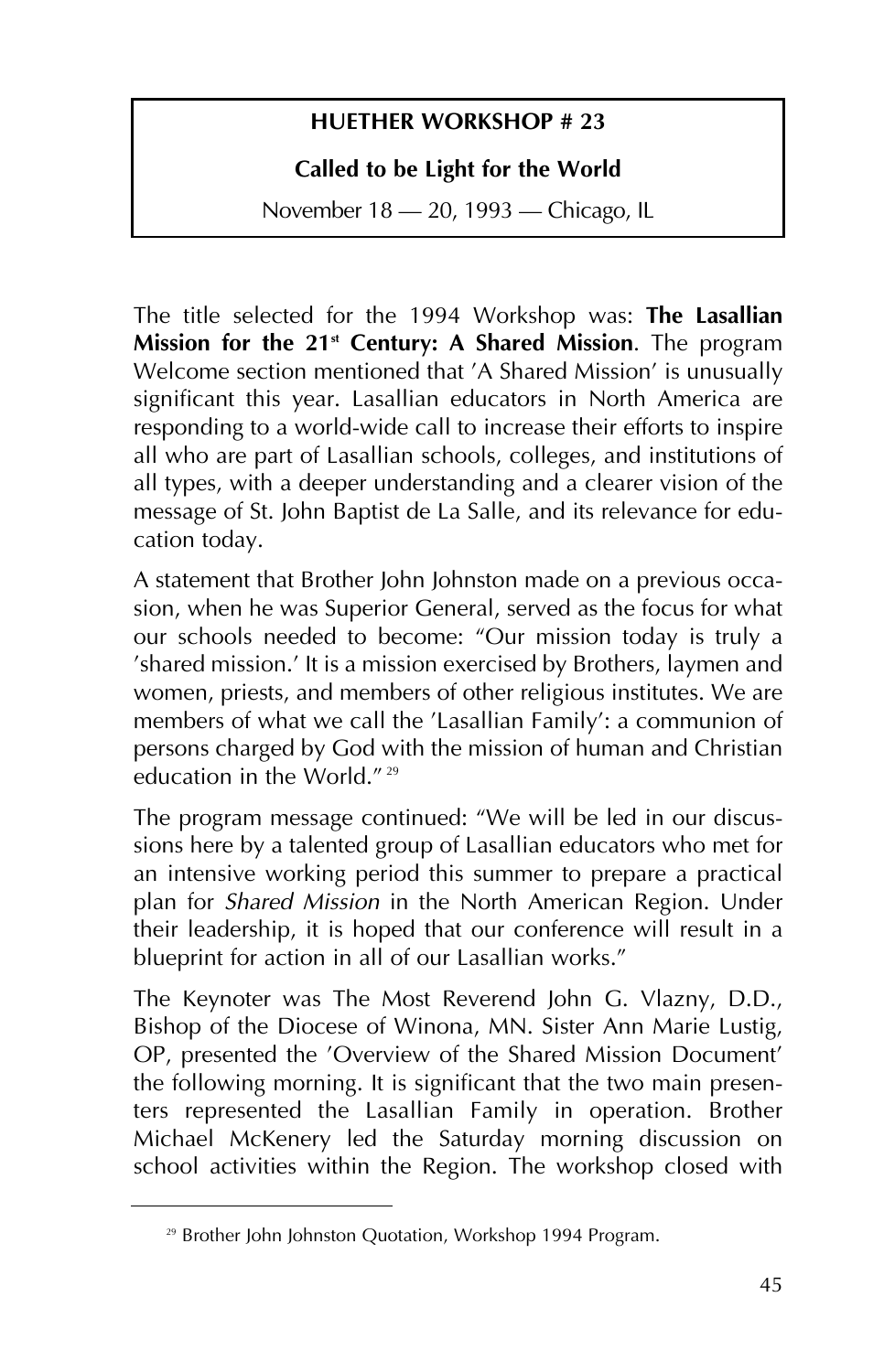liturgy by Father Paul Novak, OSM, with the Chicago Lasallian Youth choir adding to the ceremony. The Distinguished Lasallian Awards Dinner followed.

The program for the Huether Workshop 1995, with its dedication to Brother John Johnston, American-born Superior General, presented a rather challenging theme title: **Lasallian Leadership; Carrying on the Vision of St. John Baptist de La Salle.** It also stated that this topic presents a plan for the leadership cadres of our schools and educational centers to move steadily ahead in their realization of the responsibility that is theirs.

The speakers for this workshop were indeed a powerful and experienced group. Brother Luke Salm began by explaining the Mission of St. La Salle and the unique opportunities that are present for the Lasallian mission today. Sr. Mary Benet McKinney, OSB, NCEA Board Consultant, spoke of the role of the Board in the Ministry of Catholic Education. Brother Miguel Campos highlighted the Lasallian spiritual heritage of our times by charting the ups and downs on the adult professional journey. Brother Frederick Mueller developed the theme of Characteristics of Lasallian Schools and Mr. Thomas Curley, President and Publisher of *USA Today*, and Board Member of La Salle University, spoke of the motivation necessary for a board member.

Father Dane Radecki, O.Praem led the closing liturgy. The Chicago Lasallian Youth Choir again performed. The Distinguished Lasallian Educator Awards Dinner followed, closing with a rendition of *Honneur a Toi*. A rather large group of Lasallian organizations held exhibits at this workshop including: Buttimer Summer Institute, Christian Brothers Investment Services, Christian Brother Services, Lasallian Assembly '96, Lasallian Colleges and Universities, Lasallian Publications, Lasallian Volunteers, Lasallian Youth, and St. Mary's Press.

#### **HUETHER WORKSHOP # 24**

Lasallian Mission for the 21<sup>st</sup> Century **A Shared Mission**

November 10 - 12, 1994 - Chicago, IL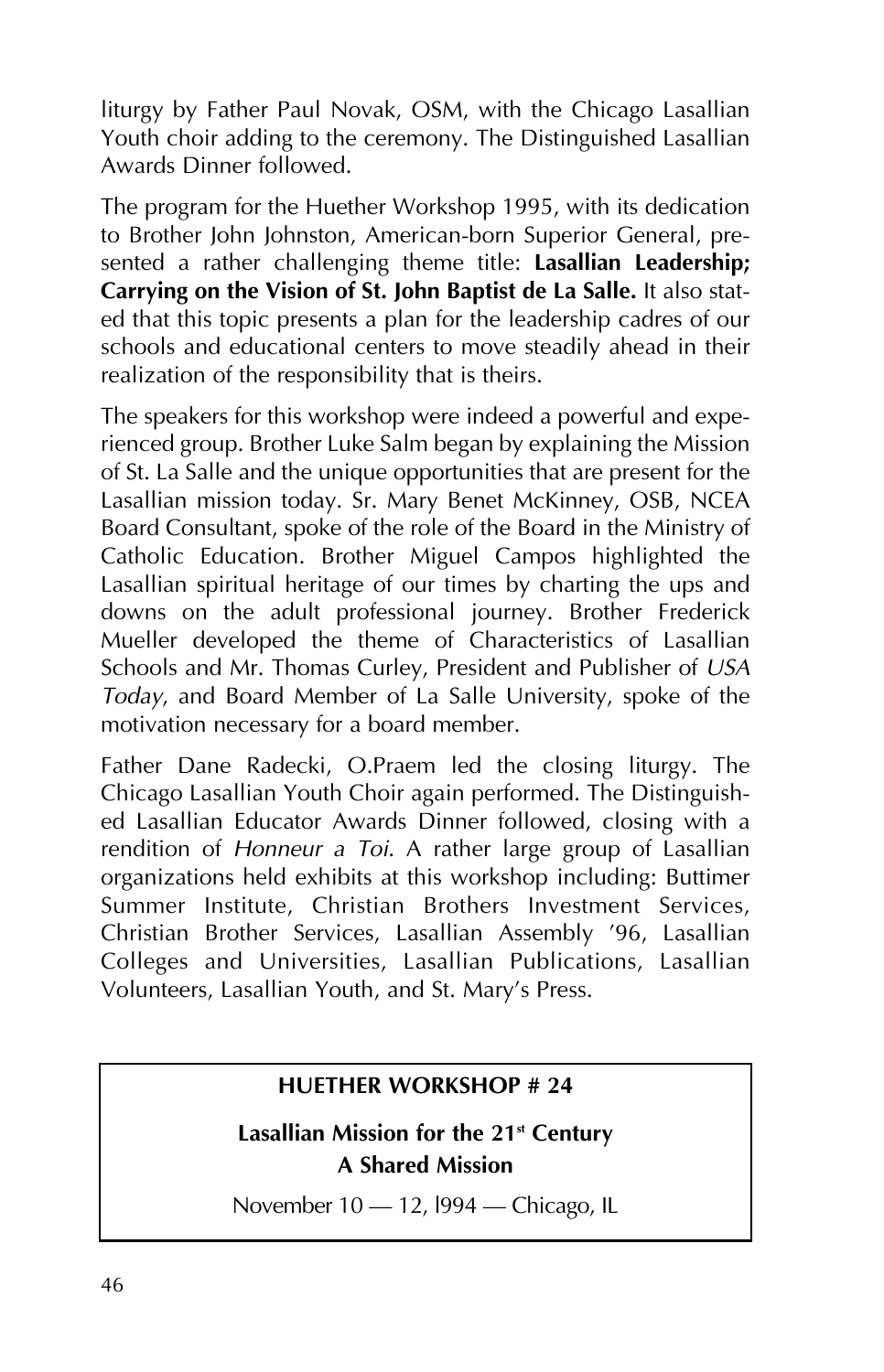#### **HUETHER WORKSHOP # 25**

**Lasallian Leadership Carrying on the Vision of St. de La Salle**

November 16 - 18, 1995 - Chicago, IL

There was no workshop planned for 1996 because regional workshops and meetings were to be replaced by a National Assembly to which all Brothers of the US and Toronto District were to be invited. Religious and educational concerns would be discussed at this general gathering. 1996 marks the first year since these workshops began that no Huether Workshop would be held.

#### **Author's Note:**

This break in the action gives us time to correct an error in the numbering of the Huether Workshops that has crept into the reporting. The workshops for the '90's begin with Workshop '90, which is stated states in the program to be the  $20<sup>th</sup>$  workshop, and this is correct. The 1991 Workshop in its program lists itself as the  $21<sup>st</sup>$  Workshop, and this is correct. The 1992 Workshop program does not give itself a number, nor does the section of the 1993 workshop that is available at this time. The 1994 Workshop begins numbering again and lists itself as the 23<sup>rd</sup> workshop. **The 1994 workshop should be the 24<sup>th</sup>**. The significance of this error is that the numbering of workshops into the future is wrong and the 1996 Workshop, which highlighted its celebration as the 25<sup>th</sup> jubilee program, was really #26.

The 1997 Workshop had as its theme **Technology in Lasallian Ministries**. This Workshop was dedicated to Br. Francis Huether (as highlighted on Page 6 of this booklet). The Introduction to this workshop mentioned that this workshop focus responds to many requests from our Lasallian leaders who want to meet the challenge of the rapid changes in communication in recent years. The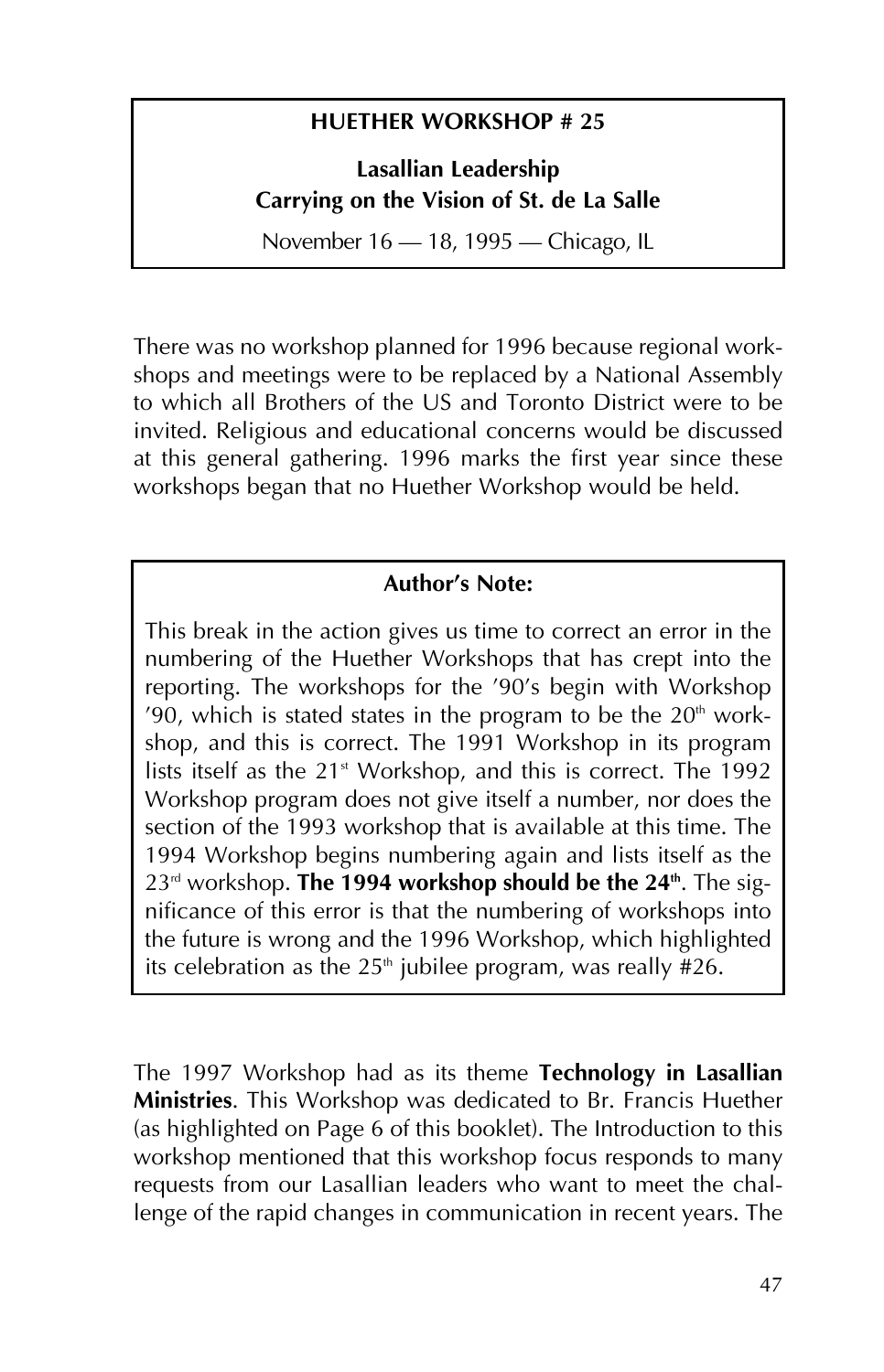Brothers were urged to continue the quality of their work by utilizing the best educational tools available to them. This means, it advised, that much more has to be added to our chalk and eraser repertoire if we are to join our colleagues be on the 'Information Superhighway.'

The workshop opened with a preliminary session led by Brother John McGoldrick, who provided a brief introduction to the world of computers. The Keynote address that followed, 'Students in Cyberspace,' employed various media and methods in considering the role that the teacher faces with new technology, and the students who plunge into or race away from an encounter with the computer. A panel presentation followed on 'World Wide Educational Technology.' led by Mr. Gery Short and five other panelists.

A group of 'strands', similar to what were previously called 'minisessions' with titles such as: 'The Technology Enriched Curriculum,' 'Staff Development - Technology Development,' 'The Internet as a Research Source for Students,' 'School Networks - Connecting a School Site,' were also part of the program. In all there were five sessions with four strands or mini-sessions in each grouping.

The workshop to follow, that of 1998, much different from Workshop 1997, featured once again Lasallian concepts and was to be titled: **Lasallian Ministries as Faith Communities**. The Welcome page of the program stated that the delegates to the 1993 General Chapter in Rome saw, as an ideal to be pursued, "that every Lasallian work, when that is possible, favors the birth of a community of faith, a reference group capable of welcoming various persons (Brothers, priests, religious, laity, young people…) who wish to deepen their faith and whose concern it is to proclaim in an explicit way Jesus Christ and to commit themselves to the service of the poor" (Circular 435,5.5).

The Keynote Address by Mr. Patrick Daniels, was on 'The Vision of Faith Community.' The main address the next morning by Mr. Thomas Zanzig was on 'Conversion within Community.' Twelve breakout sessions followed addressing such topics as: 'Teaching as a Spiritual Journey,' 'Shepherding the Faith Community,' 'Promoting Social Justice and Service' and 'Multiculturalism in the Catholic High School.'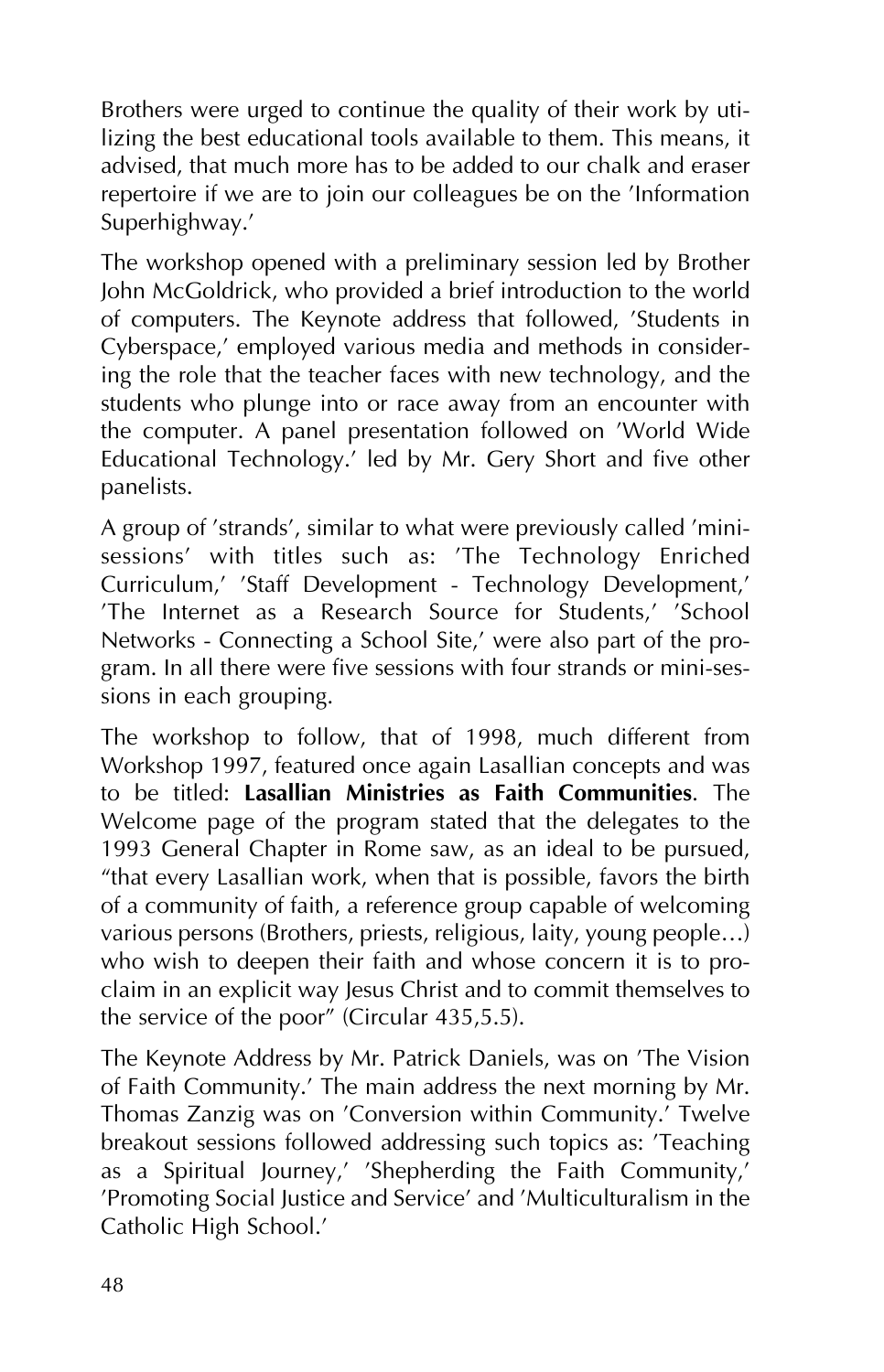Huether Workshop 1999, **To Act Justly, Love Tenderly, and Walk Humbly with your God**, was supported in the Welcome page of the program by the strong statement that: "For any educational activity to be vigorous and legitimate, it must be inspired by a great purpose. The *promotion of justice*, in connection with evangelization and making Jesus Christ known, can be the purpose that will animate our activity, in school or out of school. [We are] sent to prepare the way of the Lord in much the same manner as St. John the Baptist…as messengers to the young to declare the truth that makes men and women free. The goal of liberating individuals, and even society as a whole, is what should motivate us to work for justice and make the young people [and adults] who come to us instruments in the quest." (Message from the General Council, 1979).

Two well-known speakers addressed the participants. Sister Helen Prejean, C.S.J., the author of the book, *Dead Man Walking*, shared her story and the experiences that have led her to devote her energies toward educating the public about the death penalty. Father William Byron, S.J., former President of Catholic University in Washington, DC, spoke of 'Sharing Catholic Social Teachings: Challenges and Directions.' An added feature of this workshop was an immersion experience where the participants traveled in vans to some of the blighted areas of the city to see, and reflect upon, some of the results of inequality and injustice. Many attractive and informative breakout sessions followed led by Brothers and lay associates.

#### **HUETHER WORKSHOP # 26**

#### **Technology in Lasallian Ministries**

November 20 – 22, 1997 – Chicago, IL

#### **HUETHER WORKSHOP # 27**

**Lasallian Ministries as Faith Communities**

November 19 - 21, 1998 - Chicago, IL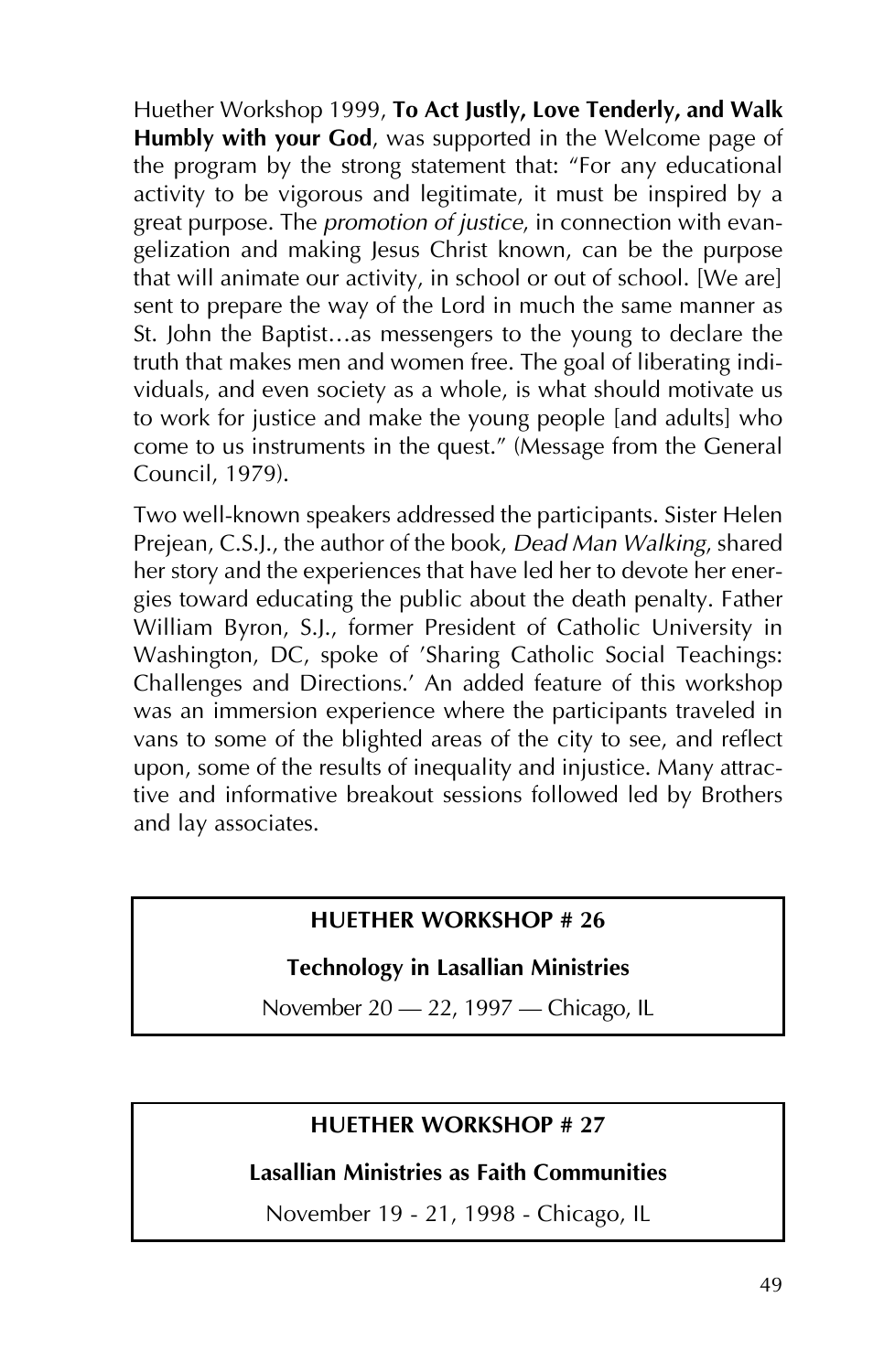#### **HUETHER WORKSHOP # 28**

#### **To Act Justly, Love Tenderly, and Walk Humbly with Your God**

November 18 - 20, 1999 - Chicago, IL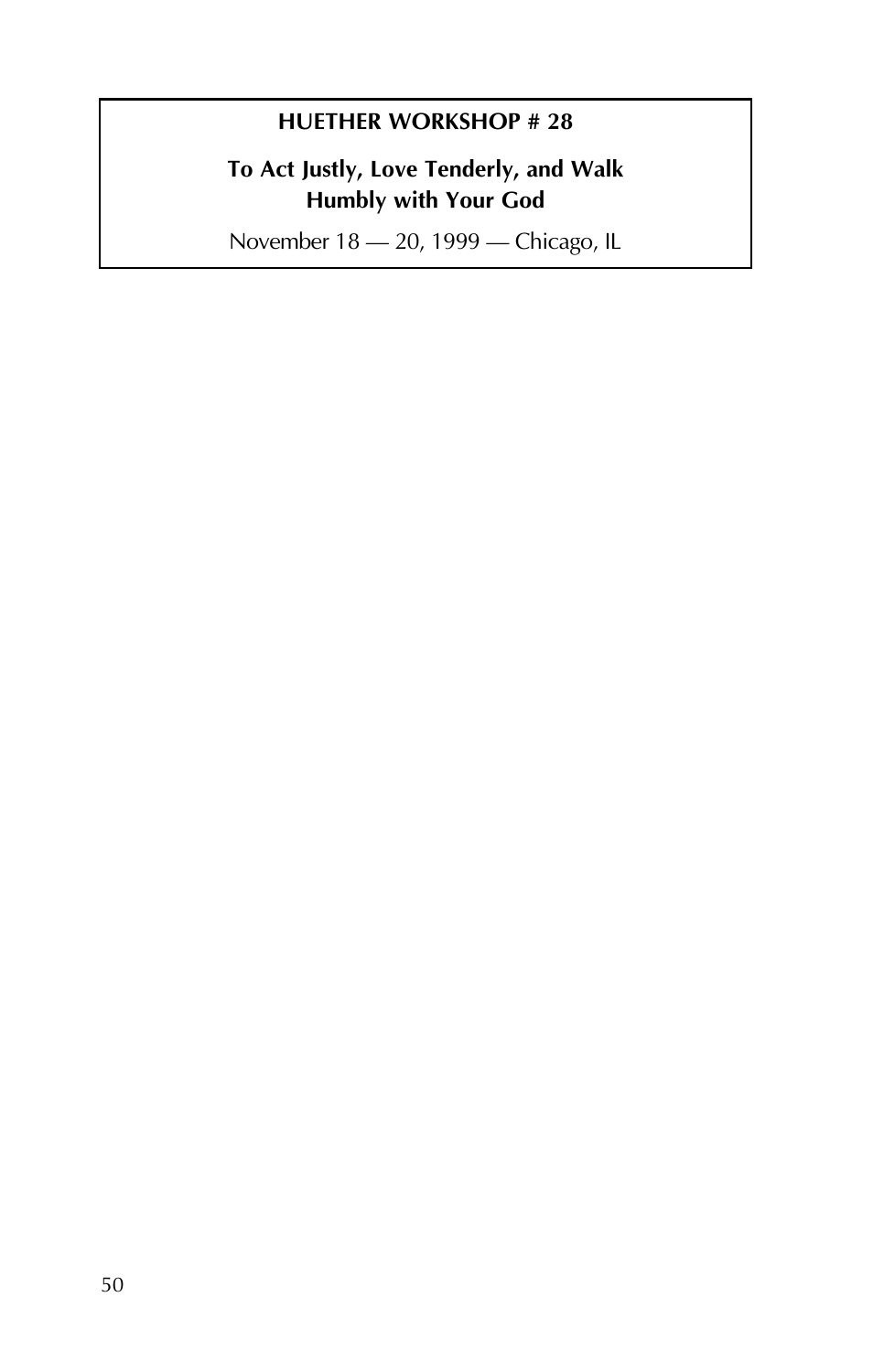# Huether Workshops enter  $21<sup>st</sup>$  century

### Workshops 2000 – 2004.

The 2001 Huether workshop contained a very informative capsule history of the Huether Workshops. It captures the story of the workshops very well and is added here to give a recap of what the Huether Workshops have been up to 2001.

"In 1973 the Regional Educational Council of the Christian Brothers in the United States organized a workshop to provide Lasallian educators with a forum to address the strengths, weaknesses, and above all, the common principles of Lasallian education by those immediately involved in the actual educational work on a national and, shortly thereafter, regional level, to include Canada. Brother Francis Huether, who began the workshop with the education directors of the American provinces of the Brothers, was serving as National Education Secretary at that time. When he retired from his position, the annual conference was given his name."

"From its very beginning the workshop, intensely Lasallian in orientation, has been a success. Perhaps with thirty to forty participants initially, the roster has grown to a hundred and, most recently, to about two hundred Lasallians, from around the country and from international educational venues."

"From its initial sessions in Minneapolis, the workshop soon settled on Chicago at the Bismarck Hotel for its annual site. The format of the workshop has evolved from its early years as a forum for discussions, to having guest speakers address current Lasallian and education issues and mini-sessions to explore the workshop's theme in depth. Thus the overall organization of the workshop stabilized without falling into a rut. The Lasallian focus continues to be its chief consideration, and its concentration on the Lasallian School has carried over to teachers and administrators in other parts of the Institute."

"In addition, specialized education ministries have been a part of the Workshop programs, such as religious education and unique educational services to the poor, and participants have come from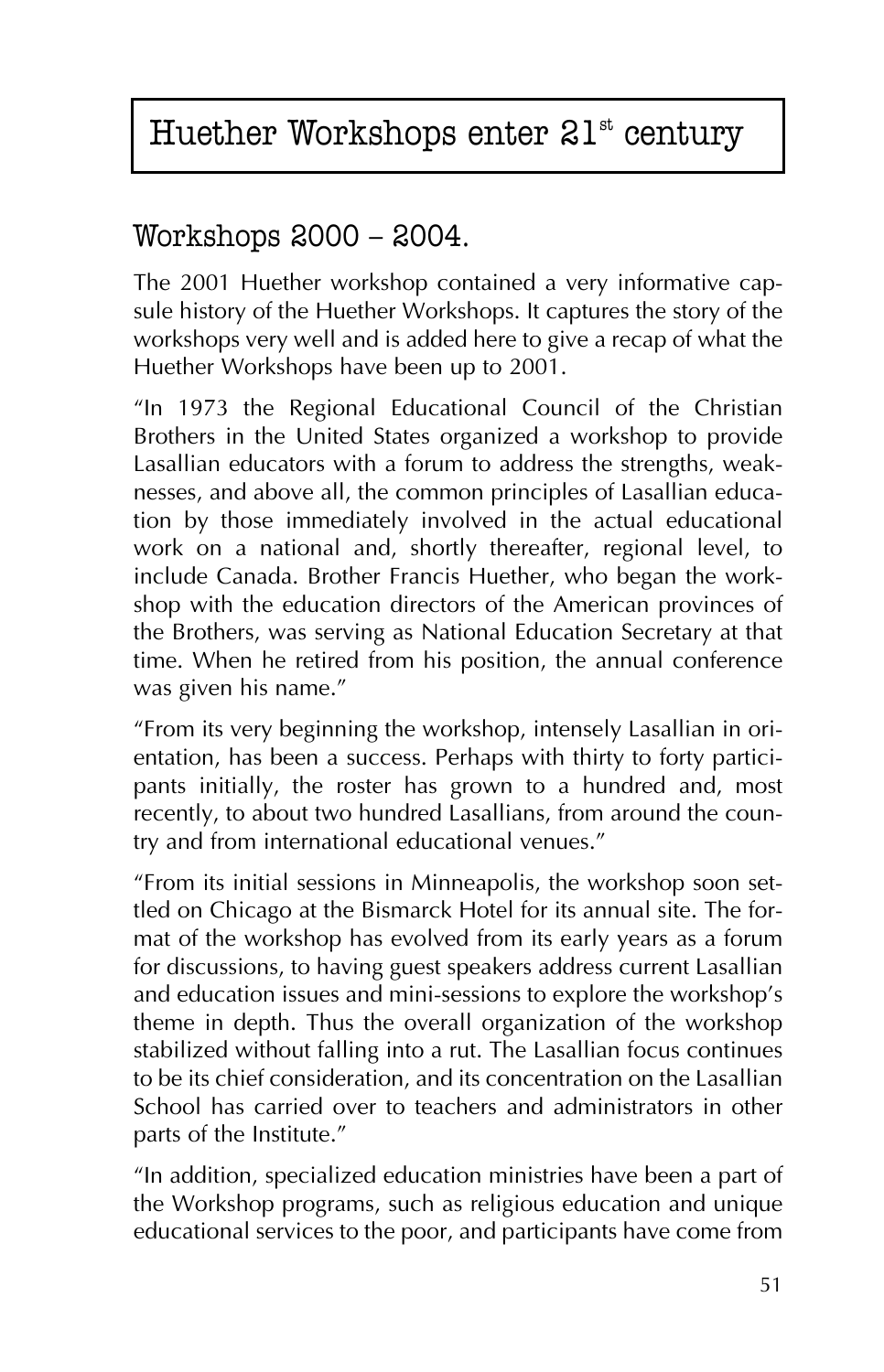distant Lasallian sites. Exhibits by Saint Mary's Press and Lasallian Publications have made participants aware of that specialized ministry."

"A significant development of the evolution of the Workshop began in the mid-eighties with the effort to describe and identify this 'Lasallian School.' Out of that search emerged the draft of a paper that was circulated for a year among the principals committees around the United States and Toronto, and then brought to the 1985 Workshop. At that remarkable Workshop nearly 150 Brothers and partners from virtually all the establishments of the Region met to analyze, refine, and endorse the paper, and to plan for its practical implementation. The result of this work was the document **Characteristics of Lasallian Schools**. In the years immediately following its publication, individual Districts sponsored local workshops to describe and discuss these characteristics, giving great impetus to the Shared Mission movement. That movement would result in a similar process ten years later when partners and Brothers gathered at the 1995 Workshop to analyze, refine, and endorse a document of guidelines for fostering the Shared Mission in the region."

"Brother Robert McCann, who succeeded Brother Francis Huether as Regional Education Secretary in the late 1980's created a new closing session for the annual Workshop: The Distinguished Lasallian Educator Award's Dinner. This is a tribute to an individual selected in each of the Districts of the Region as an outstanding Lasallian Educator. In recent years, under the leadership of Brother Theodore Drahmann, Brother Robert McCann's successor, participation in the Workshop has come from Lasallian colleges and universities."

"Surely one might well say that what began as simply a discussion about schools is now a significant element in the Lasallian Family ministries of the United States and Toronto Region."

It is unfortunate that the lead workshop of the  $21<sup>{st}</sup>$  century, Workshop 2000, is not well documented in the Christian Brothers Conference files in Landover, MD. for no workshop program is available. Only an incomplete Distinguished Lasallian Educator Dinner program is available. However, Brother John Johnston, who came to the Conference office in 2001, remembers some of the highlights of this workshop. He mentions that the keynote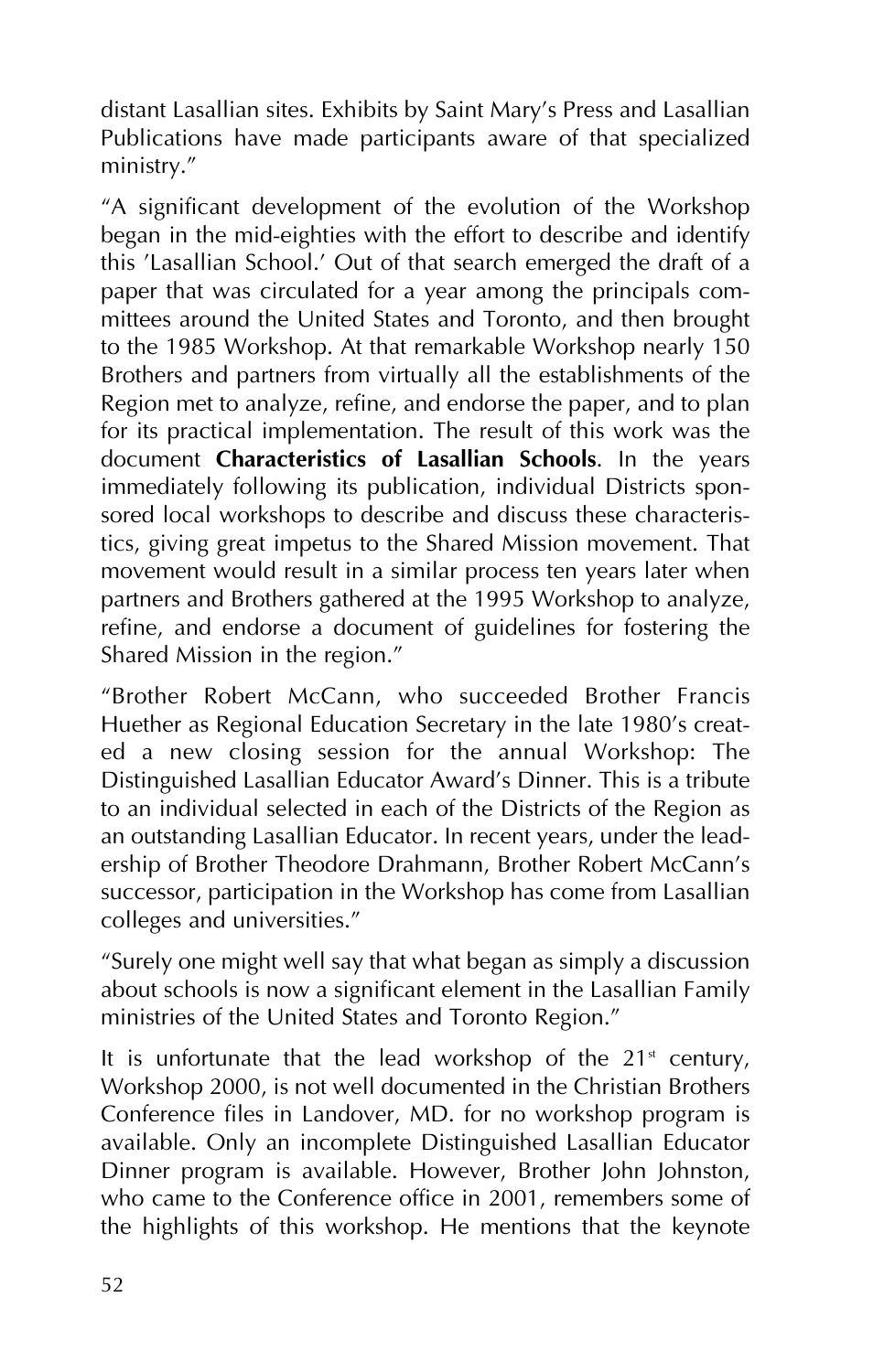speaker was Monica Hellweg, at that time General Secretary of the Association of Catholic Colleges and Universities. The other major speaker was Brother Armin Luistro, at that time Visitor of the Philippines. There were, of course, numerous breakout session presenters.<sup>30</sup> The title of Workshop 2000 was Leadership and the Lasallian Vision: A Vision For Today and Tomorrow.

The Welcome section of Workshop 2001 mentioned, "As you know, the 43<sup>rd</sup> General Chapter has directed that the rights of children be a major focus of Lasallian mission. The outstanding number of participants at Huether 2001 indicates clearly that Lasallians throughout the United States/Toronto Region are determined to make the promotion of rights of children a high priority in their mission. We hope and expect that these three days of prayerful sharing and brainstorming will foster a process of synergy that will shape the response of the Region to the directive of the Chapter."

"In view of this hope and expectation, the planning committee has assembled an impressive group of speakers and breakout session presenters. They are well aware of the purpose of Huether 2001 and are committed to helping us realize our objectives. Ultimately the success of this workshop will depend on the quality of our participation and of our commitment to a 'culture of action.' We want Huether 2001 to help Lasallians throughout the Region defend and promote the rights of children and youth and walk side by side with young people who are 'poor, abandoned, and far from salvation'." (St. de La Salle).

There were three presentations listed as keynote addresses. The first by Brother John Johnston, 'Jesus Was Indignant… Are We?' On the following day, Mr. Jonah Edelman developed his topic, "Where Do We Go From Here For Your Children.' The Saturday address by Ms. Audrey Kitagawa of the United Nations was, 'Protect Our Future: Protect Our Children.' Ten breakout sessions that addressed many specific child concerns were also part of the program. The titles are very thought-provoking, such as, 'Land Mines: Mutilation and/or Death,' 'Child Labor in the World Today,' 'Young Refugees,' 'Hungry and Starving Children,' 'Sexual Orientation and its Impact on Youth,' and 'Gang Violence.'

<sup>&</sup>lt;sup>30</sup> Brother John Johnston, e-mail, August 12, 2005.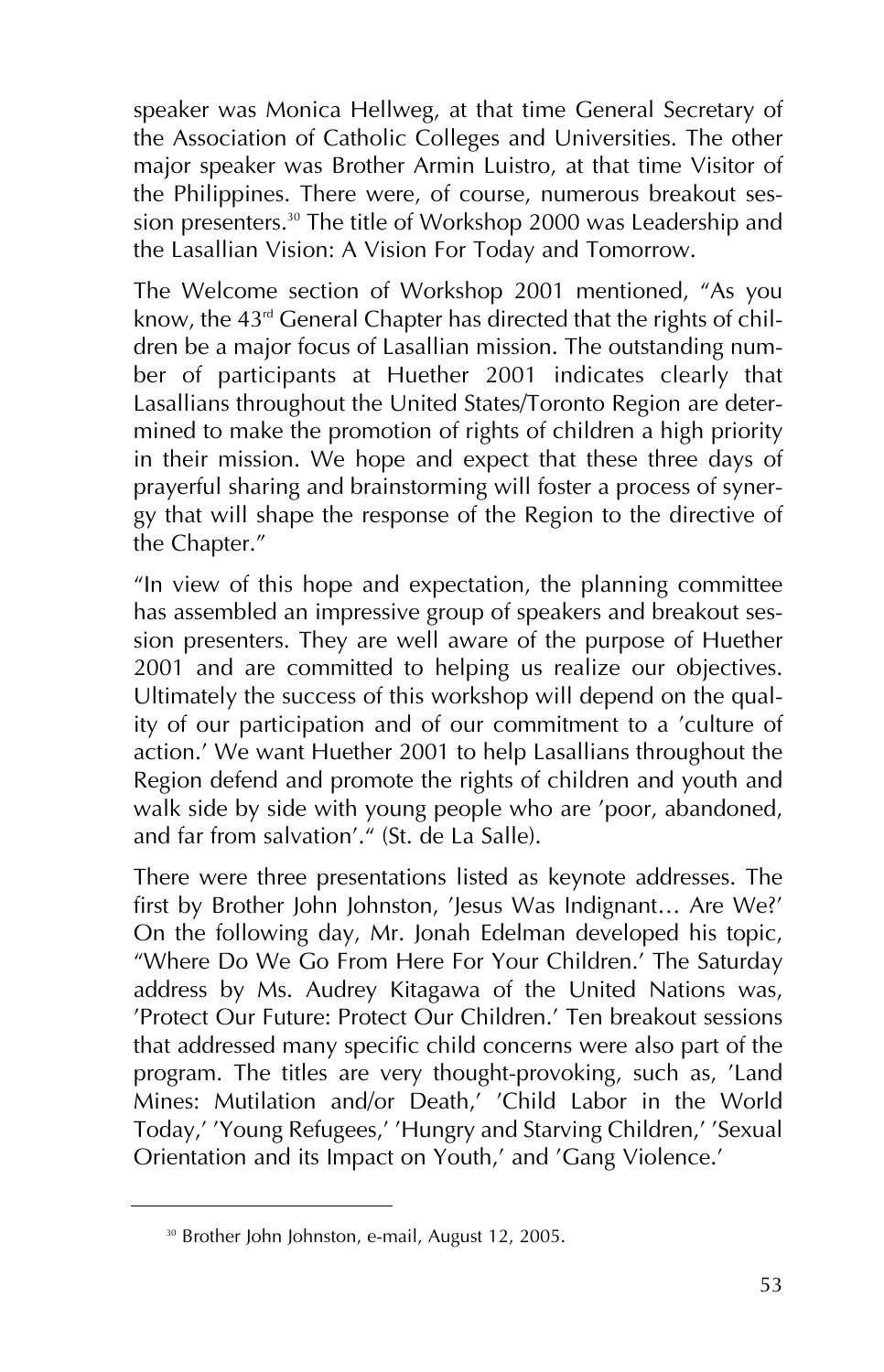#### **HUETHER WORKSHOP # 29**

#### **Leadership and the Lasallian Vision: A Vision for Today and Tomorrow**

November 18 - 20, 2000 – Chicago, IL

#### **HUETHER WORKSHOP # 30**

#### **Promoting the Rights of Children**

November 15 - 17, 2001 - Chicago, IL

A quick look at the 2002 Workshop program reveals a change in the title of these workshops. This new title is HUETHER LASALLIAN WORKSHOP. There was also an add-on to the history of the workshops that first appeared in the 2001 program, perhaps for clarification. The clarification was that Brother Theodore Drahmann and his successor Brother Robert Schieler encouraged the inclusion of participants from the Lasallian colleges and universities in the annual conference. It added that this past year, the Regional Education Board added the word 'Lasallian' to the title of the Huether Lasallian Workshop.<sup>31</sup>

The Welcome page of this 2002 program stated, "You are joining more than 200 Lasallians with a commitment to arts education. We encourage you to get to know personally as many participants as possible during these days. You have a unique opportunity to celebrate arts education, to learn from the presenters, and to share your experiences, concerns, and proposals on the role and contribution of arts education to Lasallian education. We hope and we expect that our activities together these three days will foster a process of synergy that will help us strengthen arts education throughout the Region."

The keynote address was given by Brother Michael McKenery and entitled: 'The Arts: A Creative Prism at the Heart of the Mission of

<sup>&</sup>lt;sup>31</sup> Workshop 2002 Program, Brief History Page.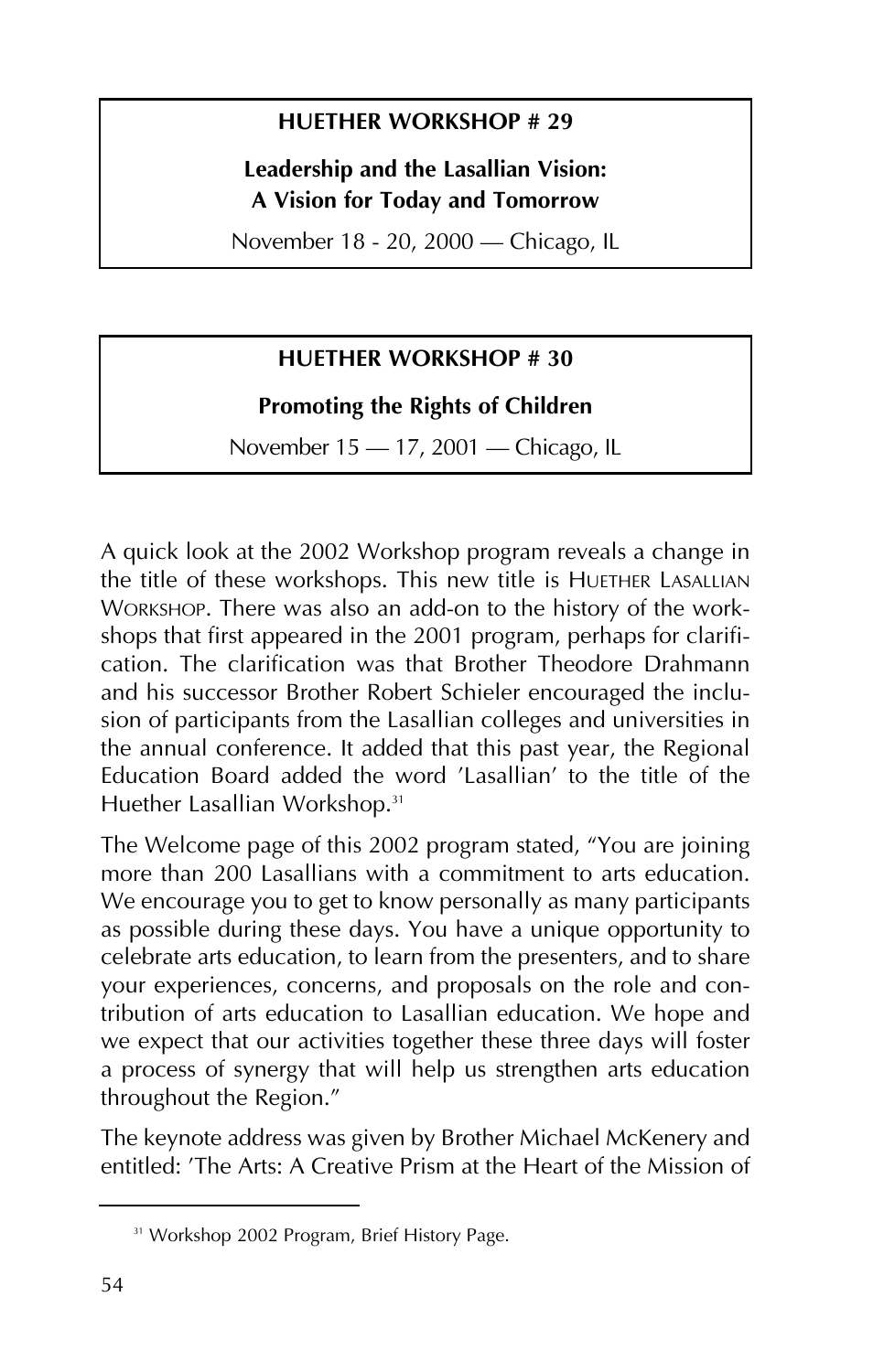the Lasallian School.' A guided tour of the Art Institute of Chicago followed. A very comprehensive and attractive series of breakout sessions were available to those present, such as, 'The Spirituality' of Sound, Poetry in Motion,' 'Musical Theatre,' 'Teaching Music from a Multicultural Perspective,' 'Learning About Cultures Through Art,' and, 'Moving with Spirit.'

Another name change was made in the 2003 Workshop. The Workshops are now to be known as Conferences, as in HUETHER LASALLIAN CONFERENCE. The brief history of the workshops was presented but again with an added two paragraphs.

The additions: "Last year the Regional Education Board, led by Brother John Johnston, the Director of the Office of Lasallian Mission, added the word 'Lasallian' to the title of the Huether Lasallian Workshop. That group added the dimension of student participation to the program that included over a hundred students from Lasallian art programs in the United States and Toronto."

"This year, under the leadership of Brother Kevin Dalmasse, Brother John Johnston's successor, the Huether annual meeting has been renamed to more accurately reflect the nature of the event, and is now called the Huether Lasallian Conference."<sup>32</sup>

The title for the Huether Lasallian Conference, 2003, was **Making Lasallian Ministries Accessible to All**. The Welcome page of the program mentioned "that nearly every type of ministry is represented, from elementary schools to universities, from high schools to childcare agencies, and from Miguel schools to special centers for adult learners."

"Those who make these diverse ministries possible are present, too, and impressively so: teachers, administrators, counselors, admissions and financial aid officers, campus ministers, alumni, board members, and more. And all have come to deepen their commitment to the Lasallian mission of providing a human and Christian education to the young, especially the poor."

Brother William Mann gave the keynote address, 'Lasallian Mission: A Way of Educating for Life for All.' Field trips were also made available to De La Salle Institute and to the newest San

<sup>&</sup>lt;sup>32</sup> Workshop 2003 Program, Brief History Page.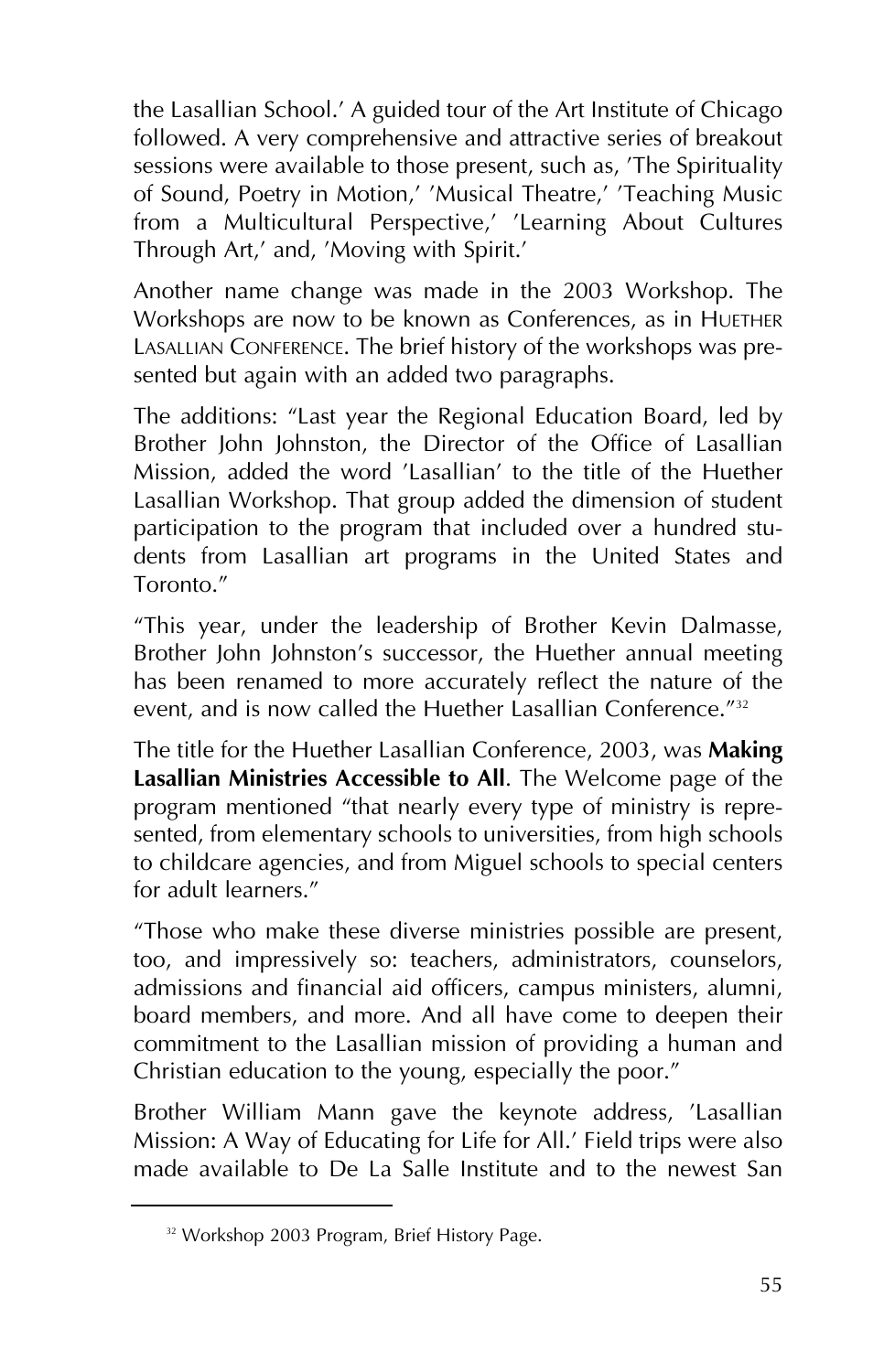Miguel School in Chicago, the Gary Comer Campus. A variety of breakout sessions were made available to this diverse group of Lasallian educators. Among them were: 'Connecting Fundraising with Mission,' 'Impact of Culture on Education,' 'Creating a Seamless System of Education in the Lasallian Network,' 'Accessibility of our Schools to Students with Special Academic Needs,' and 'Lasallian School Culture.' The final morning six special sessions, labeled, Interest Groups, involved the participants in discussions on their special field of concern.

The Huether Lasallian Conference for 2004 makes an interesting change in location. This program's addition to the history section, announces: "And this year, the Huether Lasallian Conference moves to San Francisco where over 300 Lasallians will begin a new chapter in the gathering's history. There continues to be much energy and life to Brother Francis' vision for a stronger association of truly remarkable educational ministries!"33

The program, with the Golden Gate Bridge as background, displays the title for this Conference: **Bridges to the Heart - Pastoral Ministry & Faith Formation of Students**.

The Welcome page of this program gives a spirited message to all the participants, written by Brother Kevin Dalmasse. "It gives me great pleasure to WELCOME you to the 32<sup>nd</sup> (sic) annual Huether Lasallian Conference! For over thirty years our assembly was warmly hosted by the city of Chicago, but this year, for the first time, we gather in beautiful San Francisco. We come together in this new place to celebrate our association as Lasallian educators and to explore in earnest a theme of considerable student importance: *Bridges to the Heart: Pastoral Ministry and Faith Formation*."

"You are among a record number of participants, nearly 300 in all, for what promises to be a professional and personal formation experience of great value. Gathered together these next few days are teachers, campus ministers, administrators, counselors, and student leaders representing nearly every type of educational ministry imaginable. Through a mix of keynote addresses, breakout session presentations, best practices table discussions, and prayer

<sup>&</sup>lt;sup>33</sup> Workshop 2004 Program, Brief History, page 4.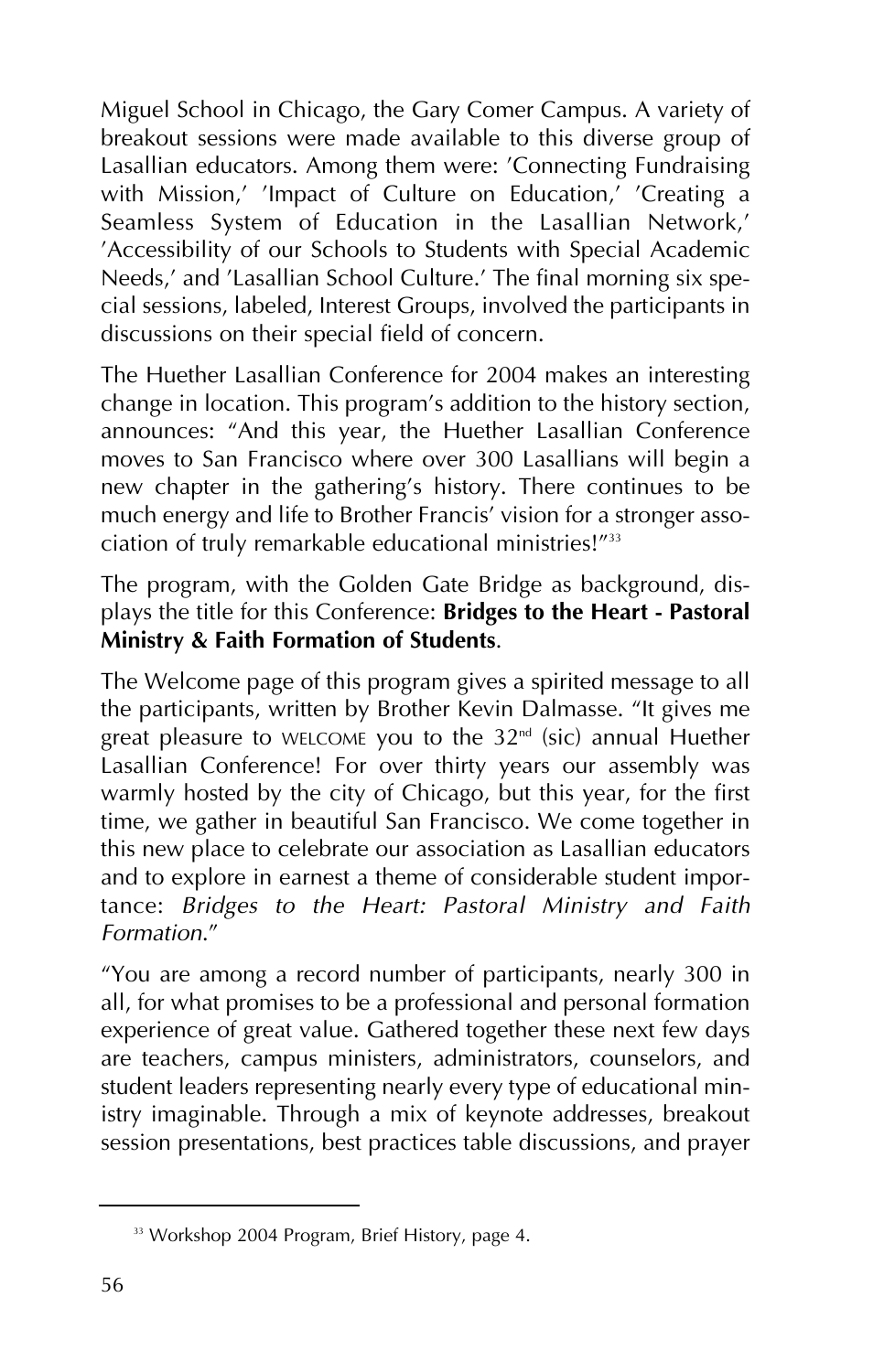services, we hope to provide you with ample opportunities to deepen your appreciation for the issues surrounding the evangelization of the young people entrusted to your care. And while our planning committee has taken much care to develop a conference program that is at once stimulating and provocative, we understand that it is in the personal and spontaneous interactions with your fellow Lasallians this weekend that you are likely to discover the learning experience of greatest benefit. And so we invite you to enter fully into the spirit of this special event and to enjoy the charms of the 'City by the Bay'."

The Conference schedule was loaded with what were identified as 'Best Practices Sessions', very practical 'hands-on' meetings to share success stories and to ask questions on best procedures to address certain challenges. More formal breakout sessions followed these early morning 'Practices' get-togethers. These session were many in number but the sense of the focus can be seen from the mention of some of these special meetings: 'Diversity: Gift and Opportunity,' 'All are Welcome: Addressing Sexual Orientation in Catholics,' 'Lasallian Schools,' 'Preparing Vibrant Worship,' 'The Lasallian Youth Movement: A Look at Today, A Plan for Tomorrow,' 'Bridging the Gap: From Their Textbook to Your Educational Outcomes,' 'Service-Learning Work,' 'Faith Formation for Faculty and Staff' and 'Ministry Loves Company: A Peer Ministry Model for Your School.'

The conference keynote address was saved for Saturday morning and tied together all the various ideas expressed in the working sessions. The speaker was Dr. Michael Carotta. His topic: 'Intrusive Presence: Four Bridges to the Spirituality of Adolescents.' Dr. Carotta is the author of the book, Sometimes We Dance, Sometimes We Wrestle: Embracing The Spirituality of Adolescents.

#### **HUETHER WORKSHOP # 31**

#### **Visual and Performing Arts Education and the Lasallian Mission**

November 21 – 23, 2002 – Chicago, IL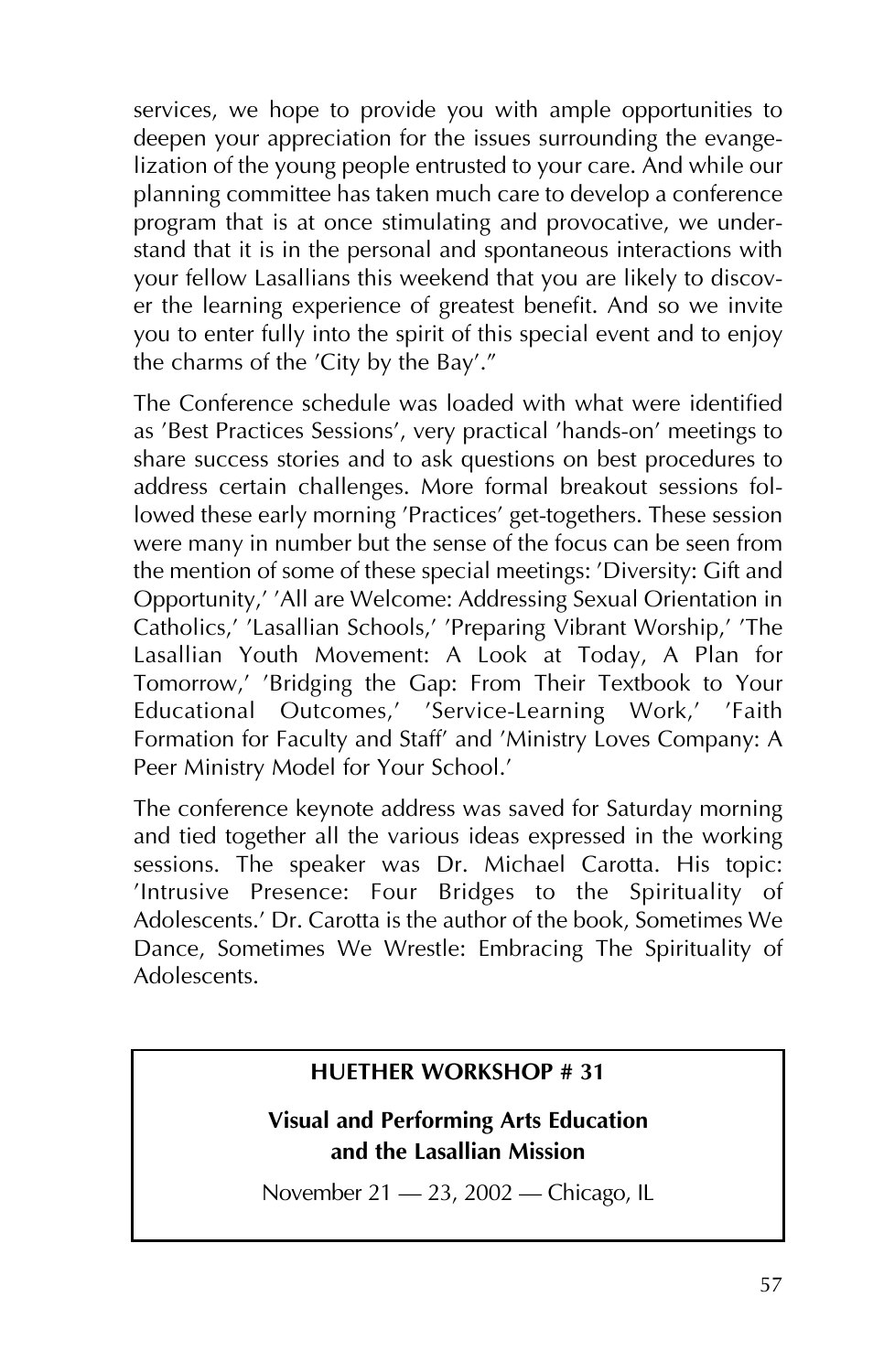#### **HUETHER WORKSHOP # 32**

#### **Making Lasallian Ministries Accessible to All**

November 20 - 22, 2003 - Chicago, IL

#### **HUETHER WORKSHOP # 33**

**Bridges to the Heart Pastoral Ministry & Student Faith Formation**

November 18 – 20, 2004 – San Francisco, CA

A Regional Assembly of Christian Brothers and Lasallian partners will replace the 2005 Workshop. This Assembly will be held in Salt Lake City, Utah on November 15-20, 2005.

#### Final questions

#### **For reflection and sharing**

- 1. What do you consider the keys to the success of this initiative? What would you highlight from its global development over the years? Do you know of any similar Lasallian programme?
- 2. Do you see any relation or connection between the development of the Huether Workshops and the development of the Institute of the Brothers of the Christian Schools itself? For example: common themes, priorities, Chapter decisions, programmed lines of action, etc.?
- 3. Given your present understanding, what do you think could be the themes or titles of the next Huether Workshops?